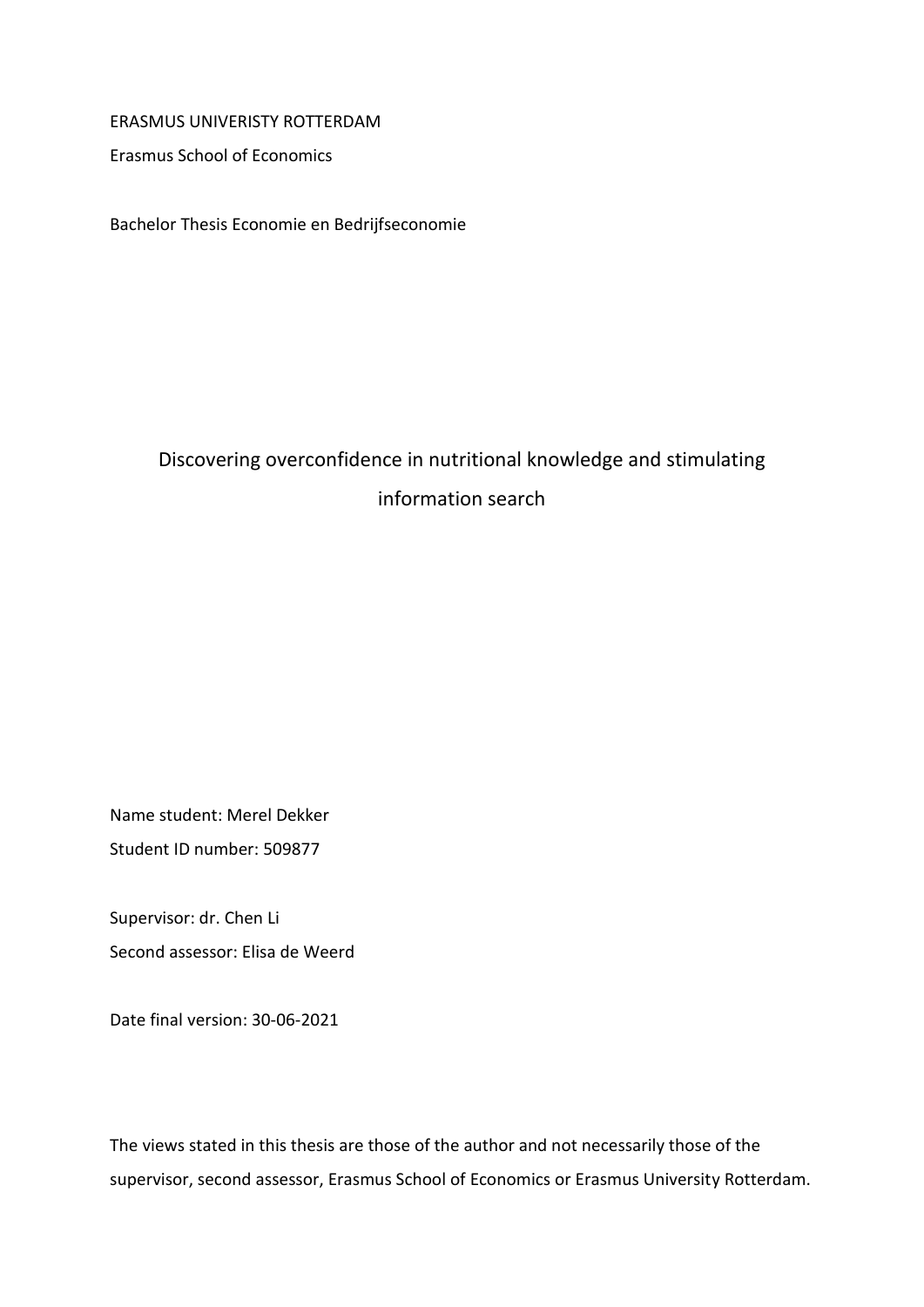### **Abstract**

This paper investigates overconfidence in nutritional knowledge and tries to close the knowledge gap. The main research question that is tried to answer via a survey in Qualtrics is: *"Is the Dutch population overconfident in their nutritional knowledge and can awareness of this lack of knowledge motivate them to learn more about good nutrition?".* I found that the Dutch population is, in general, overconfident in their nutritional knowledge. Overconfidence is not different for different genders and ages. It does significantly increase for every educational level above primary school, however, between the different education levels, no clear distinction in overconfidence can be made. Next to that, I found that nutritional knowledge decreases in some form of higher education and increases with age, meanwhile gender does not influence one's nutritional knowledge. Furthermore, it can be concluded that awareness in the form of feedback and correct answers decreases the willingness to learn more about good nutrition.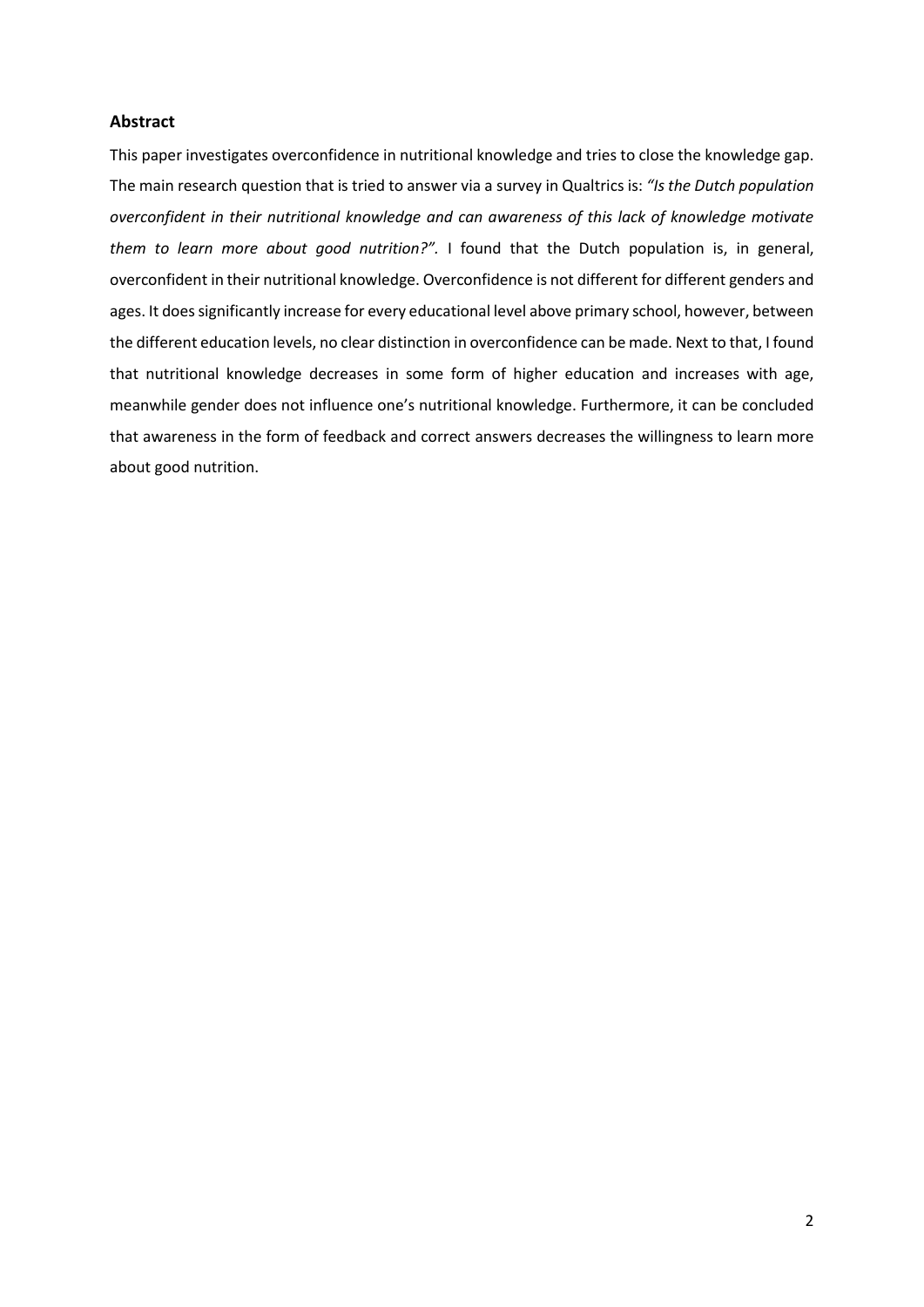# **Table of contents**

| $\mathbf{1}$ . |  |
|----------------|--|
| 2.             |  |
|                |  |
|                |  |
| 3.             |  |
|                |  |
|                |  |
|                |  |
|                |  |
| 4.             |  |
|                |  |
|                |  |
| 5.             |  |
|                |  |
|                |  |
|                |  |
| 6.             |  |
| 7.             |  |
|                |  |
|                |  |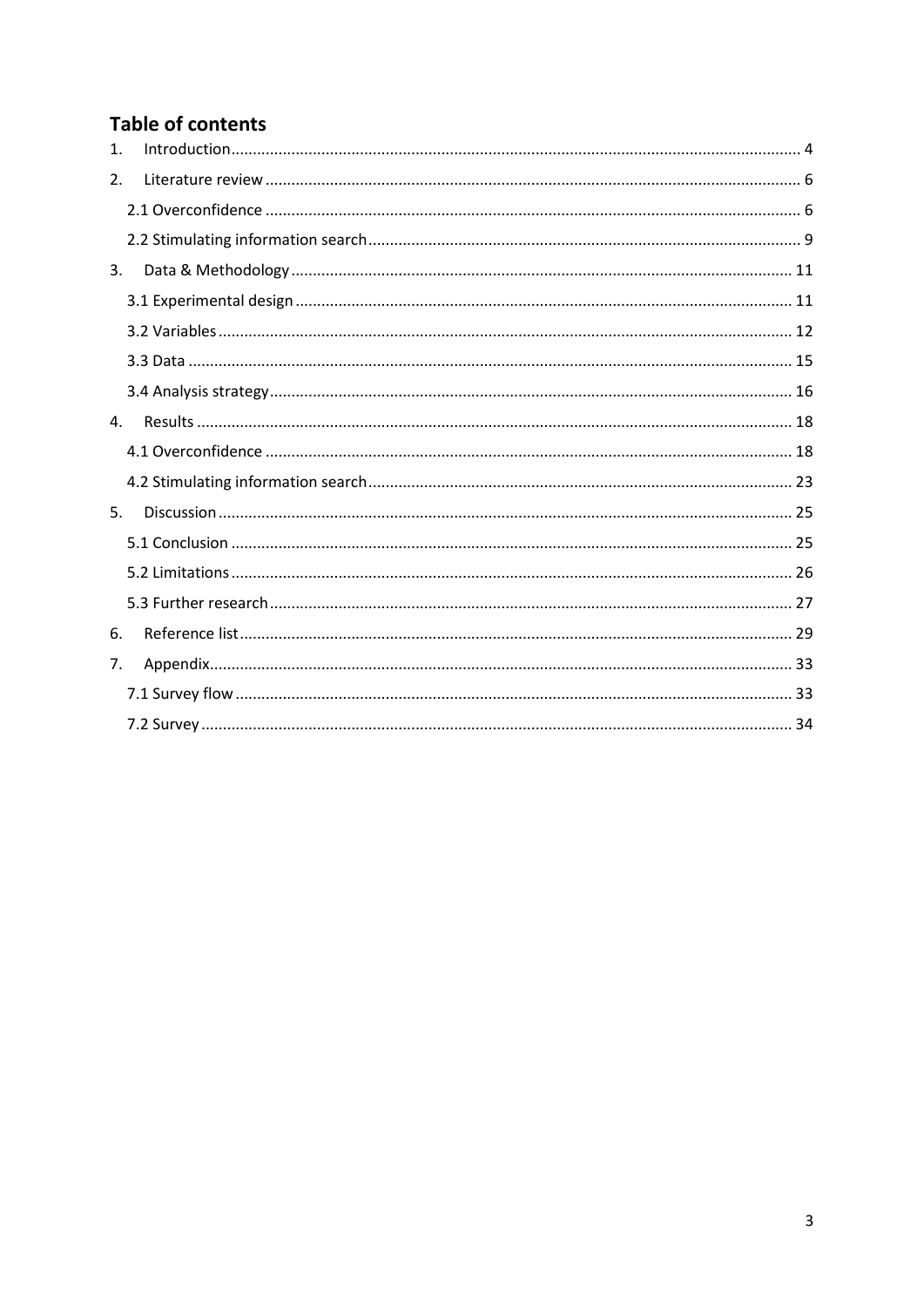# <span id="page-3-0"></span>**1. Introduction**

Over the last years, the Dutch population adopted a slightly healthier lifestyle (het Rijksinstituut voor Volksgezondheid en Milieu, 2017). Dutch citizens started eating more fruit and less products that are high in fats and sugars. However, about 75% of the Dutch population does not meet the health council guidelines for good nutrition (Centraal Bureau voor de Statistiek, 2015). Since nutrition and health are correlated, a healthy diet is needed in order to obtain a good health status (Voedingscentrum, 2021). Good nutrition lowers the risk of chronic diseases such as diabetes and cardiovascular diseases (RIVM, 2014). In order to prevent more of these chronic diseases, people have to adopt a healthier food pattern. Furthermore, eating healthy lowers the chance of being overweight, which is a serious problem. In 2019, about 18% of the Dutch population who are under the age of 25 are overweight (CBS, 2019). For young adults who are older than 25, this is even 25%. This is an increase compared with 2018 when these numbers were 16 and 24 percent respectively, which means that it is a growing problem. Meanwhile, 91% of the population under the age of 25 and 88% of the young adults over the age of 25 state that they are healthy. These beliefs might be incorrect, which shows a gap between what people think and what is actually true. Overweight can be reduced or avoided by making healthy food choices.

There are multiple barriers as for why people do not easily choose a healthier diet. The main barriers are the lack of suitable food options and the ignorance about good nutrition (Gracey, Stanley, Byrke, Corti & Beilin, 1996). The main focus of this thesis will be on the lack of nutritional knowledge. Providing people with information about healthy food options will ultimately lead to improved food patterns (Parmenter & Wardle, 1999). Furthermore, beliefs and attitudes about good nutrition are also main determinants for one's food choices. Wrong beliefs and attitudes could lead to ignorance on good nutrition. One's knowledge is hardly ever errorless or complete (Alba & Hutchinson, 2000). Previous research suggested that the around 84% of the Dutch population thinks they have a good knowledge about living healthy (TNS NIPO, 2007). It is therefore interesting to investigate whether these people are overconfident about their nutritional knowledge, meaning that people might think they know more about good nutrition than they really do. Judgements about the healthiness of a food product are influenced by the knowledge one believes to have (Pillai, Brusco, Goldsmith & Hofacker, 2015). Overconfidence can lead to less information search on related topics (Radecki & Jaccard, 1995), causing unhealthy food choices. When providing people with information about these incorrect beliefs, they might realise that they should invest more time in studying nutrition.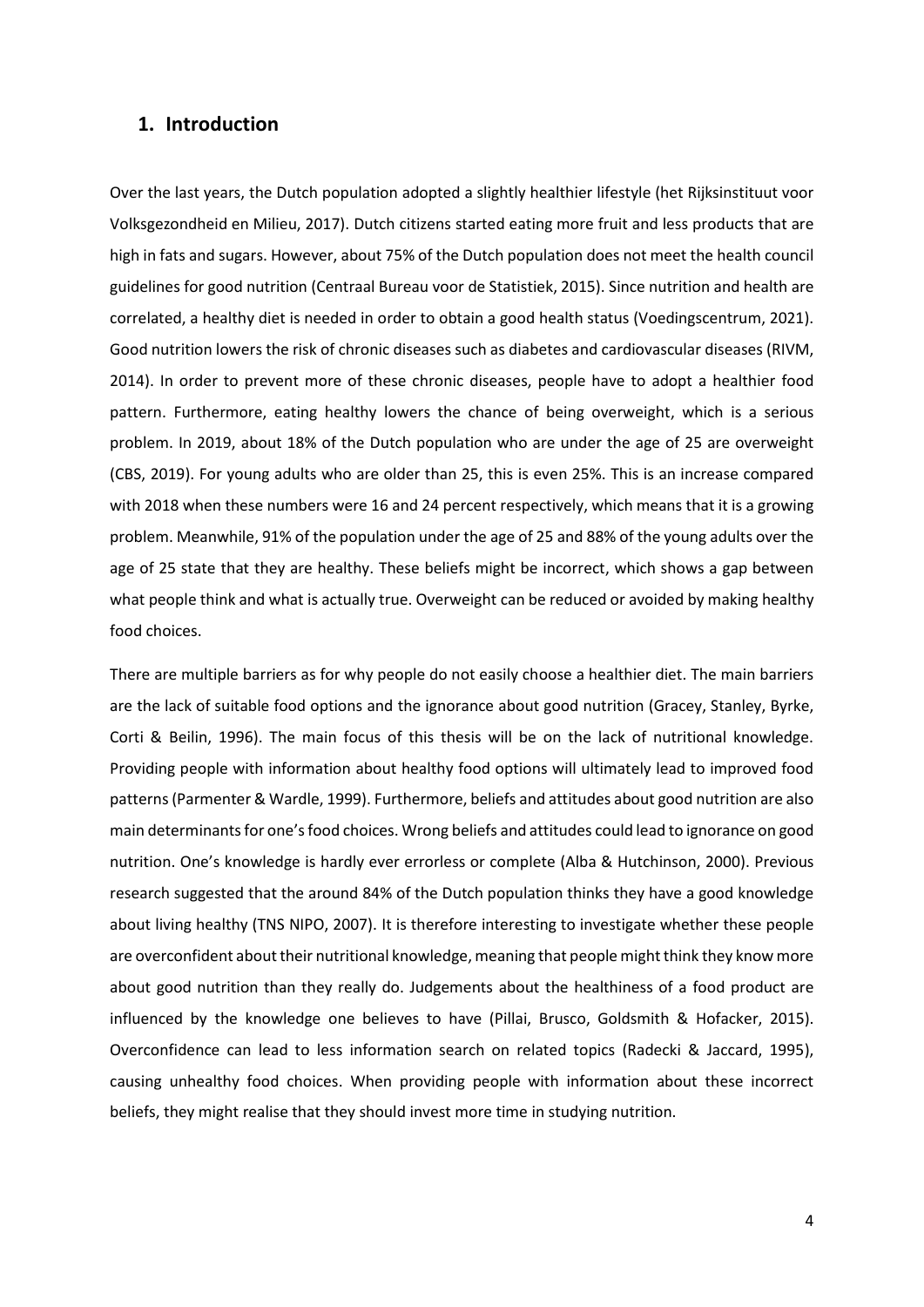The purpose of this study is to find out if people are overconfident in their knowledge about good nutrition and whether awareness of their potential lack of knowledge makes people more willing to seek information on good nutrition. The following research question will be answered:

*"Is the Dutch population overconfident in their nutritional knowledge and can awareness of this lack of knowledge motivate them to learn more about good nutrition?"*

Abundant evidence suggests that most people are overconfident most of the time, meaning that they overestimate their knowledge (Deaves, Lüders & Schröder, 2010). Earlier research has examined nutritional knowledge among nurses and doctors who were giving nutrition guidance to patients (Mowe et al., 2008). Their results indicated that these nurses and doctors overestimated their own knowledge on good nutrition and therefore sometimes gave incorrect advice to patients. It can be interesting to investigate whether overconfidence in nutritional knowledge can also be found for the Dutch population. Earlier research mainly focussed on overconfidence in other domains or among professionals. However, to the best of my knowledge, this thesis makes a first attempt to investigate overconfidence for nutritional knowledge among the Dutch population, causing this research to be scientifically relevant. When trying to make people aware of overconfidence and therefore showing them a potential lack of knowledge, they can be motivated to gather more information about good nutrition. Here social relevance can be found. People with unhealthy lifestyles, such as an unhealthy diet, require more health care and therefore have higher healthcare costs. If overconfidence in nutritional knowledge is identified, people can be made aware of this, which could lead them to try to improve their general knowledge on healthy food options. This could lead people to adapt a healthier food pattern, which might improve the overall health of society.

To answer the research question, firstly, I will investigate whether the Dutch population is overconfident in their nutritional knowledge. Thereafter, I will investigate whether awareness on their potential lack of knowledge motivates them to learn more about good nutrition in order to close the knowledge gap. I will first present an overview of the existing literature. Secondly, I present the methodology and data. After that, the results are presented and this thesis is concluded with a discussion in which a summary of the findings can be found, along with limitations and suggestions for further research.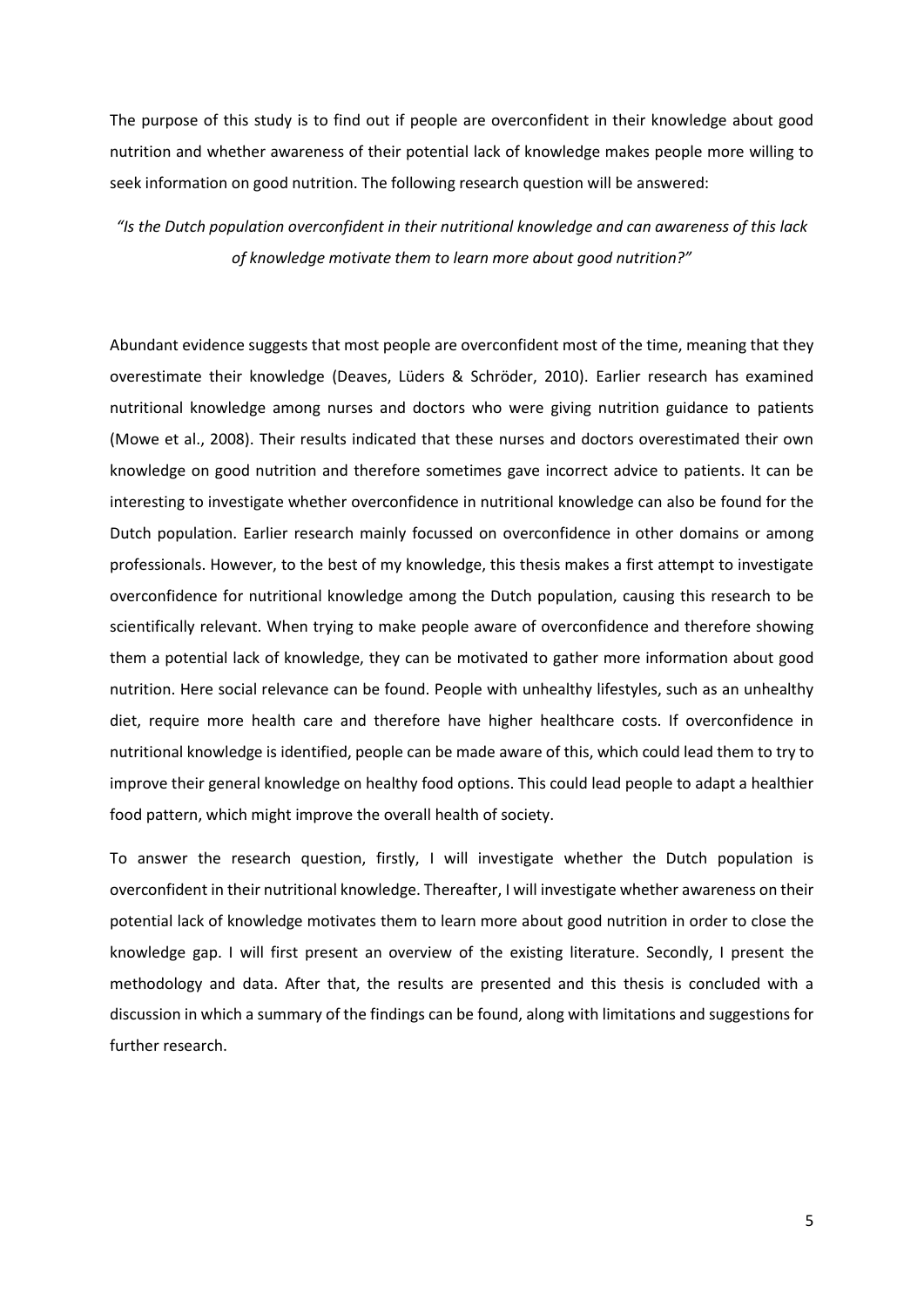# <span id="page-5-0"></span>**2. Literature review**

### <span id="page-5-1"></span>2.1 Overconfidence

The Dutch know a lot less about good nutrition than they think they do. Around 12% of the Dutch population thinks they have an unhealthy diet (TNS NIPO, 2007). Meanwhile, het Centraal Bureau voor de Statistiek (CBS) (2015) reported that around 75% of the Dutch population does not have a healthy diet according to the nutritional guidelines. Knowledge about good nutrition is an important factor for making healthy food choices (Thomas, 1994). In general, people with a better knowledge of good nutrition, make healthier food choices (Soliah, Newell, Vaden & Dayton, 1983). However, people do not always have enough knowledge to make healthy choices (Gracey et al., 1996). There are multiple factors that influence nutritional knowledge. One possible explanation for the lack of knowledge is knowledge calibration. This is the degree of conformity between perceived and actual knowledge (Alba & Hutchinson, 2000). Knowledge calibration is based on confidence, what one believes he or she knows, and accuracy, what one really knows. Research has shown that individuals frequently evaluate their own knowledge incorrectly and are therefore less well calibrated (Parker & Stone, 2014). The most common form of poor calibration is overconfidence, which means that people rate their knowledge better than it in fact is (Lichtenstein & Fischhoff, 1977).

Overconfidence can be divided into three broad categories (Moore & Healy, 2008). These three forms are: overestimation, overplacement and overprecision. The main form of overconfidence is the overestimation of one's knowledge, ability or chance of success. This is that for example, after a quiz with ten questions, someone states they got seven right but in fact only answered five correctly. Overestimation will be the main focus of this thesis. Whenever overconfidence is mentioned, this will be about overestimation. Overplacement is that people believe they are better than others, they rate themselves higher than the median. Overprecision is about the certainty one has on the accuracy of his or her beliefs. When participants have to give an answer to a question with a confidence interval, they are too sure that the correct answer is in their indicated interval.

Overestimation is different depending on the task that is performed. When a participant needs to perform a hard task, it is likely that one will overestimate his or her own score (Moore & Small, 2007). While for an easy task, people often underestimate their own performance. Since it is expected that participants think they have a good knowledge about healthy food options, they might consider the task as rather difficult, since some questions might come up that they cannot answer with certainty. Overestimation can be measured by subtracting a participant's actual score from his or her reported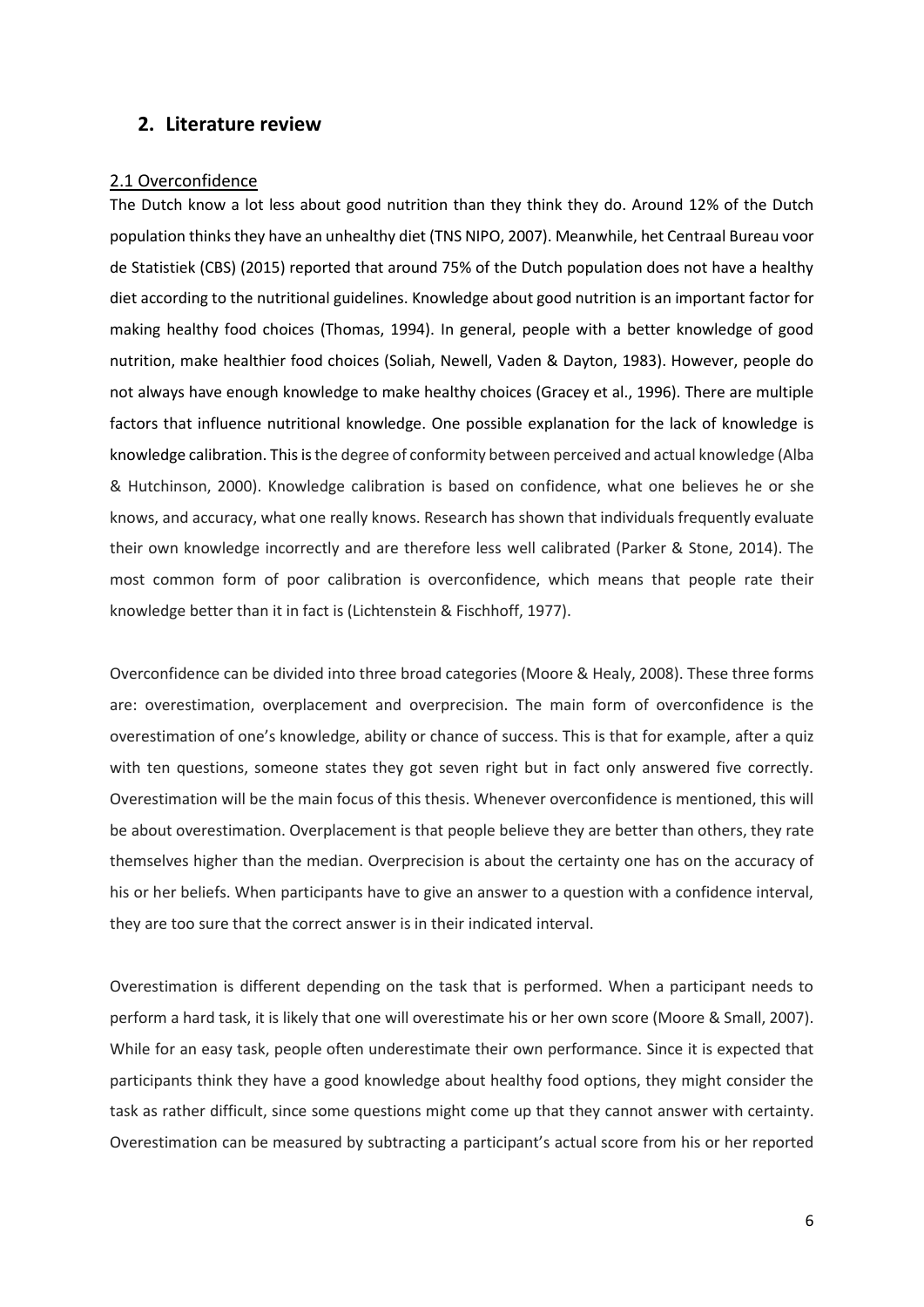estimation of the score. Whenever the reported score is higher than the actual score, it can be concluded that one has overestimated his or her knowledge.

Plous (1993) once said: "No problem in judgement and decision-making is more prevalent and more potentially catastrophic than overconfidence." (p. 217). Biased knowledge calibrations can indeed be a problem because individuals who do not know that their knowledge is incorrect, are unable to deal with this lack of knowledge (Diekmann, 2017). Overconfidence can lead to insufficient information search and therefore to suboptimal choices (Feick, Park & Mothersbaugh, 1992). It is therefore interesting to investigate whether people are overconfident. When this is indeed the case, this can cause people to not invest enough time into gathering information on good nutrition, leading to less knowledge and unhealthy food choices.

Prior research has already shown signs of overconfidence in multiple domains. Reagan (2015) has done research on the nutritional knowledge and overconfidence in that knowledge among tennis coaches in the United States. He found that most coaches lacked knowledge, meanwhile the coaches stated that they had a good knowledge. Mowe et al. (2008) investigated the nutritional knowledge of doctors and nurses in Denmark, Norway and Sweden. They found that nurses and doctors often have insufficient information about healthy food options, leading them to give incorrect recommendations to patients. Since most doctors and nurses are overconfident of their own knowledge, they are not aware of this knowledge gap. Perhaps this overconfidence is also present among the general Dutch population since, as mentioned before, a lot of Dutch citizens claim to have a healthy lifestyle meanwhile het CBS indicates that this is not completely true. It is possible that the Dutch hold wrong beliefs about their health and knowledge, which leads to the first hypothesis:

#### *1: "The Dutch population is overconfident about its nutritional knowledge"*

It is interesting to try to identify sources of overconfidence in nutritional knowledge. Certain groups in populations have a better knowledge about healthy food options in general. Even though differences in knowledge for people with different characteristics are already researched before, it is interesting to try and replicate these results. Next to that, it is interesting to look at overconfidence in the Netherlands, since this has not been research before. Overconfidence could be different for people with certain characteristics. A difference in overconfidence could be an explanation for differences in nutritional knowledge and differences in eating habits. This is because overconfidence could lead people to not invest enough time into studying nutrition. When differences are found, policies can be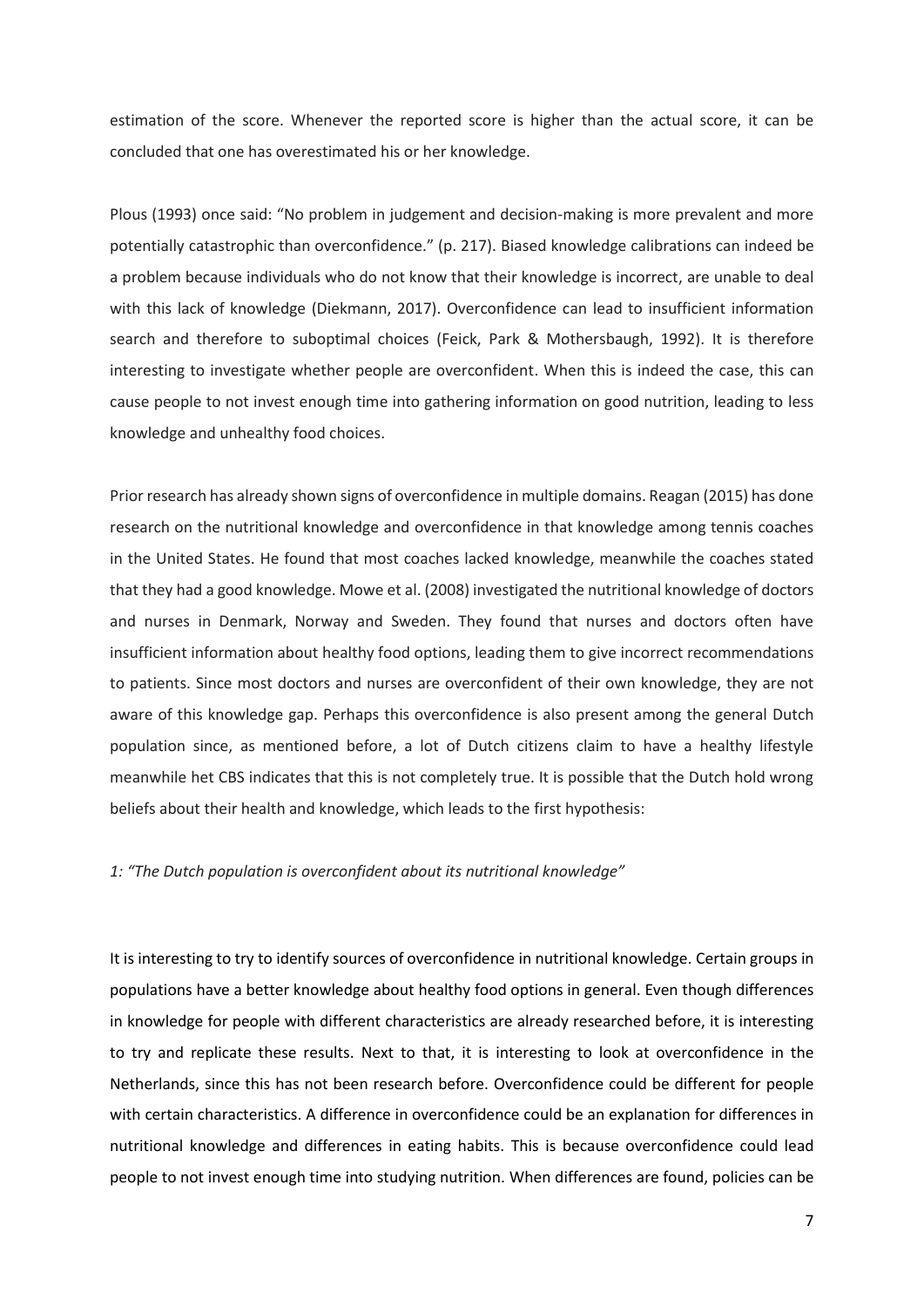specified to target those population groups that would most benefit from tools to help improve their knowledge.

Firstly, it is investigated whether differences in nutritional knowledge and overconfidence can be found for different genders. Kim (2003) found that, among college students in South-Korea, the nutritional knowledge of females was much higher than that of males. It is already known that males are, in general, more overconfident than females. This might be a reason for the difference in knowledge. Pulford and Colman (1997) investigated overconfidence in general knowledge and confirmed that, on average, males are more overconfident than females in their knowledge. Barber and Odean (2001) came to the same conclusion when looking at investing behaviour between genders. It is expected that the higher overconfidence for males found in other domains can also be found in nutritional knowledge. Since this lower overconfidence could lead to better knowledge, the second hypothesis consists of two parts:

*2a: "Males are more overconfident in their nutritional knowledge than females"*

*2b: "Females have a better nutritional knowledge than males"*

Next to that, it is interesting to see whether differences in nutritional knowledge and overconfidence can also be found for different ages. Jovičić (2015) found that older people, in general, have a better knowledge about healthy eating. It might be the case that this is a result of a difference in overconfidence in nutritional knowledge. It is found that age and overconfidence are namely correlated. Confidence decisions under uncertainty were investigated by asking both young and old individuals how well they think they performed on several trivia questions (Kovalchik, Camerer, Grether, Plott & Allman, 2005). They found that younger individuals were more overconfident than older people. This lower overconfidence among older people might also be present in nutritional knowledge. This leads to hypothesis 3, which also consists of two parts:

*3a: "Overconfidence in nutritional knowledge decreases with age"*

*3b: "Nutritional knowledge increases with age"*

Lastly, differences in knowledge and overconfidence are tested for different levels of educational attainment. It is found that higher and lower educated people have a similar nutritional knowledge (Bhandari & Deaves, 2006). However, it is still possible that there are differences in overconfidence among different levels of educational attainment. Earlier research on stock market investments shows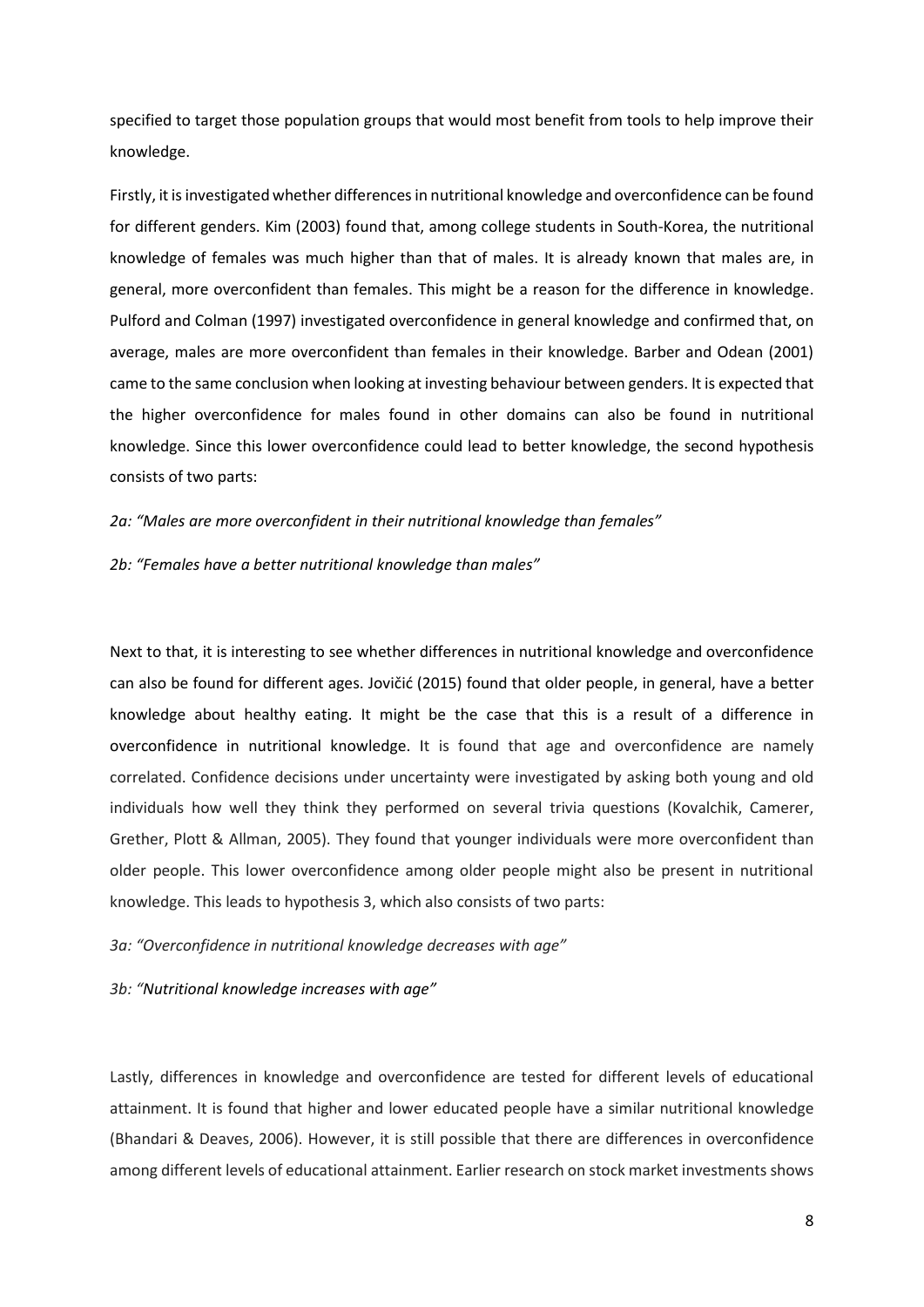that higher educated people are on average more overconfident (Mishra & Metilda, 2015). Trejos, van Deemen, Rodríguez and Gómez (2019) investigated overconfidence in investing behaviour. They also found that higher educated people are, on average, more overconfident than lower educated people. It is therefore interesting to see whether overconfidence and educational attainment are also correlated for nutritional knowledge and whether there are differences in nutritional knowledge for different educational attainments. The fourth hypothesis therefore is:

*4a: "Higher educated people are more overconfident in their nutritional knowledge"*

*4b: "Nutritional knowledge is similar for different levels of educational attainment"*

### <span id="page-8-0"></span>2.2 Stimulating information search

Previous research has shown that information on good nutrition can improve one's food choice. In an experiment, Garg, Wansink and Inman (2007) let participants examine nutrition labels, after which they let participants make food choices. When participants examined the nutrition label, and thus got some information about the nutrition of specific products, they made healthier choices. This confirms that people make healthier choices when presented with information. It is therefore interesting to investigate whether people could be motivated to learn more about good nutrition. When such a motivational factor can easily be implemented, people will be stimulated to learn more about good nutrition and therefore possibly adopt a healthier food pattern.

The knowledge gap that this thesis tries to resolve is possibly partly due to overconfidence. Overconfidence namely leads people to not invest time into studying a specific topic (Radecki & Jaccard, 1995). Vancouver, More and Yoder (2008) investigated the learning behaviour of undergraduates. They found that overconfident students failed to prepare sufficiently and therefore performed worse than the not overconfident students. It can be the case that this negative effect of overconfidence can also be identified in nutritional knowledge among the general Dutch population. It is possible that overconfident people do not invest enough time into studying healthy food options, leading them to make unhealthy food choices.

It might be useful to try to make people aware of overconfidence to stimulate people into gathering more information on healthy food choices. By simply asking questions about a certain topic, people can realise that they lack some knowledge. TNS NIPO (2013) researched the self-evaluated knowledge of the Dutch population. Before the start of the experiment, 61% of all participants indicated that they knew enough about good nutrition. In the experiment, the participants were provided with basic questions about everyday food products. After this questionnaire, only a small fraction of 29%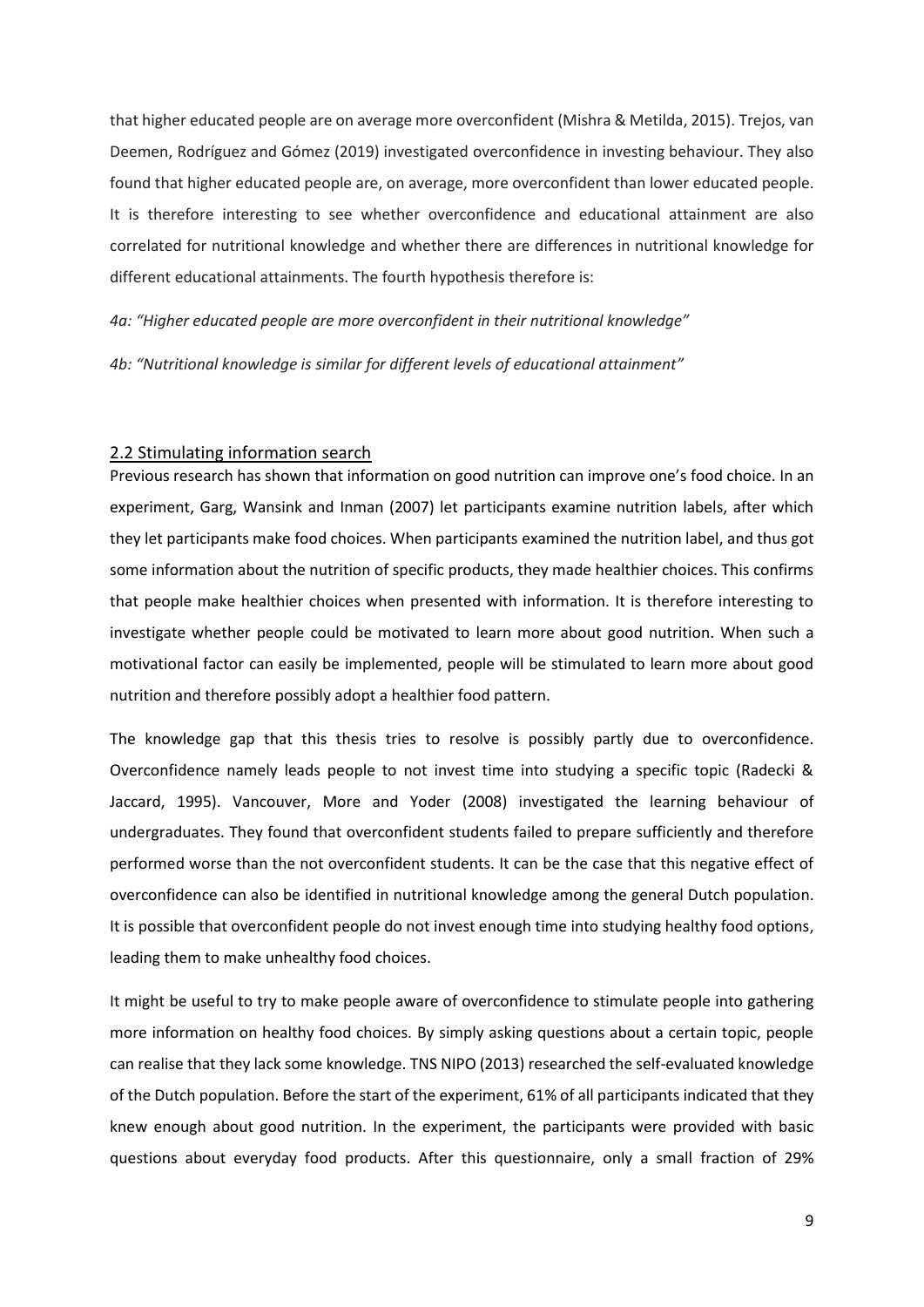indicated that they thought they knew enough about good nutrition. It might be the case that only after being confronted with their knowledge, people realized that there is a knowledge gap. People already adjusted their perceived knowledge based on the questions that were asked, even though no feedback or correct answers were given.

Next to making people aware of a certain knowledge gap, they need to be stimulated to learn more about good nutrition. An effective way to do this is to provide participants with useful feedback on their knowledge (Russo & Schoemaker, 1992). Feedback can lead to improved searching behaviour, which improves knowledge (Hattie & Timperley, 2007). Arkes, Christensen, Lai and Blumer (1987) investigated how they could make people aware of overconfidence. They divided participants into two groups, a treatment group who got feedback and a control group who received no feedback. They found that the treatment group was less overconfident after the feedback compared to the control group. When providing people with feedback on their knowledge, they might realise that their perceived knowledge is higher than their actual knowledge. When people are made aware of their knowledge, this might make them realise they should invest more time into learning about good nutrition.

Combining the effect of asking questions and providing feedback, participants will be more aware of their nutritional knowledge and potential overconfidence. Both the treatment and the control group will thus probably update their beliefs about their knowledge, however, the treatment group will update it more and more accurate. Feedback is provided in the form of information. Providing participants with the correct answers to a series of questions and explaining why their answer is correct or incorrect might make them aware of a potential knowledge gap. Once this gap is identified, people can be motivated to close it by searching for information. When learning more, people's knowledge improves, which helps them to make healthier choices. The fifth hypothesis therefore is:

*5: "After being presented with feedback on their nutritional knowledge, people are more likely to look up information about good nutrition."*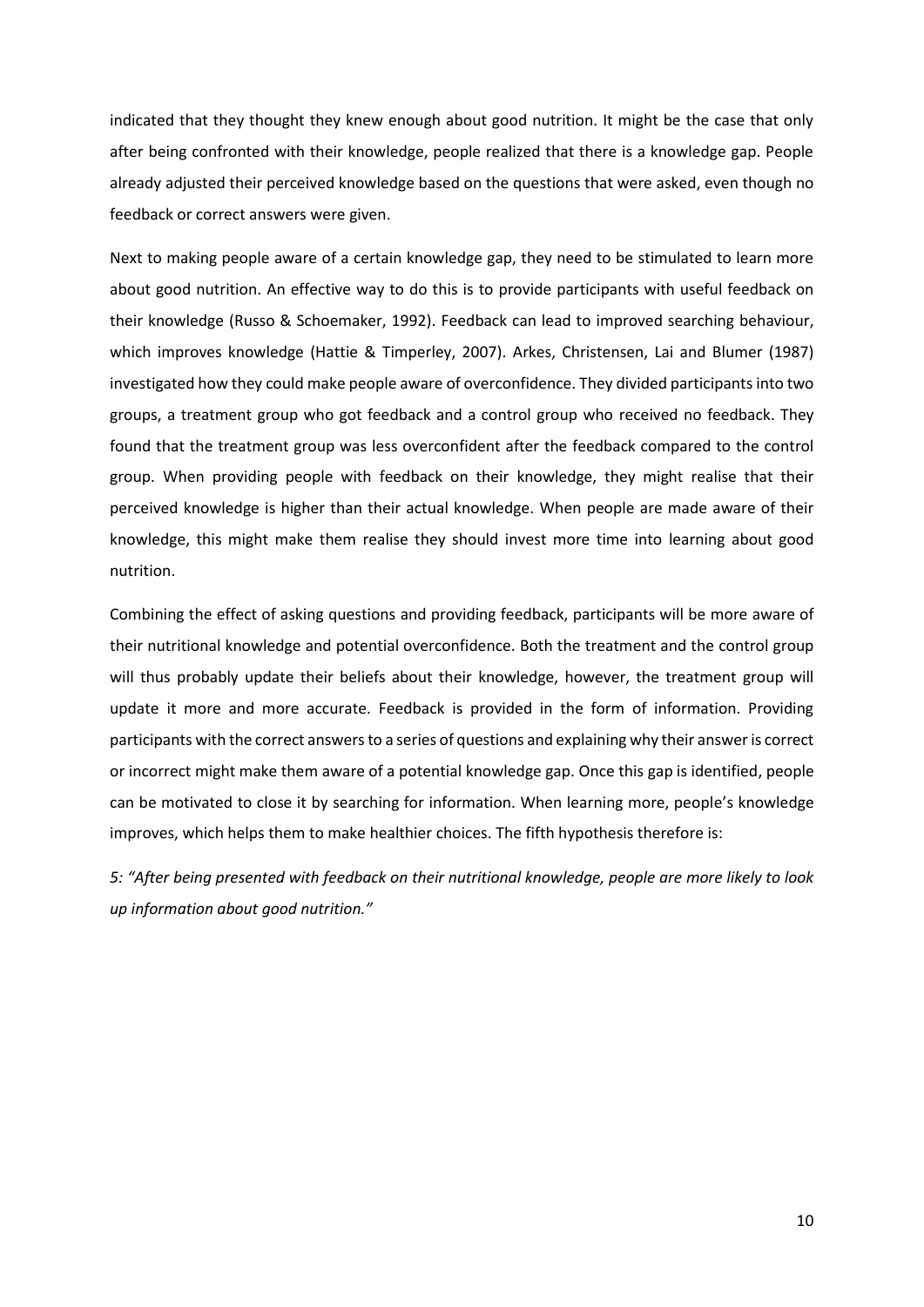# <span id="page-10-0"></span>**3. Data & Methodology**

#### <span id="page-10-1"></span>3.1 Experimental design

An online survey is executed in Qualtrics. This survey can be found in Appendix A, along with a flow chart of the survey in Figure 6. The survey consists of six stages. In the first stage, participants are asked to rate their general knowledge on nutrition. They are told that in the next phase of the survey, they will get ten multiple choices questions about basic nutritional knowledge. They have to indicate how many of these ten questions they think they will answer correctly. This can be indicated on a scale with a range from 0 to 10. Zero meaning they expect to not answer a single question correctly, ten meaning they think they will answer all questions correctly.

In the stage 2, this knowledge is tested via ten multiple choice questions. For measuring people's knowledge, the survey of Parmenter and Wardle (1999) is used, which consists of five components extracted from the literature. The survey questions have been checked on difficulty, meaning that not everyone should already know the answer in advance, but also that it cannot be possible that no one knows the answer. This thesis only adopted the most relevant component about nutritional knowledge of Parmenter and Wardle's survey to avoid making the study too long at the cost of data quality. At a random stage during the survey, participants get an attention check question. Participants are asked to select a certain answer to ensure that participants are paying attention. Respondents who answered this questions incorrectly will be removed from the analysis.

In stage 3 participants are asked to estimate how many questions they think they have answered correctly in the previous ten nutritional knowledge questions. Overconfidence is measured in two different ways. First, the indicated score in stage 1 is compared to the number of correct answers a participant has given in stage 2. Whenever the indicated score is higher than the actual score, it is concluded that one is overconfident in his or her own knowledge. Next to that, the indicated number of correct answers after completing the ten question, stage 3, is compared to the actual number of correct answers. Overconfidence is calculated by deducting the number of questions a participant answered correctly from the indicated number of questions a participant stated they got right after seeing the questions. The second form of overconfidence can be different frompage the prior one because participants can update their beliefs as posing questions is an indirect way of creating awareness for a potential knowledge gap (TNS NIPO, 2013). When comparing the two forms of overconfidence, the effect of posing questions on overconfidence can be measured.

The fourth stage is the treatment. All participants are randomly assigned to either the control or the treatment group. Participants in the control group receive no manipulation at all and go directly to stage 5. Participants in the treatment group are, in stage 4, provided with feedback on their knowledge.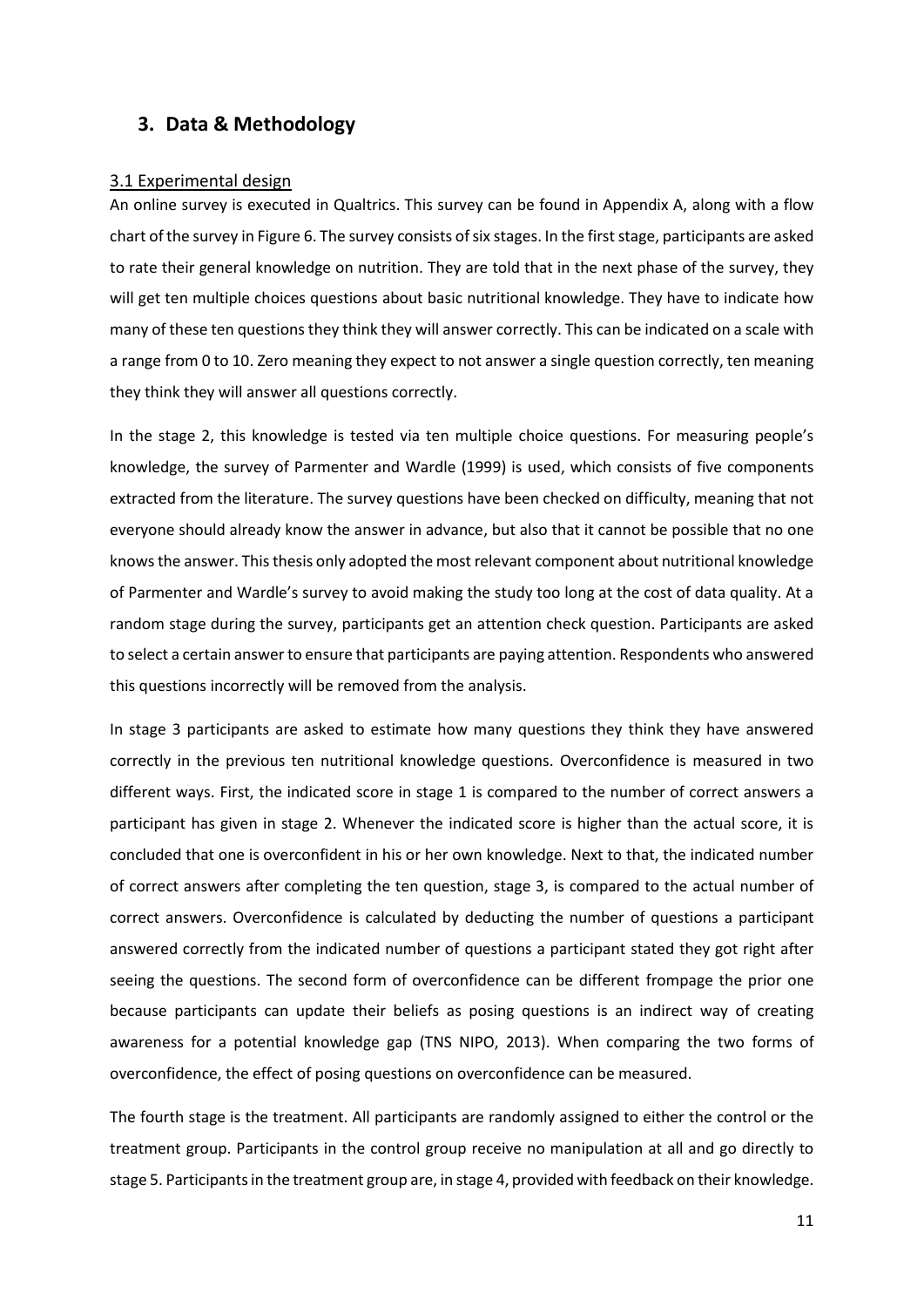This is done by giving the right answers to the questions from stage 2 and explaining why their answers are right or wrong. Participants will receive a custom message containing a number indicating how many questions they got right and answers with explanations for the questions they did not answer correctly. This might make people aware of a certain lack of knowledge and can therefore lead to participants being more willing to invest time into gathering information about nutrition to close this knowledge gap. After the manipulation, both groups go to stage 5, where they are presented with the opportunity to gather information. Participants are asked whether they want to learn more about good nutrition. When this question is answered with yes, participants are redirected to a new page where they are provided with some information. At the bottom of this page, a question is asked about healthy food choices to check whether the participants paid attention while reading the information. When participants choose the option no, they immediately go to stage 6. It is expected that after the manipulation, those who have received feedback want to learn more about good nutrition.

Lastly, in stage 6, participants are asked to answer some questions about baseline characteristics. Participants are asked about their age, gender and educational level.

#### <span id="page-11-0"></span>3.2 Variables

The two main dependent variables in this experiment are overconfidence and learning. Overconfidence is measured by comparing the number of correct answers one thinks he or she has given to the actual number of correct answers given, regardless of the group a participant belongs to. The expected number of correct answers, indicated in stage 1, is displayed in the variable *Estimation 1,* which has a value between [0-10]. The indicated number of correct answers given in stage 3 after answering the question is given in *Estimation 2,* also with values [0-10]. These scores are compared to the actual number of correct answers, displayed in the variable *Actual performance,* with scores between [0-10]. Overconfidence is measured in two ways*. Overconfidence 1* is the level of overconfidence before participants answered the ten multiple choice questions. *Overconfidence 2* is the overconfidence measured after they answered the ten multiple choice questions. Both types of overconfidence are continuous variables ranging from [-10-10]. The value for both types of overconfidence is the number that remains after the reduction of the actual performance from the estimation. A positive score means that an individual is overconfident, the higher the score, the more overconfident. A negative score indicates that a participant is underconfident, meaning that he or she underestimates his or her own knowledge. When the score is 0, one is perfectly calibrated.

The variable *Learning* indicates whether a participant is willing to learn more about good nutrition. Learning is a binary variable, which has value 1 when an individual is willing to learn more about good nutrition and 0 when the opposite is true. Whenever a participant is willing to learn more about good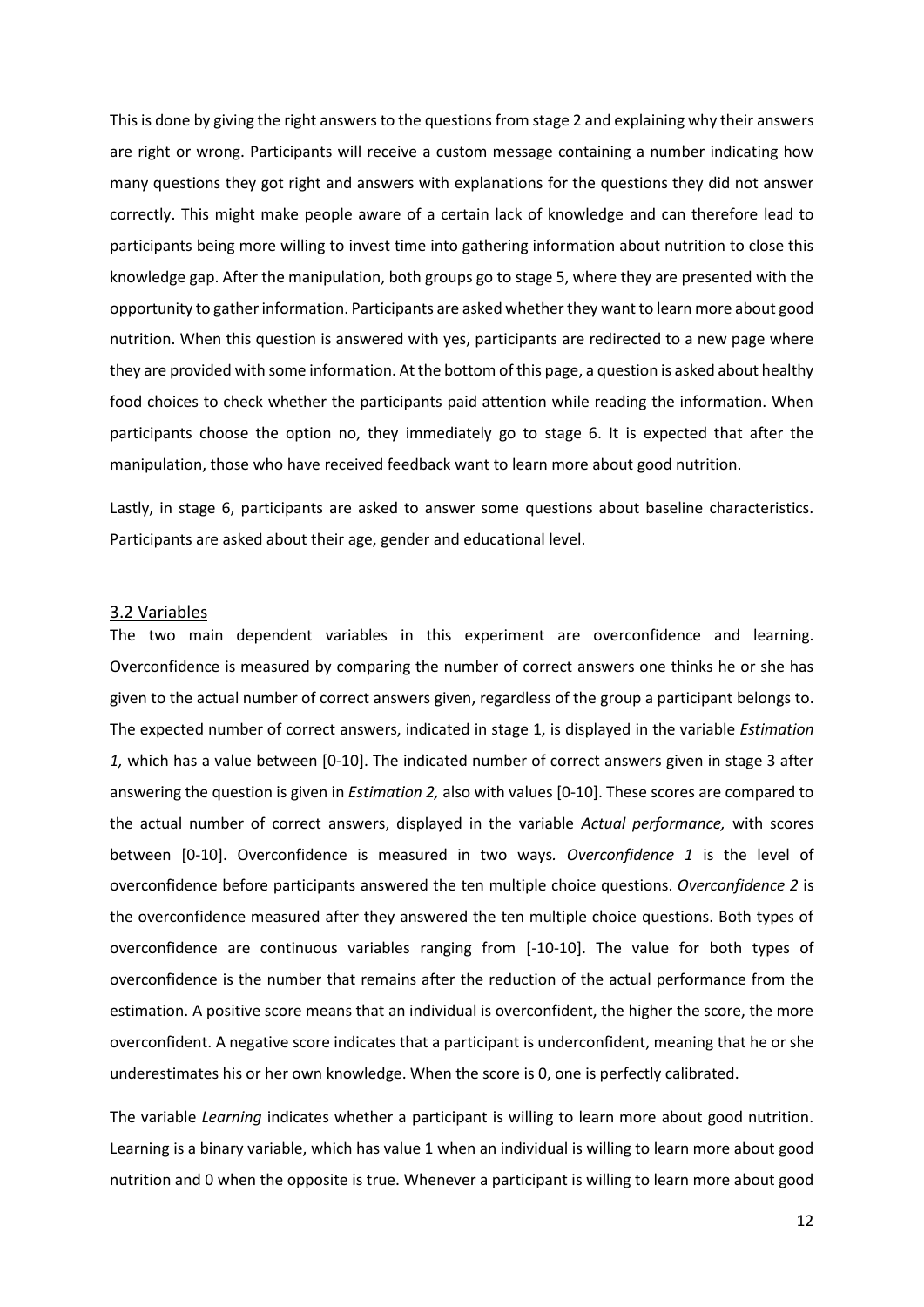nutrition, he or she gets a question after being provided with the information to check whether one paid attention to the provided information. It is important to note that all participants correctly answered this question, meaning that they probably read the provided information and thus increased their knowledge. The independent variable is *Treatment*, which indicates whether a participant belongs to the control group. The binary variable has value 1 for someone who is in the treatment group and value 0 for someone who is in the control group.

Participants are asked about three baseline characteristics. The variable *Age*, indicates the age of a participant in years. The categorical variable *Gender* has four options [male, female, other, prefer not to say]. Lastly, *Educational Attainment* indicates the highest degree one has obtained or one is currently working on. This variable has eight categories [Primary school, VMBO, HAVO, VWO, MBO, HBO, WO bachelor, WO master]. VMBO, HAVO and VWO are three different levels of secondary education with VMBO being the lowest level and VWO the highest. MBO, HBO, WO bachelor and WO master are degrees you can obtain after finishing secondary education, where MBO is the lowest level and WO master the highest.

Descriptive statistics of these main variables are displayed in Table 1. The Table shows that the sample consists of a diverse population with different characteristics, which helps strengthen the external validity of the experiment. It can be concluded that there is a broad age distribution and that about two-third of the participants are female. Most participants are high educated, meaning that most participants finished or are working on an HBO, WO bachelor or WO master.

Before answering the questions, participants thought they would answer on average 6.8 questions correctly. After answering the questions, they lowered their expectations by one point to 5.8. Out of the ten questions, participants answered on average 4.6 questions correctly. All participants answered at least 1 question and at most 9 questions correctly.

Overconfidence 1 has a positive mean, which indicates that most participants were overconfident. The most overconfident 1 participant overestimated his or her own knowledge by seven point, the most underconfident participant underestimated his or her knowledge by four points. For the second overconfidence, the score decreased but was still positive, meaning that most participants were still overconfident. Furthermore, most participants were willing to learn more about healthy eating, on average 81.50%. However, participants in the control group were more willing to learn compared to participants in the treatment group.

Table 1: Descriptive statistics of the main variables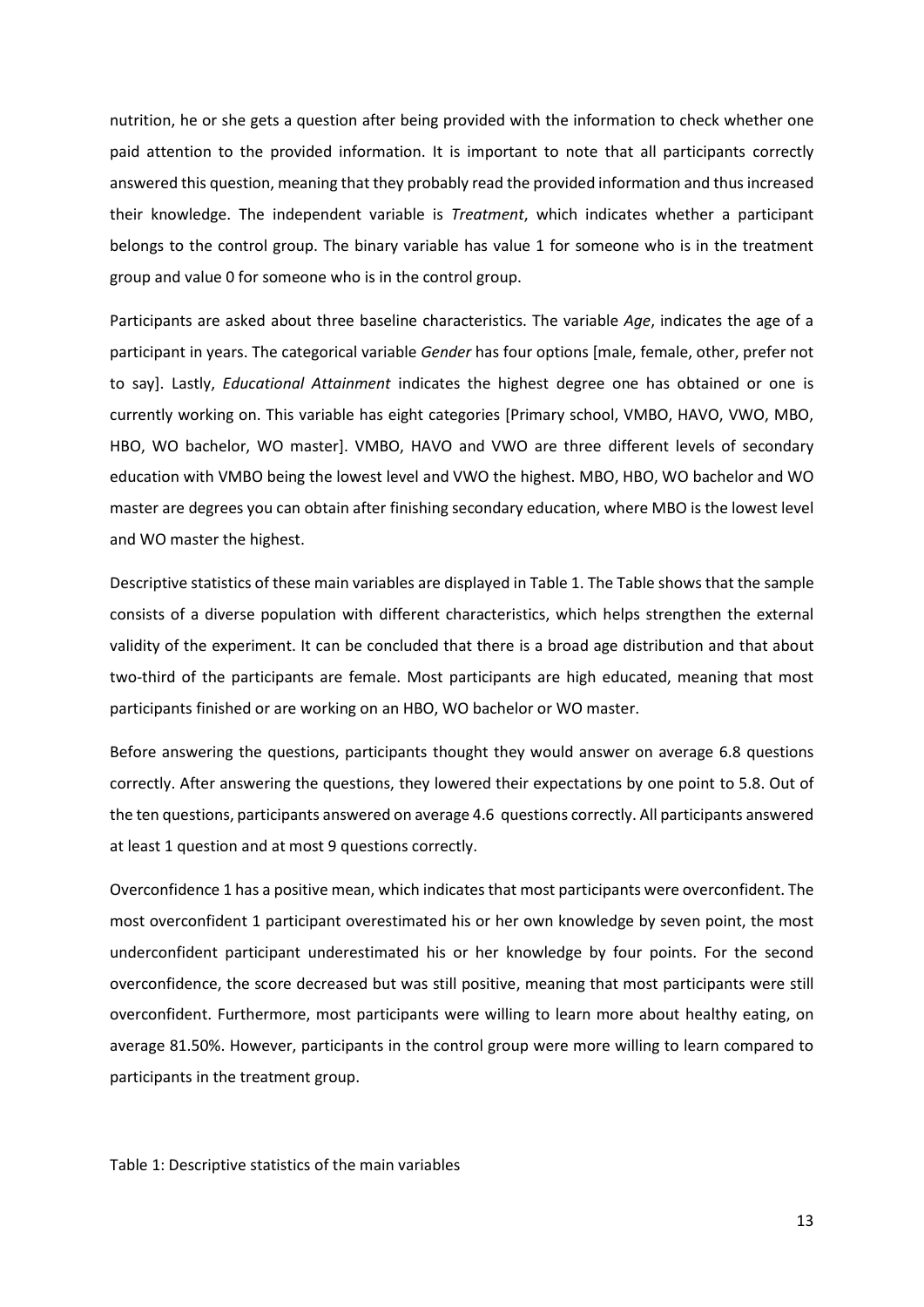|                             | No. Obs.       | Mean (SD)/ | Min.           | Max.           |  |
|-----------------------------|----------------|------------|----------------|----------------|--|
|                             |                | Percentage |                |                |  |
| Gender                      |                |            |                |                |  |
| Male                        | 66             | 33.00%     |                |                |  |
| Female                      | 131            | 65.50%     |                |                |  |
| Other                       | $\mathbf{1}$   | 0.50%      |                |                |  |
| Prefer not to say           | $\overline{2}$ | 1.00%      |                |                |  |
| Age                         | 200            | 36.165     | 14             | 87             |  |
|                             |                | (17.112)   |                |                |  |
| <b>Education attainment</b> |                |            |                |                |  |
| Primary school              | $\mathbf{1}$   | 0.50%      |                |                |  |
| <b>VMBO</b>                 | 9              | 4.50%      |                |                |  |
| <b>HAVO</b>                 | 16             | 8.00%      |                |                |  |
| <b>VWO</b>                  | 12             | 6.00%      |                |                |  |
| <b>MBO</b>                  | 23             | 11.50%     |                |                |  |
| <b>HBO</b>                  | 64             | 32.00%     |                |                |  |
| WO bachelor                 | 42             | 21.00%     |                |                |  |
| WO master                   | 33             | 16.50%     |                |                |  |
| <b>Estimation 1</b>         | 200            | 6.805      | $\overline{2}$ | 10             |  |
|                             |                | (1.486)    |                |                |  |
| <b>Estimation 2</b>         | 200            | 5.805      | $\mathbf 1$    | 9              |  |
|                             |                | (1.486)    |                |                |  |
| <b>Actual performance</b>   | 200            | 4.601      | $\mathbf{1}$   | 9              |  |
|                             |                | (1.594)    |                |                |  |
| <b>Overconfidence 1</b>     | 200            | 2.200      | $-4$           | $\overline{7}$ |  |
|                             |                | (2.093)    |                |                |  |
| <b>Overconfidence 2</b>     | 200            | 1.200      | $-5$           | 6              |  |
|                             |                | (2.093)    |                |                |  |
| Learning                    |                |            |                |                |  |
| Treatment group             | 90             | 73.33%     |                |                |  |
| Control group               | 110            | 88.18%     |                |                |  |

*Notes:* This table shows the descriptive statistics of the main variables. The first column shows the number of observations, the second column displays the mean with standard deviation for continuous variables and the percentage for categorical variables. Min and max present the minimal and maximum score for continuous variables. Age is displayed in years.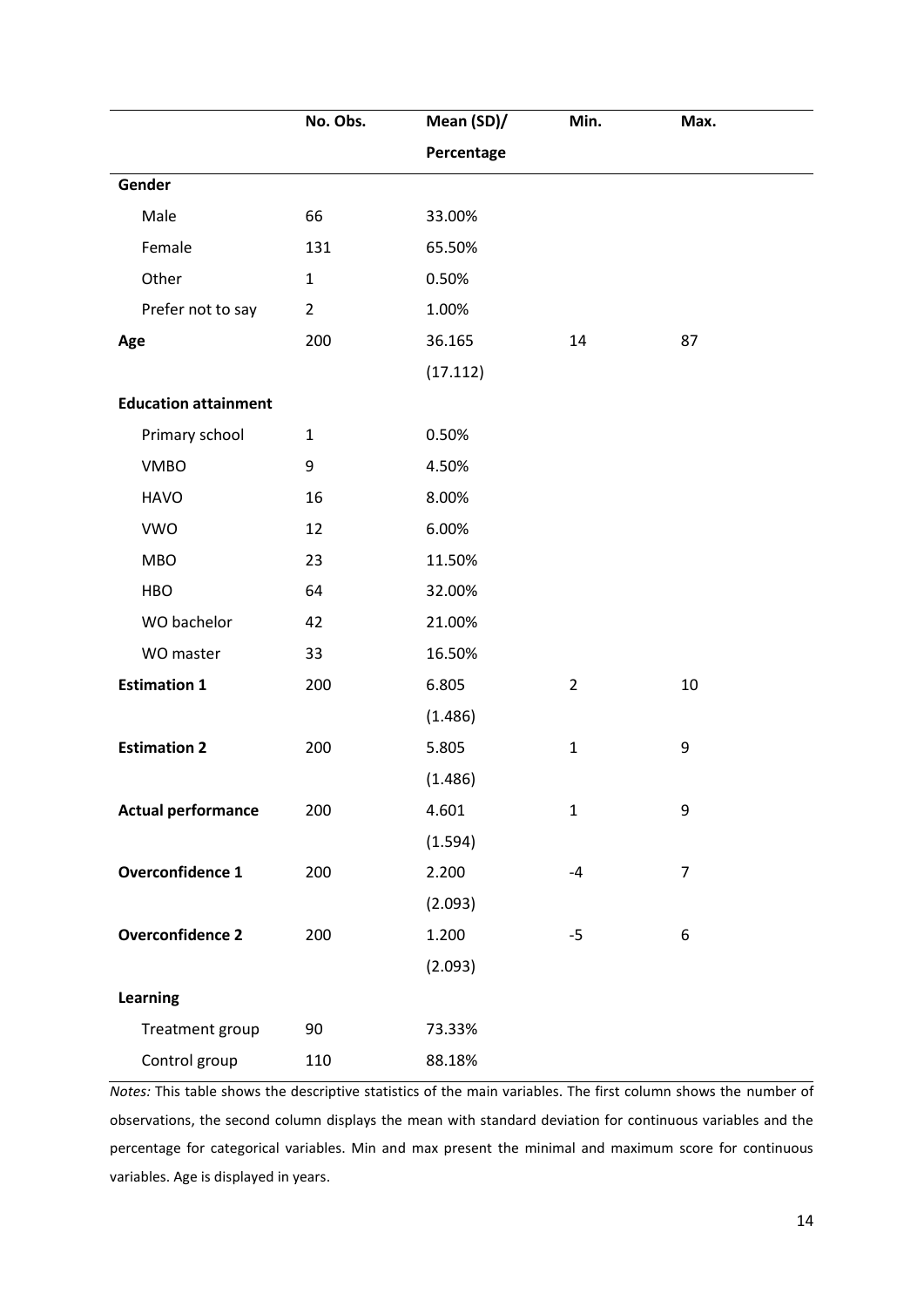### <span id="page-14-0"></span>3.3 Data

In this experiment the Dutch population is targeted, however, no specific target group within this population is used since all ages, genders and educational attainments are investigated. For respondents under eighteen years old, permission of parents is asked prior to filling out the survey. In total 248 people participated in the experiment. After removing three participants who failed to answer the control question correctly and removing 45 participants who did not finish the survey, a data set of 200 participants remained. Of these 200 participants, 90 were in the control group and 110 in the treatment group.

A balance test is performed to check whether the control and treatment group consist of respondents with comparable characteristics. The results of this balance test are displayed in Table 2. From Table 2, it can be concluded that there are no significant differences between the control and the treatment group. Therefore, it is likely that a difference in outcome variables between the treatment and control group is due to differences in treatment and not due to observed differences between the groups.

|                    | <b>Mean control</b> | <b>Mean treatment</b> | P-value |
|--------------------|---------------------|-----------------------|---------|
|                    | group               | group                 |         |
| Gender             |                     |                       |         |
| Male               | 0.308               | 0.330                 | 0.754   |
|                    | (0.045)             | (0.050)               |         |
| Female             | 0.673               | 0.660                 | 0.840   |
|                    | (0.046)             | (0.051)               |         |
| Other              | 0.000               | 0.011                 | 0.320   |
|                    | (0.000)             | (0.011)               |         |
| Prefer not to say  | 0.019               | 0.000                 | 0.158   |
|                    | (0.013)             | (0.000)               |         |
|                    |                     |                       |         |
| Age                | 36.700<br>(1.563)   | 35.511<br>(1.900)     | 0.630   |
| <b>Educational</b> |                     |                       |         |
| attainment         |                     |                       |         |
| Primary school     | 0.000               | 0.011                 | 0.320   |
|                    | (0.000)             | (0.011)               |         |

Table 2: Balance Test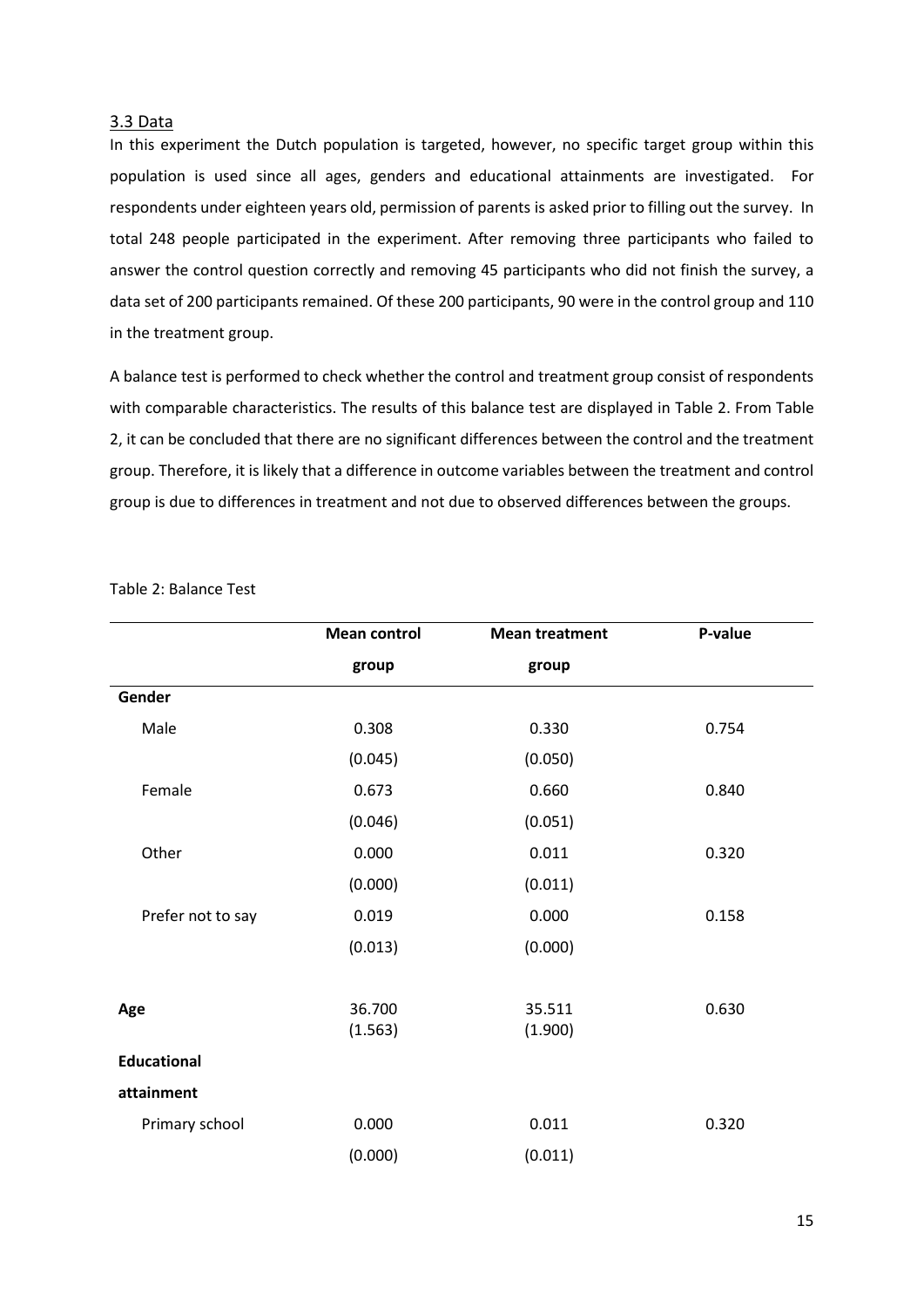| <b>VMBO</b>               | 0.055   | 0.033   | 0.464 |
|---------------------------|---------|---------|-------|
|                           | (0.022) | (0.019) |       |
| <b>HAVO</b>               | 0.073   | 0.089   | 0.680 |
|                           | (0.025) | (0.030) |       |
| <b>VWO</b>                | 0.045   | 0.078   | 0.353 |
|                           | (0.020) | (0.028) |       |
| <b>MBO</b>                | 0.136   | 0.089   | 0.289 |
|                           | (0.033) | (0.030) |       |
| <b>HBO</b>                | 0.336   | 0.300   | 0.585 |
|                           | (0.045) | (0.049) |       |
| WO bachelor               | 0.190   | 0.233   | 0.470 |
|                           | (0.038) | (0.045) |       |
| WO master                 | 0.164   | 0.170   | 0.955 |
|                           | (0.035) | (0.040) |       |
| <b>Estimation 1</b>       | 6.791   | 6.822   | 0.883 |
|                           | (1.497) | (1.481) |       |
| <b>Estimation 2</b>       | 5.791   | 5.822   | 0.883 |
|                           | (1.497) | (1.481) |       |
| <b>Actual performance</b> | 4.534   | 4.690   | 0.507 |
|                           | (0.145) | (0.178) |       |
|                           |         |         |       |

*Notes:* This table shows the mean outcome of variables for both the treatment and control group. The last column represents the p-value of the balance test. The standard errors are displayed in brackets.

### <span id="page-15-0"></span>3.4 Analysis strategy

Since the assignment is random and a balance test has shown that the control and treatment group are not significantly different, results of both groups can be compared. Firstly, stage 1 and 2 are compared to check whether people are overconfident and to test hypothesis 1. This will be done by comparing the self-evaluated knowledge, estimation 1, to the actual knowledge score of stage 2, actual performance. Since in stage 1 an indication of stage 2 is asked, the questions concern the same knowledge and their scales are similar, they can be compared. Whenever the indicated knowledge is higher than the actual knowledge, it can be concluded that one is overconfident in his or her knowledge. After this, the indicated knowledge after completing the multiple-choice questions, estimation 2, is compared with the number of correct answers is stage 2. Here I investigate how overconfidence changes after answering the questions.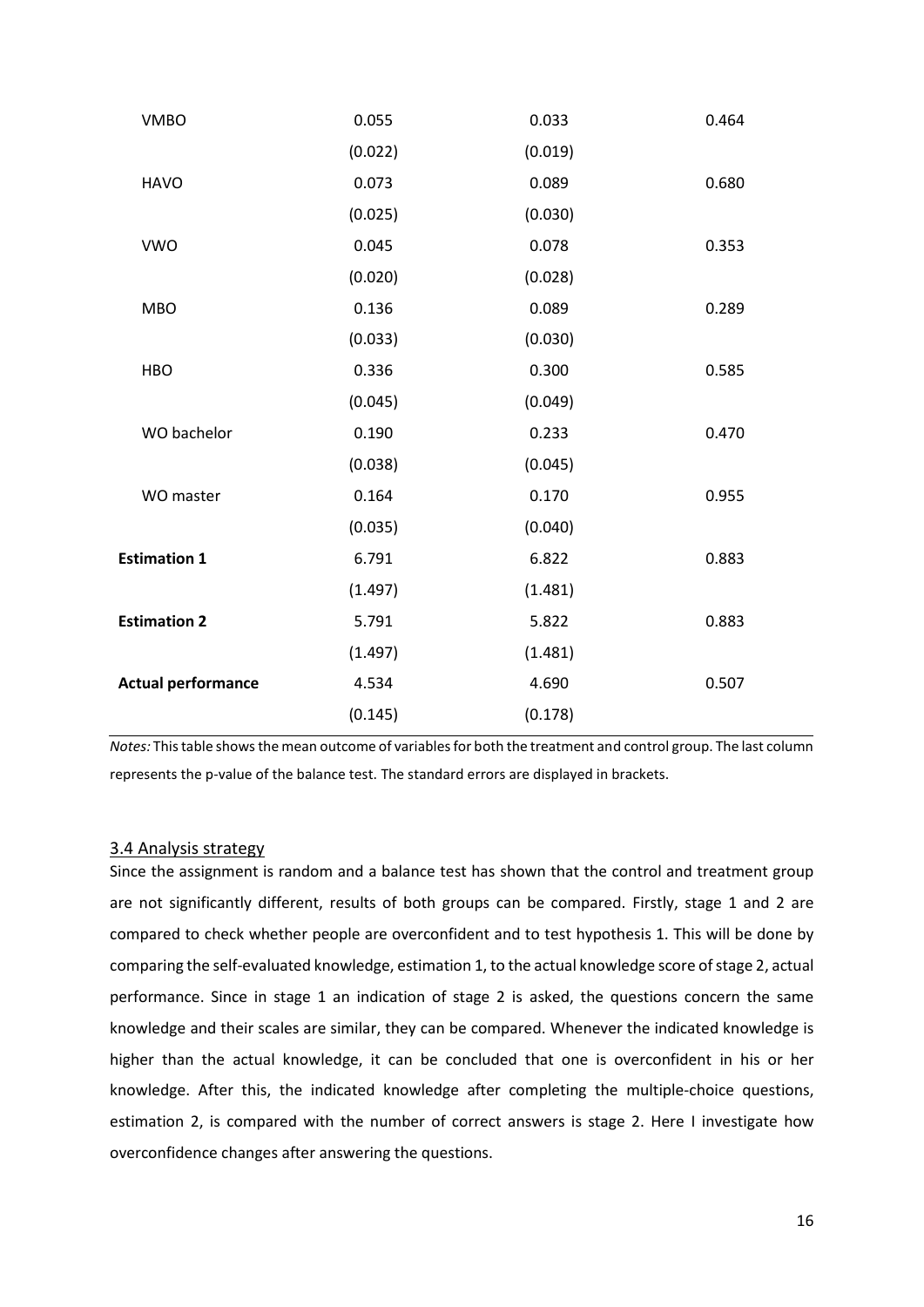Next to that, it is investigated via multiple regressions whether people with certain baseline characteristics are more or less overconfident to test the first part of the second, third and fourth hypothesis. Two different regressions are performed, one with overconfidence 1 as dependent variable and one with overconfidence 2 as dependent variable. To test the second part of these three hypothesis, a multiple regression analysis is performed with actual performance as dependent variable. It is investigated whether participants with different ages, genders and levels of educational attainment have a different nutritional knowledge.

A multiple regression analysis with a between subject design is used to test the fifth hypothesis. The main outcome variable of this survey is whether people are more likely to look up information about good nutrition when made aware of their lack of knowledge. The dependent variable is the amount of people that indicated they wanted to learn more about good nutrition, this is the outcome of stage 5. The independent variable is whether a participant belongs to the treatment or control group. When more people look up information about healthy food choices after the treatment, it can be concluded that it is possible to motivate people into learning more about good nutrition after making them aware of a knowledge gap.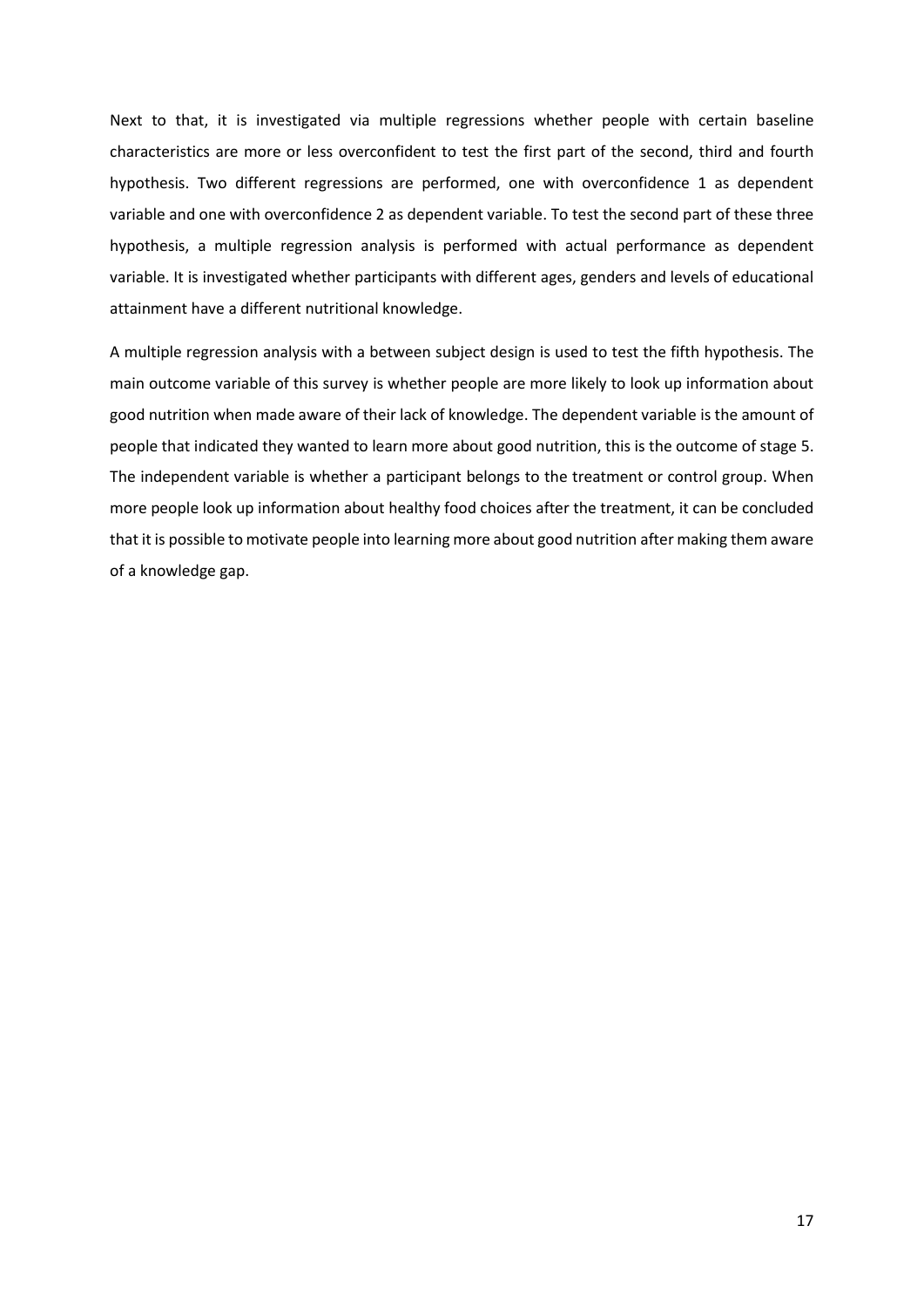# <span id="page-17-0"></span>**4. Results**

### <span id="page-17-1"></span>4.1 Overconfidence

Figures 1-5 show the results of measuring overconfidence. All figures are histograms with the score displayed on the X-axis and the number of participants with that score displayed on the Y-axis. Before answering the questions, participants thought they would answer 6.8 questions correctly. A distribution of the estimations made by participants is displayed in Figure 1. Figure 2 shows the number of questions participants answered correctly. The average score is 4.6, which means that on average the participants answered 4.6 questions correctly. 82% of the participants overestimated their nutritional knowledge. The distribution of the variable overconfidence is displayed in Figure 3. Overconfidence 1 has a minimum score of -4, meaning that a participant underestimated his or her own knowledge by four points. It has a maximum score of 7, indicating that a participant thought he or she had answered seven more questions correctly than he or she in fact did.

Participants adjusted their overconfidence after answering the questions. After the ten multiple choice questions, they thought they answered 5.8 questions correctly. This means that they lowered their expectations by one point. Important to note is that the participants had not been given any answers at that point. The distribution of the second estimation of the number of correct answers given, is displayed in Figure 4. The number of participants that were overconfidence after answering the ten questions decreased, however, still 64% of the participants were overconfident. The degree of overconfidence 2 is visible in Figure 5. It shows that more participants were underconfident after answering the questions, and the participants that were still overconfident, lowered their degree of overconfidence. This provides evidence for hypothesis 1, which states that the Dutch population is overconfident in their nutritional knowledge. It also suggests that participants already update their beliefs about their food knowledge after being confronted with questions about their knowledge regardless of the correct answers.



Figure 1: Histogram estimation correct answers before answering questions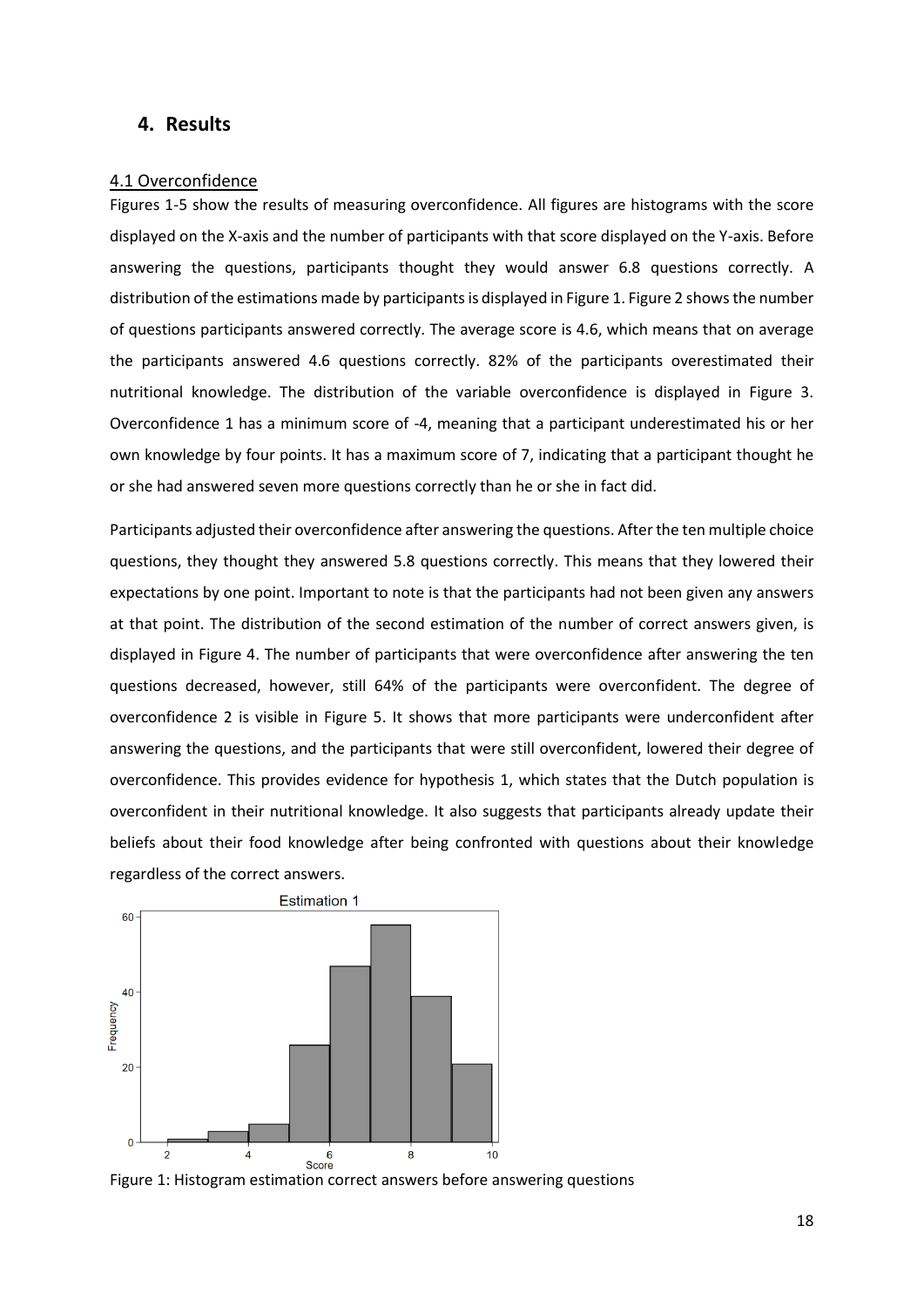



Figure 3: Histogram overconfidence 1



Figure 4: Histogram estimation correct answers after answering questions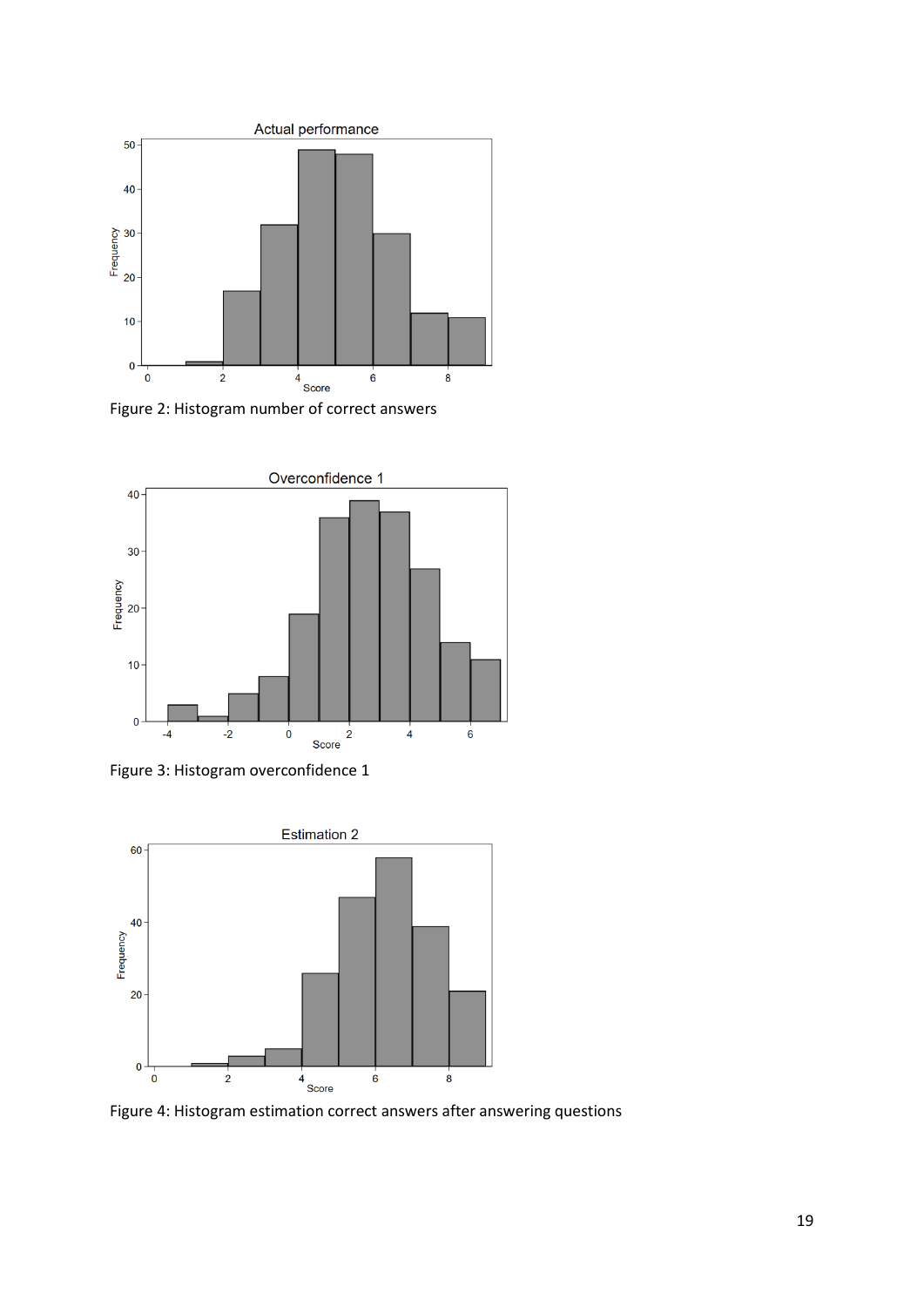

Figure 5: Histogram overconfidence 2

To test the first part of hypotheses 2,3 and 4, a multiple regression is performed. The results of this regression are displayed in Table 3. For gender, only categories prefer not to say and other provide significant results. Since no conclusion can be drawn from these answers and the other gender types do not have a significant effect in either one of the measured overconfidence types, hypothesis 2a, that overconfidence in nutritional knowledge is lower among females than among males, is rejected. The same holds for hypothesis 3a, which states that overconfidence decreases with age. Due to insignificant results, this hypothesis is not supported.

For hypothesis 4a significant results can be found for all education types. Since primary education is the baseline category and all coefficients are significantly positive, it can be concluded that at least some form of higher education significantly increases overconfidence. This effect is visible for both overconfidence 1 and overconfidence 2. However, the effects between the different types of education differ. Overconfidence 1 for people who followed VMBO for example, is higher than for HBO, which is considered a higher educational level than VMBO. Therefore, no clear conclusion can be drawn from the results from the multiple regression of both overconfidence 1 and overconfidence 2. Thus, for both overconfidence types, no supporting evidence for hypothesis 4a is found.

|        | <b>Overconfidence 1</b> | <b>Overconfidence 2</b> |
|--------|-------------------------|-------------------------|
| Gender |                         |                         |
| Female | 0.009                   | 0.009                   |
|        | (0.319)                 | (0.319)                 |

Table 3: Multiple regression overconfidence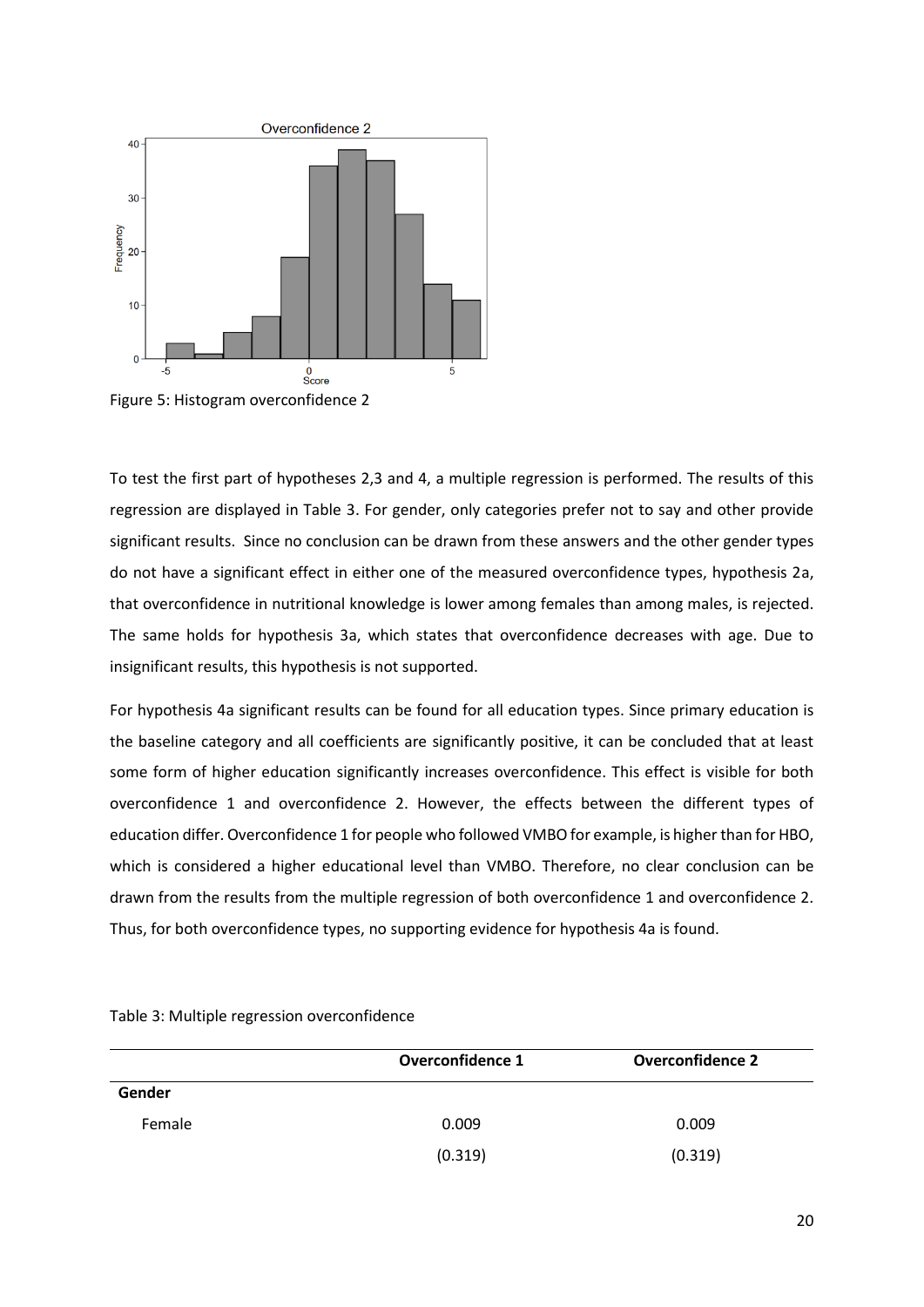| Prefer not to say             | $-1.957***$ | $-1.957***$ |
|-------------------------------|-------------|-------------|
|                               | (0.666)     | (0.666)     |
| Other                         | 2.360***    | 2.360***    |
|                               | (0.349)     | (0.349)     |
| Age                           | $-0.008$    | $-0.008$    |
|                               | (0.012)     | (0.012)     |
| <b>Educational attainment</b> |             |             |
| <b>VMBO</b>                   | $3.029***$  | 3.029 ***   |
|                               | (0.473)     | (0.473)     |
| <b>HAVO</b>                   | $2.115***$  | $2.115***$  |
|                               | (0.982)     | (0.982)     |
| <b>VWO</b>                    | $2.112**$   | $2.112**$   |
|                               | (0.970)     | (0.970)     |
| <b>MBO</b>                    | $3.492***$  | $3.492***$  |
|                               | (0.541)     | (0.541)     |
| <b>HBO</b>                    | $2.464***$  | 2.464***    |
|                               | (0.470)     | (0.470)     |
| WO bachelor                   | $3.724***$  | $3.724***$  |
|                               | (0.694)     | (0.694)     |
| WO master                     | 2.953 ***   | 2.953 ***   |
|                               | (0.502)     | (0.502)     |
| <b>Constant term</b>          | $-0.384$    | $-1.384$    |
|                               | (0.918)     | (0.918)     |
| No. Obs.                      | 200         | 200         |
| $R^2$                         | 0.102       | 0.102       |

*Notes:* This Table displays a multiple regression of certain baseline characteristics on two types of overconfidence. No. Obs. shows the number of observations. The first column displays the effect on overconfidence 1 and the second column represents overconfidence 2. For gender, male is the baseline category. For educational attainment the baseline category is primary education. The standard errors are displayed in brackets. \*\*\* p<0.01, \*\* p<0.05, \* p<0.1

To test the second part of hypothesis 2, 3 and 4, a multiple regression analysis is performed. Table 4 displays this multiple regression with actual performance as dependent variable. Hypothesis 2b stated that nutritional knowledge is higher among females. However, the results in Table 4 do not provide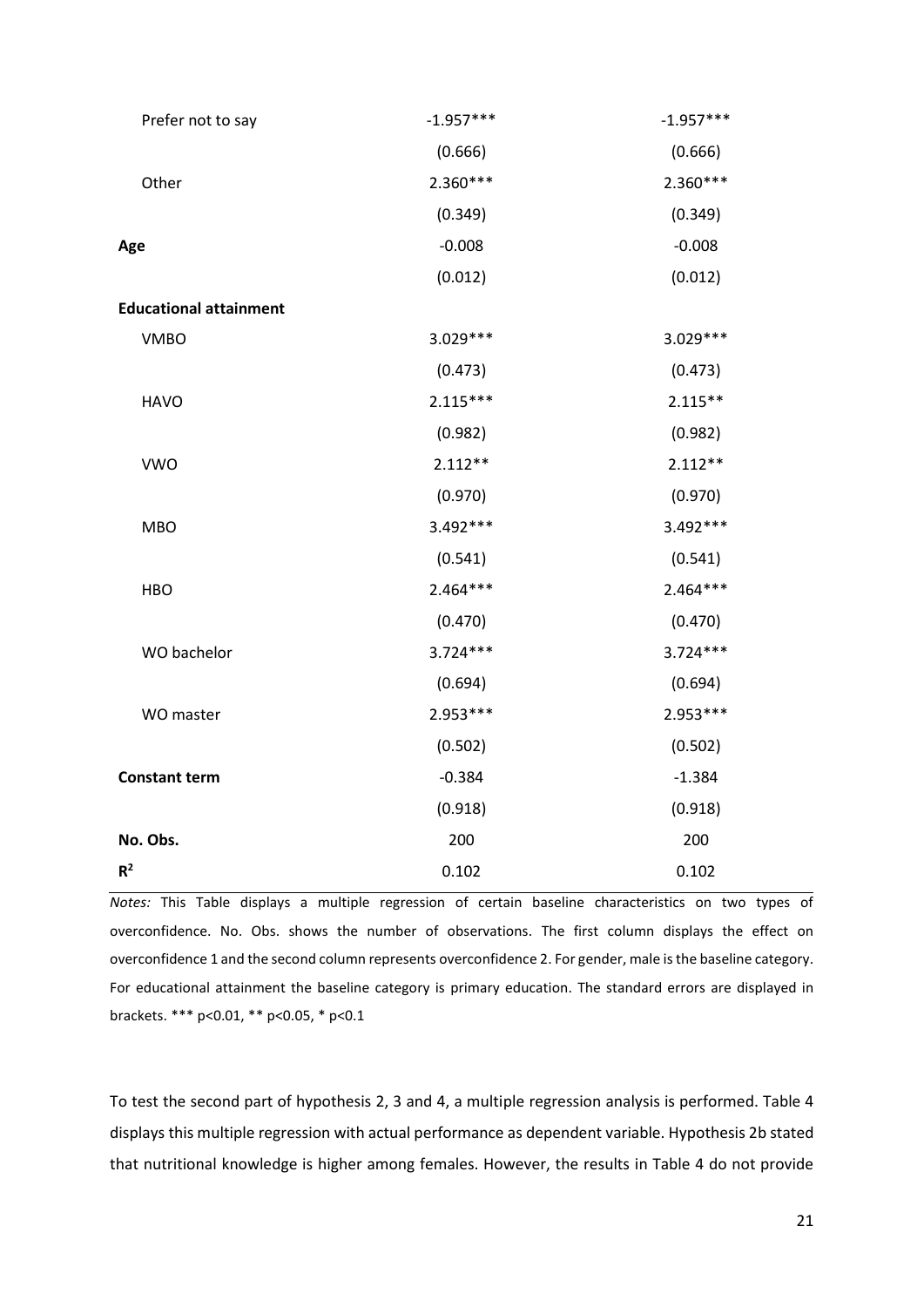evidence for this hypothesis, since the results for females are not significant and no conclusion can be drawn from the gender types prefer not to say and other. Therefore, hypothesis 2b is not supported.

It can be concluded that age significantly increases one's nutritional knowledge. Whenever age increases with one year, the test score increases with 0.17 points. Therefore, hypothesis 3b, which stated that nutritional knowledge increases with age, is supported. The second part of hypothesis 4 stated that nutritional knowledge is similar among different levels of educational attainment. However, the results in Table 4 indicate that knowledge significantly decreases for all education types. This means that the test score decreases for all educational levels compared to primary education. Next to that, the scores for the different types of educational attainment are not the same. Therefore, hypothesis 4b is rejected.

| <b>Actual performance</b>     |             |  |
|-------------------------------|-------------|--|
| Gender                        |             |  |
| Female                        | $-0.141$    |  |
|                               | (0.253)     |  |
| Prefer not to say             | $-1.430***$ |  |
|                               | (0.271)     |  |
| Other                         | $-1.087***$ |  |
|                               | (0.320)     |  |
| Age                           | $0.169*$    |  |
|                               | (0.010)     |  |
| <b>Educational attainment</b> |             |  |
| <b>VMBO</b>                   | $-3.183***$ |  |
|                               | (0.487)     |  |
| <b>HAVO</b>                   | $-2.464***$ |  |
|                               | (0.721)     |  |
| <b>VWO</b>                    | $-2.590***$ |  |
|                               | (0.777)     |  |
| <b>MBO</b>                    | $-3.234***$ |  |
|                               | (0.463)     |  |
| <b>HBO</b>                    | $-2.683***$ |  |
|                               | (0.427)     |  |

Table 4: Multiple regression actual performance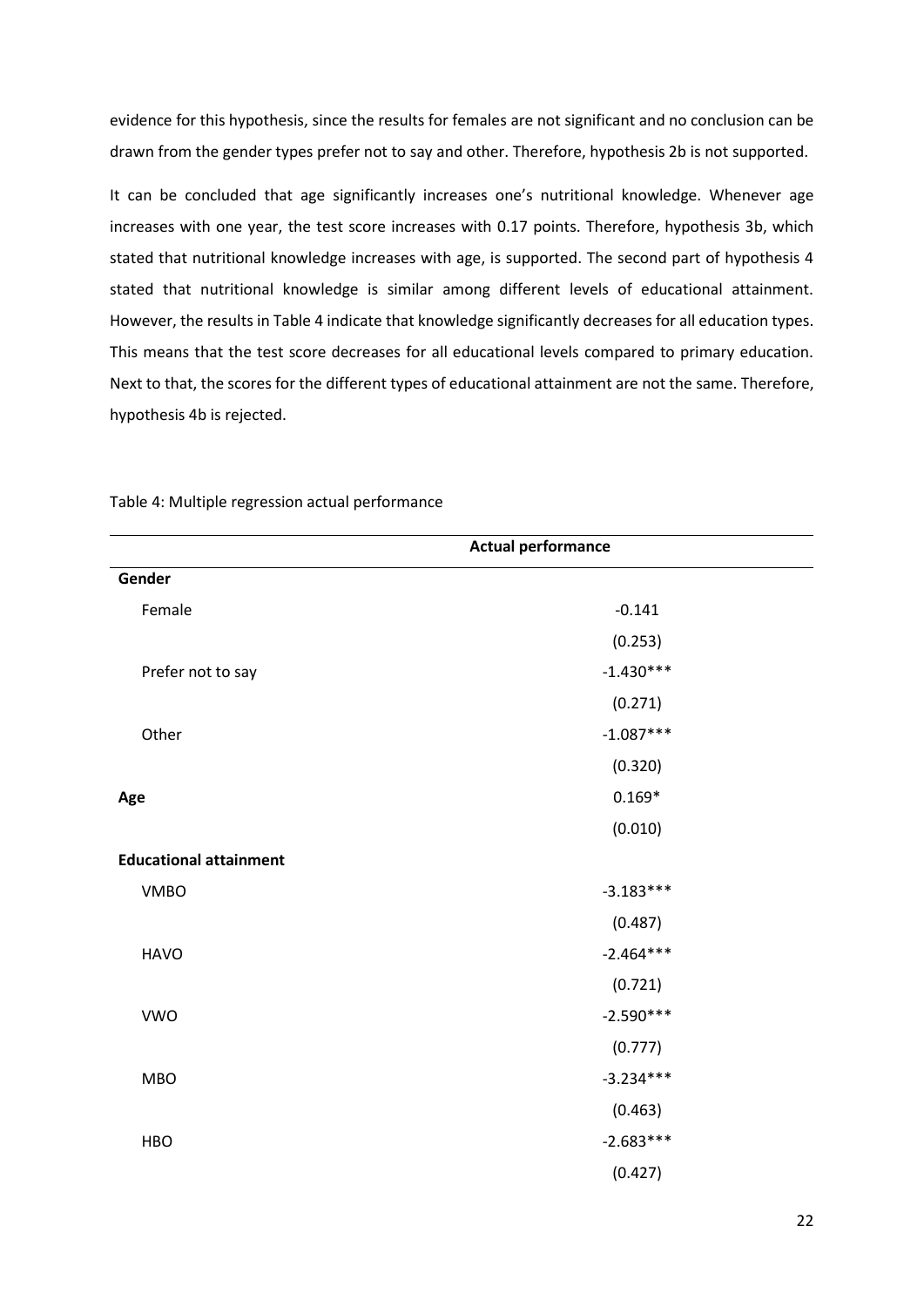| WO bachelor          | $-2.752***$ |
|----------------------|-------------|
|                      | (0.548)     |
| WO master            | $-2.926***$ |
|                      | (0.394)     |
| <b>Constant term</b> | 6.892       |
|                      | (0.754)     |
| No. Obs.             | 200         |
| R <sup>2</sup>       | 0.070       |

*Notes:* This Table displays a multiple regression of certain baseline characteristics on actual performance, this is the number of correct answers a participant had given. No. Obs. shows the number of observations. For gender, male is the baseline category. For educational attainment the baseline category is primary education. The standard errors are displayed in brackets. \*\*\* p<0.01, \*\* p<0.05, \* p<0.1

### <span id="page-22-0"></span>4.2 Stimulating information search

To test the effect of being in the treatment group on willingness to learn more about good nutrition, firstly, a simple regression is performed. From Column 1 in Table 5 it can be concluded that the treatment, contrary to the expectation, has a significantly negative effect on willingness to learn more about good nutrition. This means that after participants received the number of questions they answered correctly along with the right answers and some feedback, they were less willing to learn more about good nutrition than participants who did not receive any feedback.

To check whether the willingness to learn more about nutrition is dependent on the degree of overconfidence, multiple other multiple regressions are performed. Column 2 displays the effect of overconfidence 1 on the willingness to learn. Overconfidence 1 does not give a significant effect, meaning that when participants are more or less overconfident, this does not influence their willingness to learn. The same results can be obtained from Column 3, where the same regression is performed only with overconfidence 2. It can therefore be concluded that overconfidence does not influence the willingness to learn.

Column 4 and 5 display the effect of overconfidence combined with treatment on willingness to learn. It becomes clear that, as seen in Column 2 and 3, neither overconfidence 1 nor overconfidence 2 significantly influence one's willingness to learn. The interaction effect between treatment and degree of overconfidence also does not give significant results, meaning that it is not the case that overconfident people in the treatment group are more willing to learn compared to overconfident people in the control group. Given all this information, hypothesis 5, which stated that people are more willing to learn more about good nutrition after being provided with feedback on their knowledge, is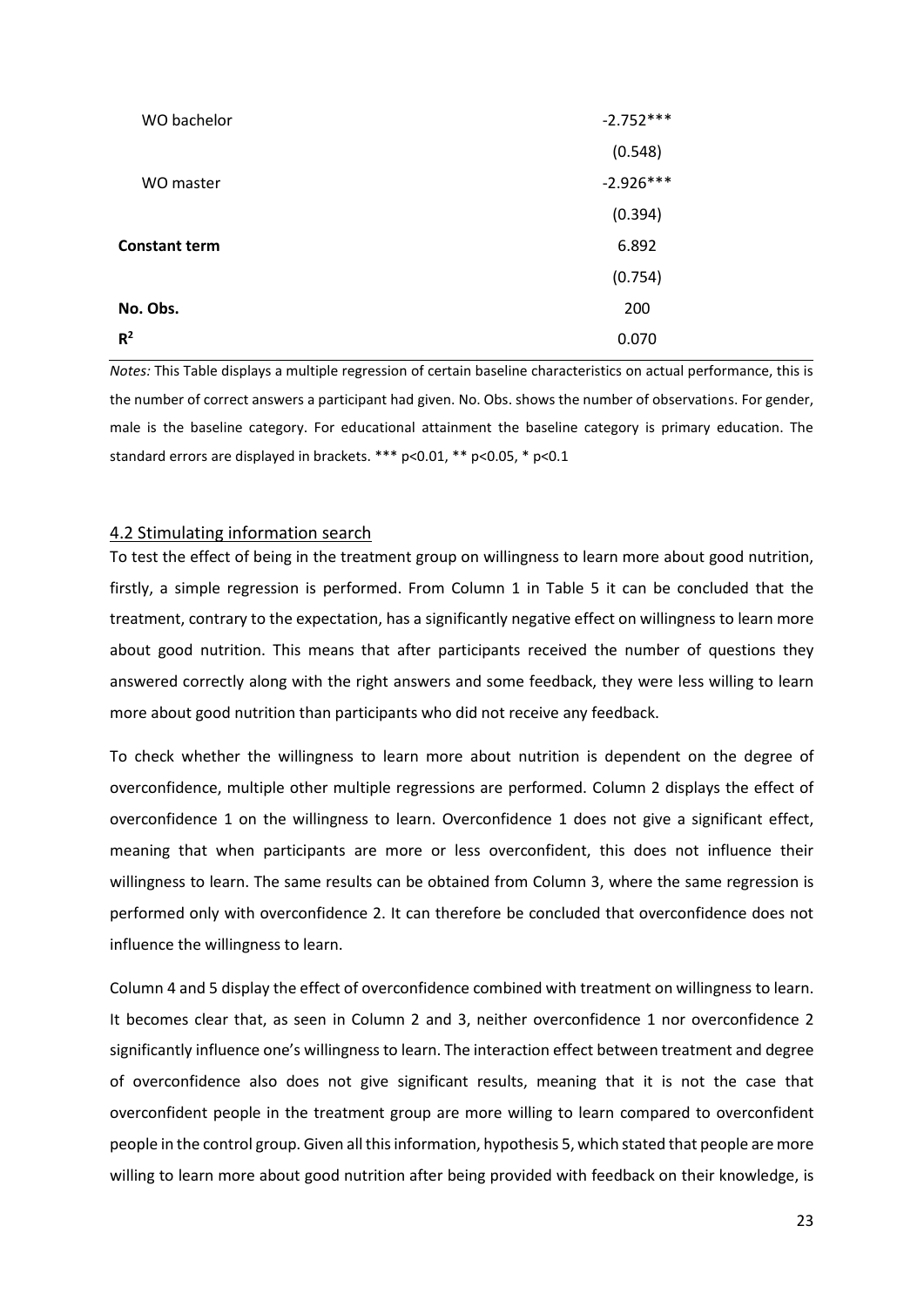not supported. In fact, the results show evidence for the fact that the treatment negatively influences the willingness to learn, since the treatment effect is significantly negative for all performed regressions.

|                      | Learning    | <b>Learning</b> | Learning    | <b>Learning</b> | <b>Learning</b> |
|----------------------|-------------|-----------------|-------------|-----------------|-----------------|
|                      | (1)         | (2)             | (3)         | (4)             | (5)             |
| <b>Treatment</b>     | $-0.148***$ | $-0.150***$     | $-0.149***$ | $-0.157**$      | $-0.154**$      |
|                      | (0.056)     | (0.056)         | (0.056)     | (0.073)         | (0.061)         |
| Overconfidence1      |             | $-0.009$        |             | $-0.010$        |                 |
|                      |             | (0.012)         |             | (0.014)         |                 |
| Overconfidence1*     |             |                 |             | 0.004           |                 |
| treatment            |             |                 |             | (0.024)         |                 |
| Overconfidence2      |             |                 | $-0.009$    |                 | $-0.010$        |
|                      |             |                 | (0.012)     |                 | (0.014)         |
| Overconfidence2*     |             |                 |             |                 | 0.004           |
| treatment            |             |                 |             |                 | (0.024)         |
| <b>Constant term</b> | 0.882       | 0.901           | 0.893       | 0.905           | 0.895           |
|                      | (0.031)     | (0.039)         | (0.033)     | (0.040)         | (0.033)         |
| <b>Observations</b>  | 200         | 200             | 200         | 200             | 200             |
| $R^2$                | 0.036       | 0.038           | 0.038       | 0.038           | 0.038           |

Table 5: Multiple regression on willingness to learn

*Notes:* This Table represents five multiple regressions all with learning as dependent variable and treatment as main independent variable. Overconfidence\*Treatment displays the interaction effect between these two variables. The standard errors are displayed in brackets. \*\*\* p<0.01, \*\* p<0.05, \* p<0.1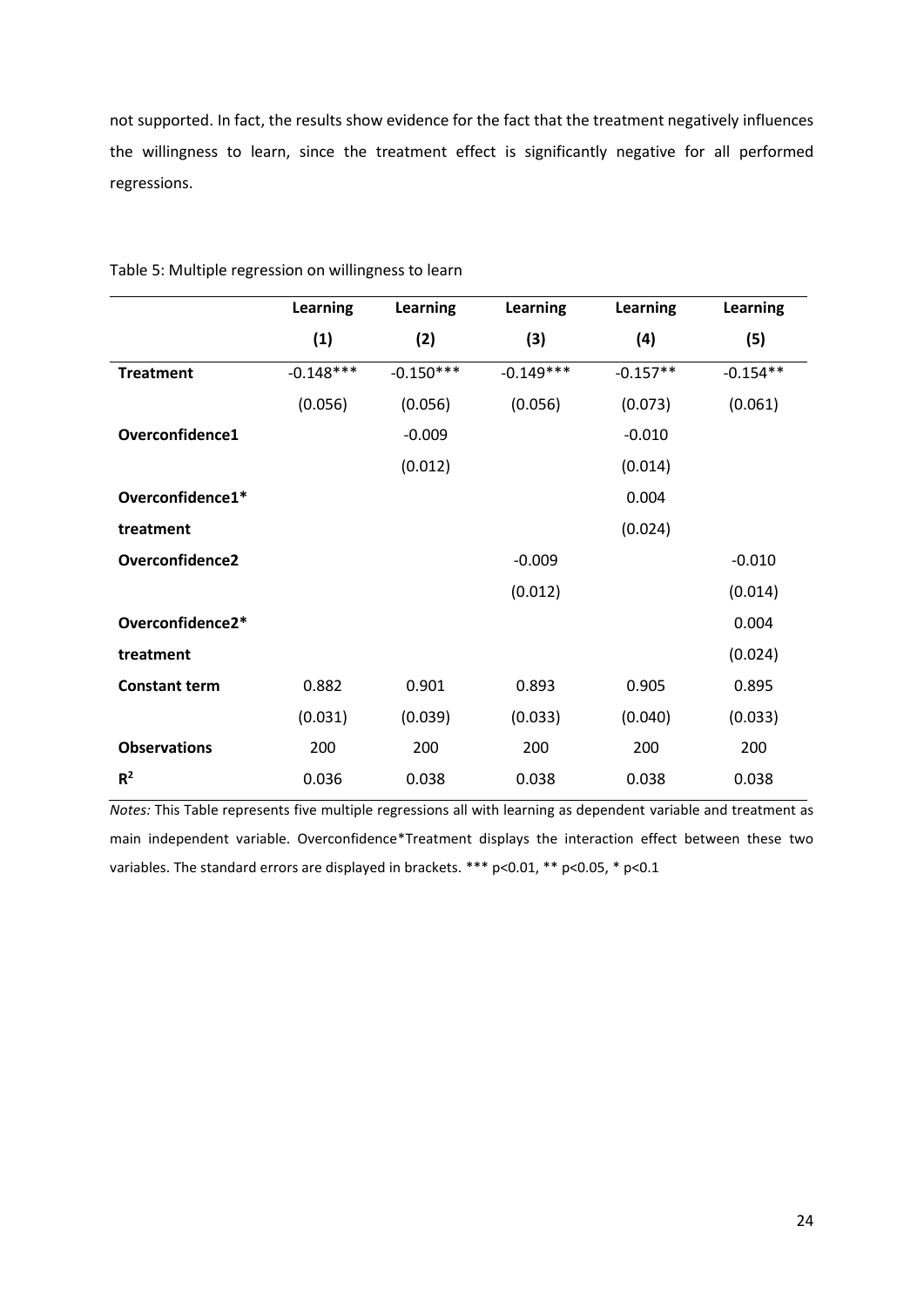# <span id="page-24-0"></span>**5. Discussion**

#### <span id="page-24-1"></span>5.1 Conclusion

The results show that the Dutch population is on average overconfident in their nutritional knowledge. Therefore, hypothesis 1, that the Dutch population is overconfident in its nutritional knowledge, is supported. This is in line with earlier research from CBS (2015) that investigated nutritional knowledge in the Netherlands and with research from Mowe et al. (2008) and Reagan (2015) who investigated overconfidence among nurses in Denmark, Norway and Sweden and among tennis coaches in the United States. Overconfidence does decrease after providing participants with information, but, the largest share of the population remains overconfident. Hypothesis 2a, which stated that males are more overconfident than females, and hypothesis 3a, which was that overconfidence decreases with age, are not supported due to insignificant results. This is in contrast with the results from Pulford and Colman (1997) and Kovalchik, Camerer, Grether, Plott and Allman (2005) who found higher overconfidence levels for males and younger people when investigating general knowledge.

For hypothesis 4a, which stated that overconfidence increases with educational attainment, the results only show an increase for every educational level relative to primary education. Results of the different levels of educational attainment do not follow a clear pattern, therefore this hypothesis is also rejected. This is also not in line with prior literature from for example Mishra and Metilda (2015) who showed that on stock markets, higher educated people are on average more overconfident. A possible explanation for the deviation of the results from prior literature is that this experiment has taken place in the Netherlands, meanwhile other experiments were executed in different countries. Nationality could influence overconfidence. Next to that, these prior experiments never investigated nutritional knowledge but always looked at other domains such as general knowledge or stock investments. It is therefore possible that overconfidence in nutritional knowledge is simply different from the earlier researched overconfidence, which explains the differences between the results in this paper and the already existing literature.

When looking at the nutritional knowledge, it becomes clear that gender does not significantly influence one's nutritional knowledge. Therefore, hypothesis 2b, which stated that females have a better nutritional knowledge, is not supported. For educational attainment, no clear conclusion can be drawn from the results. It is clear that some form of higher education lowers one's nutritional knowledge and the scores for the different types of educational attainment are not the same. Therefore, hypothesis 4b, that nutritional knowledge is similar among different levels of education, is rejected. This is different from the results from Kim (2003) and Bhandari and Deaves (2006) who found that, on average, females have a better nutritional knowledge and that nutritional knowledge is the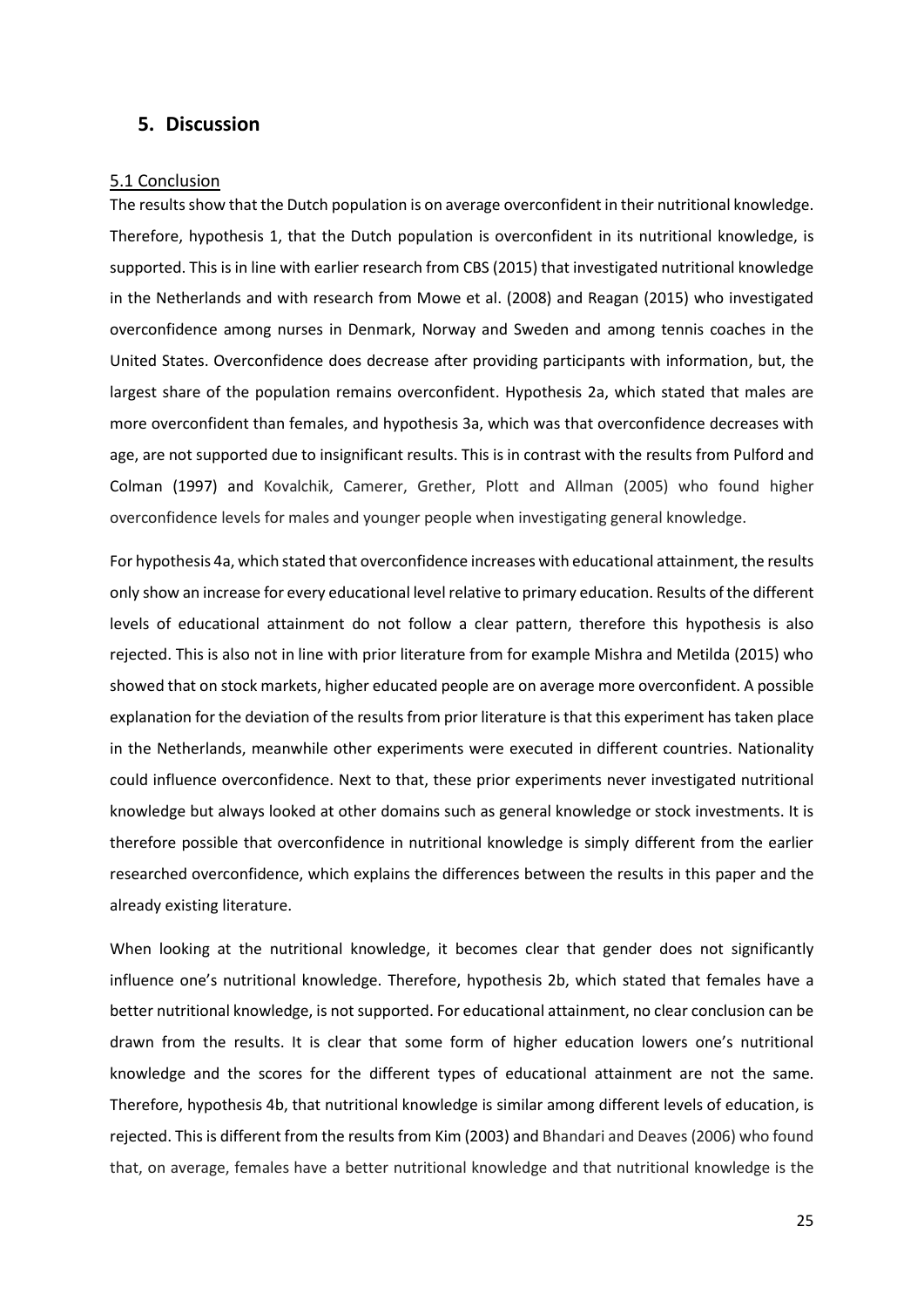same among different levels of educational attainment. As mentioned before, it is possible that some of these results do not match the results found in other papers since this experiment is performed in the Netherlands, meanwhile the other experiments were performed in other countries. It could be that nationality has a different effect on nutritional knowledge. However, the results show a significant effect for age. It becomes clear that age significantly increases nutritional knowledge, thus hypothesis 3b is supported. This result confirms the results of Jovičić (2015) who also stated that knowledge increases with age

Hypothesis 5 stated that when people are provided with the correct answers and feedback on the questions, they are more willing to learn about good nutrition. The results show an opposite effect, people who got feedback and the correct answers were less willing to learn more about good nutrition. Therefore, hypothesis 5 is rejected. This is in contrast to what has been shown in prior literature. For example, Hattie and Timperley (2007) found in their experiment that feedback increases the willingness to learn. It is interesting to investigate why an opposite effect is found. I will elaborate on this at the end of the discussion.

With the answers of all the hypotheses, the main research question can be answered. This main question was:

# *"Is the Dutch population overconfident in their nutritional knowledge and can awareness of this lack of knowledge motivate them to learn more about good nutrition?"*

It can be concluded that the Dutch population is overconfident in their nutritional knowledge and that knowledge significantly increases with age and decreases with some form of higher education. However, awareness in the form of feedback and correct answers does not motivate the population to learn more about good nutrition.

### <span id="page-25-0"></span>5.2 Limitations

Note that this experiment only provides evidence for the Dutch population, therefore, no conclusions about people outside the Netherlands can be drawn from this experiment. This is because people with other nationalities might react differently to feedback, which could change the results. Further research could try and focus on finding overconfidence in other countries to see whether overconfidence in nutritional knowledge is only a problem in the Netherlands or whether this problem also exists elsewhere. This limits the external validity of the experiment. However, since the baseline statistics show a diverse sample, it is likely that the results are representative for the whole Dutch population and the experiment is externally valid on general.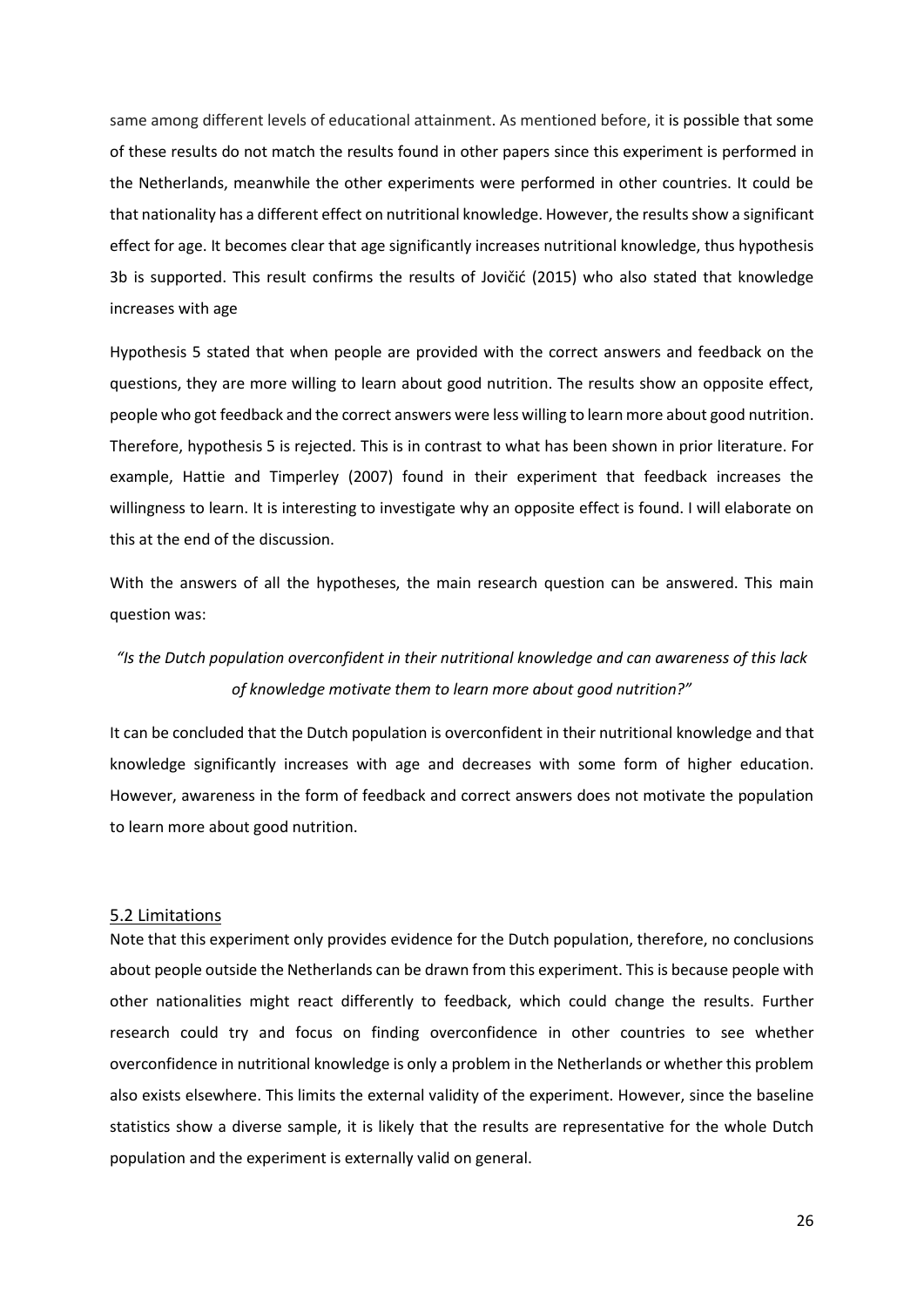The relatively large sample size and the random distribution of treatment contribute to a higher internal validity. However, this paper also has some limitations regarding the internal validity. It cannot be ensured that all assumptions of multiple regression are satisfied. It is possible that there are omitted variables, causing the estimators to be biased and the zero conditional mean assumption to not be fulfilled.

This paper also has some other limitations. One possible limitation is that participants could have looked up the answers to the ten multiple choices questions, making the results for overconfidence unreliable. Since a lot of the participants were still overconfident after answering the questions, it is likely that most participants did not look up any of the answers, however, this can never be ensured. This effect is tried to limit by telling the participants that they should not look up the answers.

Next to that, since overconfidence is measured twice, this could give a biased estimator. Participants often feel the urge to be consistent in their answers, so even though the two overconfidence questions were slightly different, one is asker prior and one after the ten multiple choice questions, it is possible that participants did not want to admit that their beliefs regarding their knowledge have changed and therefore indicated the same expected knowledge before and after answering the questions. This could lead to a higher score for the second type of overconfidence than is actually the case.

Lastly, it is suggested that the treatment, providing participants with feedback and the correct answers, makes the participants aware of a potential knowledge gap. However, one can never be sure that this is indeed the case. Participants could have decided to click through the treatment stage and therefore not realize that they probably overestimated their own knowledge. Furthermore, the effect of feedback on the identification of a knowledge gap is never tested. It could be the case that participants did read the feedback but simply did not realize that they overestimated their knowledge, therefore leading them to not feel any urge to learn more about good nutrition.

#### <span id="page-26-0"></span>5.3 Further research

Further research can focus on explaining the negative effect of treatment on willingness to learn. Since the results show an opposite effect of what was expected, it is interesting to investigate why this is the case. A positive relation was expected, since earlier research has showed that feedback can lead to improved search behaviour (Hattie & Timperley, 2007). Feedback namely helps closing a potential knowledge gap (Russo & Schoemaker, 1992). There are multiple reasons possible as for why participants in the treatment group were even less willing to learn compared to individuals in the control group. One possible explanation could be that participants in the treatment group already had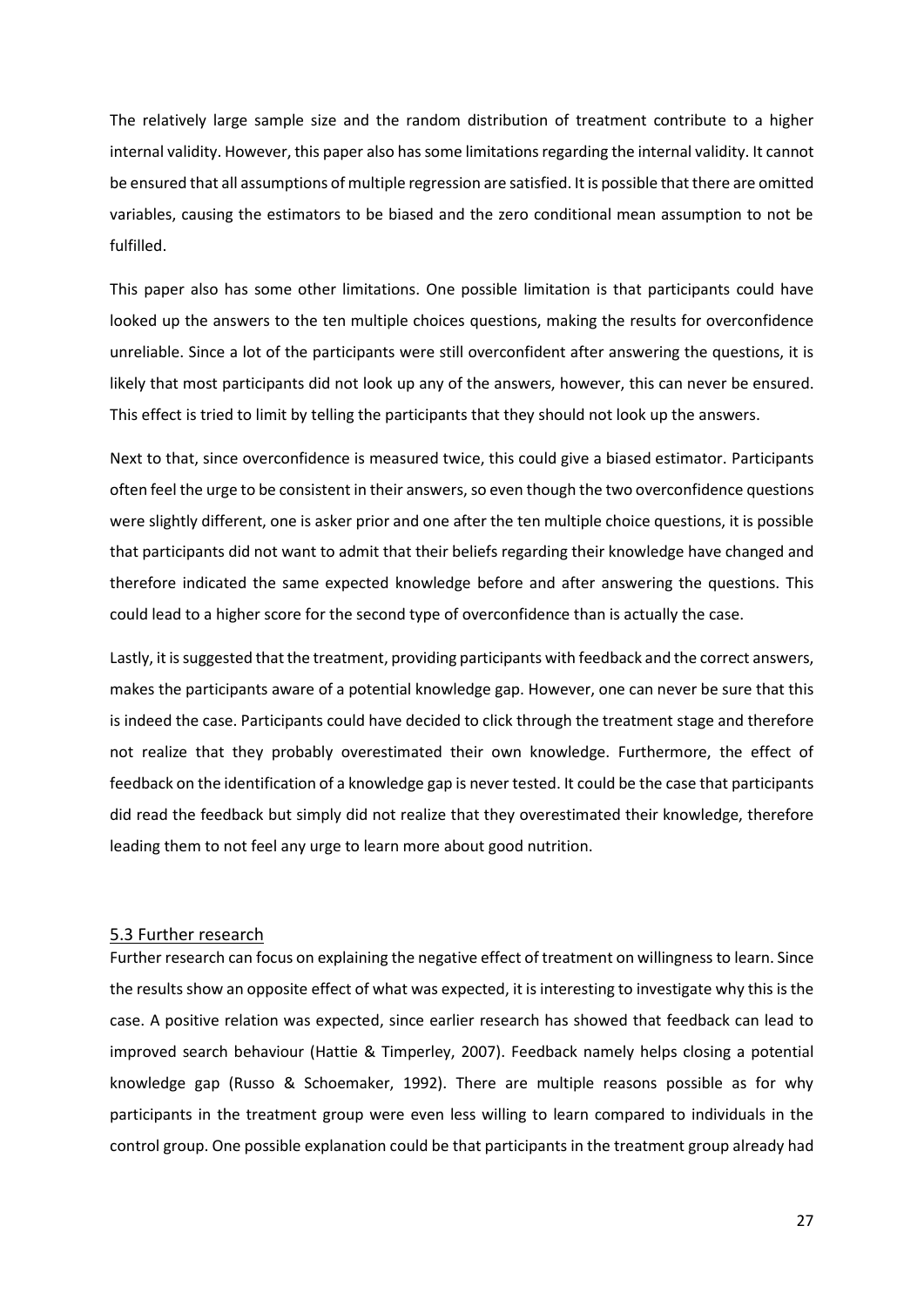the feeling that they learned something due to the feedback and correct answers. They might therefore thought it was less useful to learn about good nutrition.

Next to that, it might be because participants in the treatment group had a longer survey due to the correct answers and feedback. On average, their survey time is almost thrice as long compared to participants in the control group. Due to the already longer survey, participants might not have been willing to spend more time on the survey, leading them to not want to learn more about nutritional knowledge. It can be investigated whether this is a potential reason for the negative effect by adding a new treatment group to the experiment who will get a manipulation that does not have anything to do with healthy eating, but that does make the survey longer. It can then be concluded whether a longer survey time makes people less willing to learn more about good nutrition.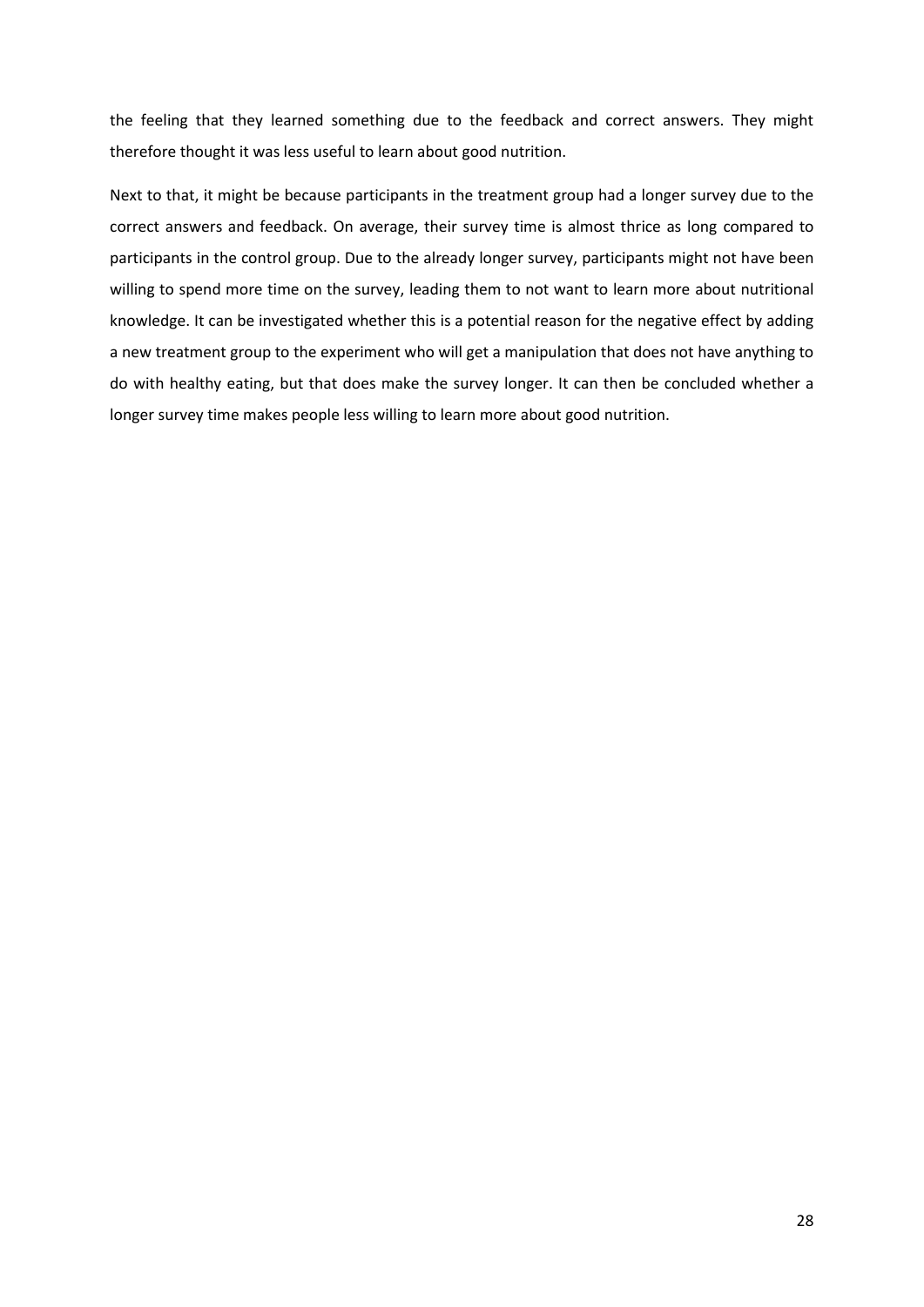## <span id="page-28-0"></span>**6. Reference list**

- Alba, J. W., & Hutchinson, J. W. (2000). Knowledge calibration: What consumers know and what they think they know. *Journal of consumer research*, *27*(2), 123-156.
- Arkes, H. R., Christensen, C., Lai, C., & Blumer, C. (1987). Two methods of reducing overconfidence. *Organizational behavior and human decision processes*, *39*(1), 133-144.
- Barber, B. M., & Odean, T. (2001). Boys will be boys: Gender, overconfidence, and common stock investment. *The quarterly journal of economics*, *116*(1), 261-292.
- Bhandari, G., & Deaves, R. (2006). The demographics of overconfidence. *The Journal of Behavioral Finance*, *7*(1), 5-11.
- Centraal Bureau voor de Statistiek (2015). *Nederland eet onvoldoende groente, fruit en vis.* Retrieved on 13 April 2021, from: [https://www.cbs.nl/nl-nl/nieuws/2015/17/nederland-eet](https://www.cbs.nl/nl-nl/nieuws/2015/17/nederland-eet-onvoldoende-groente-fruit-en-vis)[onvoldoende-groente-fruit-en-vis](https://www.cbs.nl/nl-nl/nieuws/2015/17/nederland-eet-onvoldoende-groente-fruit-en-vis)
- Centraal Bureau voor de Statistiek (2019). *Kwart 18- tot 25- jarigen te zwaar.* Retrieved on 23 April 2021, from:<https://www.cbs.nl/nl-nl/nieuws/2019/15/kwart-18-tot-25-jarigen-te-zwaar>
- Diekmann, L. (2017). Effects of a Biased Nutrition Knowledge Calibration on Healthy Food Choices: An Abstract. In *Marketing at the Confluence between Entertainment and Analytics* (pp. 609-610). Springer, Cham.
- Feick, L., Park, C. W., & Mothersbaugh, D. L. (1992). Knowledge and knowledge of knowledge: What we know, what we think we know, and why the difference makes a difference. *Advances in Consumer Research, 19,* 190-192.
- Gracey, D., Stanley, N., Burke, V., Corti, B., & Beilin, L. J. (1996). Nutritional knowledge, beliefs and behaviours in teenage school students. *Health education research*, *11*(2), 187-204.
- Goldberg, L. R. (1992). The development of markers for the Big-Five factor structure. *Psychological assessment*, *4*(1), 26-42.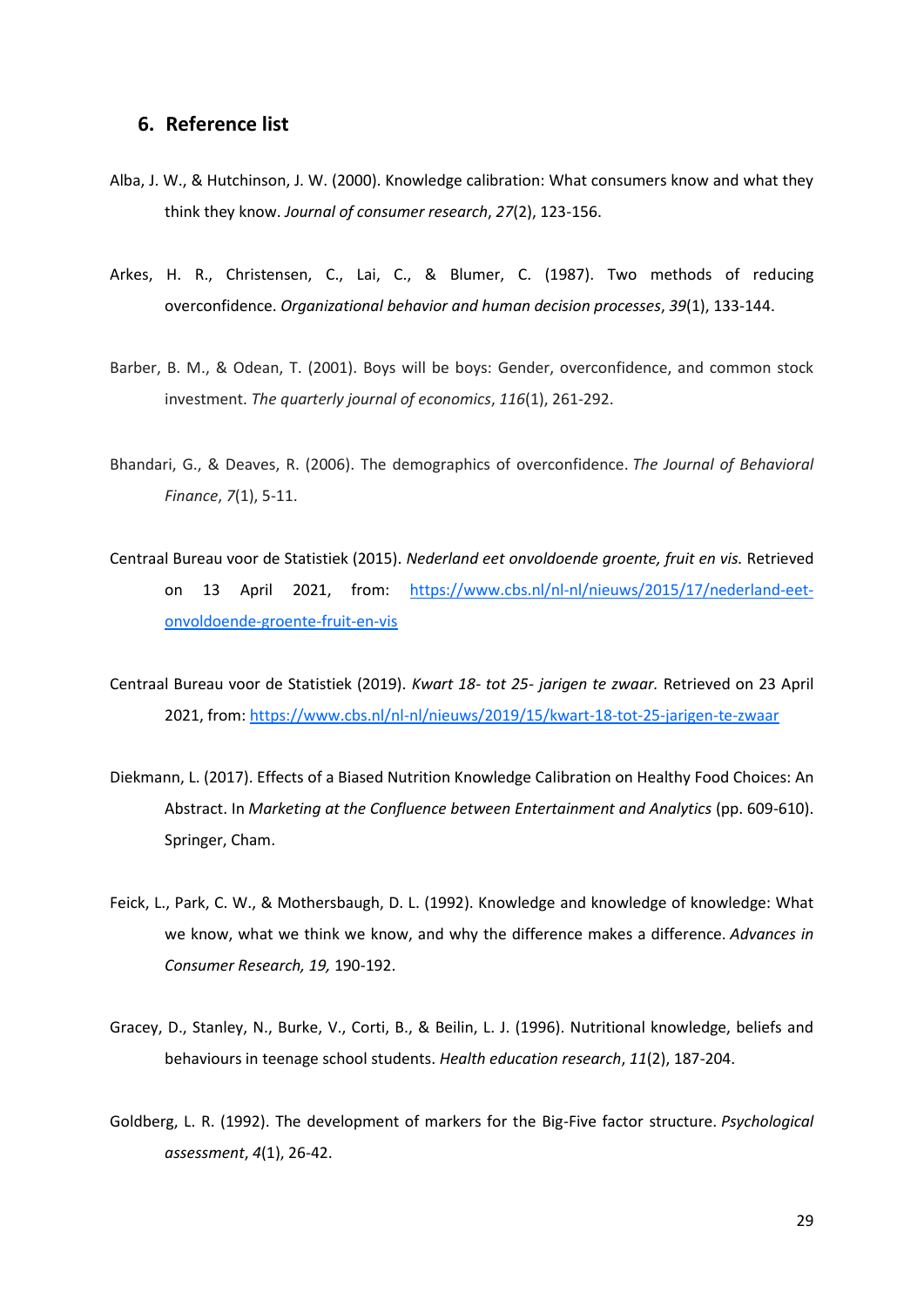- Hattie, J. & Timperley, H. (2007). The power of feedback. *Review of Educational Research, 77*(1), 81- 112.
- Jovičić, A. Đ. (2015). Healthy eating habits among the population of Serbia: gender and age differences. *Journal of health, population, and nutrition*, *33*(1), 76-84.
- Kim, K. H. (2003). A study of the dietary habits, the nutritional knowledge and the consumption patterns of convenience foods of university students in the Gwangju area. *Korean Journal of Community Nutrition*, *8*(2), 181-191.
- Koellinger, P., Minniti, M., & Schade, C. (2007). "I think I can, I think I can": Overconfidence and entrepreneurial behavior. *Journal of economic psychology*, *28*(4), 502-527.
- Kovalchik, S., Camerer, C. F., Grether, D. M., Plott, C. R., & Allman, J. M. (2005). Aging and decision making: A comparison between neurologically healthy elderly and young individuals. *Journal of Economic Behavior & Organization*, *58*(1), 79-94.
- Lichtenstein, S., & Fischhoff, B. (1977). Do those who know more also know more about how much they know?. *Organizational behavior and human performance*, *20*(2), 159-183.
- Mishra, K. C., & Metilda, M. J. (2015). A study on the impact of investment experience, gender, and level of education on overconfidence and self-attribution bias. *IIMB Management Review*, *27*(4), 228-239.
- Moore, D. A., & Healy, P. J. (2008). The trouble with overconfidence. *Psychological review*, *115*(2), 502- 517.
- Moore, D. A., & Small, D. A. (2007). Error and bias in comparative judgment: On being both better and worse than we think we are. *Journal of Personality and Social Psychology*, 92(6), 972–989.
- Mowe, M., Bosaeus, I., Rasmussen, H. H., Kondrup, J., Unosson, M., Rothenberg, E., & Irtun, Ø. (2008). Insufficient nutritional knowledge among health care workers? *Clinical nutrition*, *27*(2), 196- 202.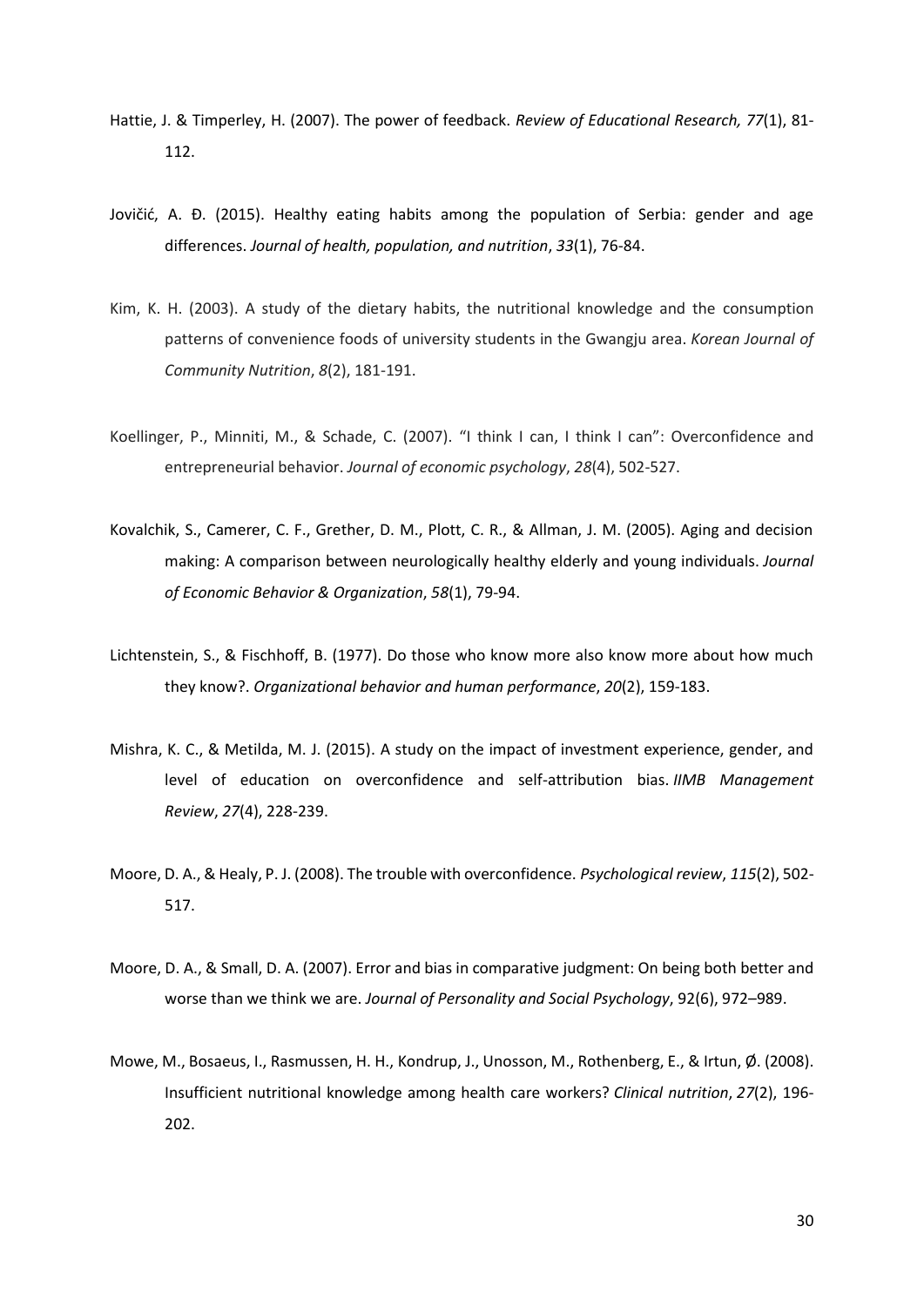- Parmenter, K., & Wardle, J. (1999). Development of a general nutrition knowledge questionnaire for adults. *European journal of clinical nutrition*, *53*(4), 298-308.
- Parker, A. M., & Stone, E. R. (2014). Identifying the effects of unjustified confidence versus overconfidence: Lessons learned from two analytic methods. *Journal of behavioral decision making*, *27*(2), 134-145.
- Pillai, K. G., Brusco, M., Goldsmith, R., & Hofacker, C. (2015). Consumer knowledge discrimination. *European Journal of Marketing*, *49*(1/2), 82-100.

Plous, S. (1993). The psychology of judgment and decision making. Mcgraw-Hill Book Company.

- Pulford, B. D., & Colman, A. M. (1997). Overconfidence: Feedback and item difficulty effects. *Personality and Individual Differences*, *23*(1), 125-133.
- Radecki, C. M., & Jaccard, J. (1995). Perceptions of knowledge, actual knowledge, and information search behavior. *Journal of Experimental Social Psychology*, *31*(2), 107-138.
- Reagan, B. P. (2015). *Investigation of Indiana tennis coaches' knowledge of disordered eating and nutrition and their confidence in such knowledge*. Indiana University.
- Rijksinstituut voor Volksgezondheid en Milieu (2017). *Voedingsmiddelen, 2012-2016 t.o.v. 2007-2010.*  Retrieved on 13 April 2021, from: <https://www.wateetnederland.nl/resultaten/voedingsmiddelen/verandering>
- Rijksinstituut voor Volksgezondheid en Milieu (2014). *Volksgezondheid Toekomst Verkenning 2014.*  Retrieved on 0.13 April 2021, from: <https://rivm.archiefweb.eu/?subsite=eengezondernederland#archive>
- Russo, J. E., & Schoemaker, P. J. (1992). Managing overconfidence. *Sloan management review*, *33*(2), 7-17.
- Thomas, J. (1994). New approaches to achieving dietary change. *Current opinion in lipidology*, *5*(1), 36- 41.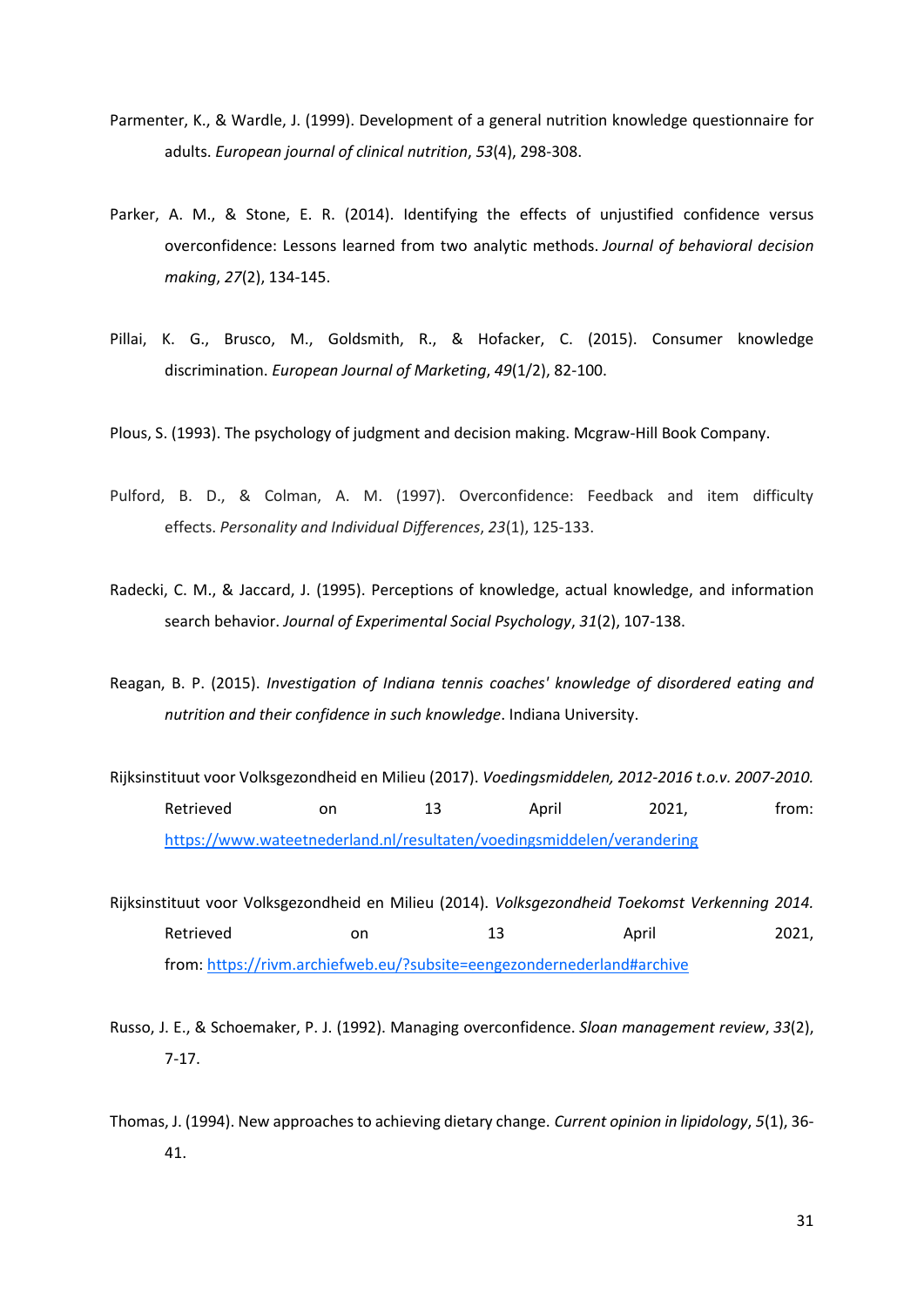- TNS NIPO (2007). *Kun je gezond genieten?*. Retrieved on 21 April 2021, from: [https://www.tns](https://www.tns-nipo.com/pages/persvannipo/pdf/TNS%20NIPO%20-%20rapport%20gezond%20genieten.pdf)[nipo.com/pages/persvannipo/pdf/TNS%20NIPO%20-%20rapport%20gezond%20genieten.pdf](https://www.tns-nipo.com/pages/persvannipo/pdf/TNS%20NIPO%20-%20rapport%20gezond%20genieten.pdf)
- TNS NIPO (2013). *Kennis over voeding stelt teleur*. Retrieved on 28 April 2021, from: <https://www.gezondheidskrant.nl/kennis-over-voeding-stelt-teleur/>
- Trejos, C., van Deemen, A., Rodríguez, Y. E., & Gómez, J. M. (2019). Overconfidence and disposition effect in the stock market: A micro world based setting. *Journal of Behavioral and Experimental Finance*, *21*, 61-69.
- Soliah, L. A., Newell, G. K., Vaden, A. G., & Dayton, A. D. (1983). Establishing the need for nutrition education: II. Elementary teachers' nutrition knowledge, attitudes, and practices. *Journal of the American Dietetic Association*, *83*(4), 447-453.
- Vancouver, J. B., More, K. M., & Yoder, R. J. (2008). Self-efficacy and resource allocation: support for a nonmonotonic, discontinuous model. Journal of Applied Psychology, 93(1), 35-47.
- Voedingscentrum (2021). *Ziekten.* Retrieved on 13 April 2021, from: <https://www.voedingscentrum.nl/encyclopedie/ziekten.aspx#blok8>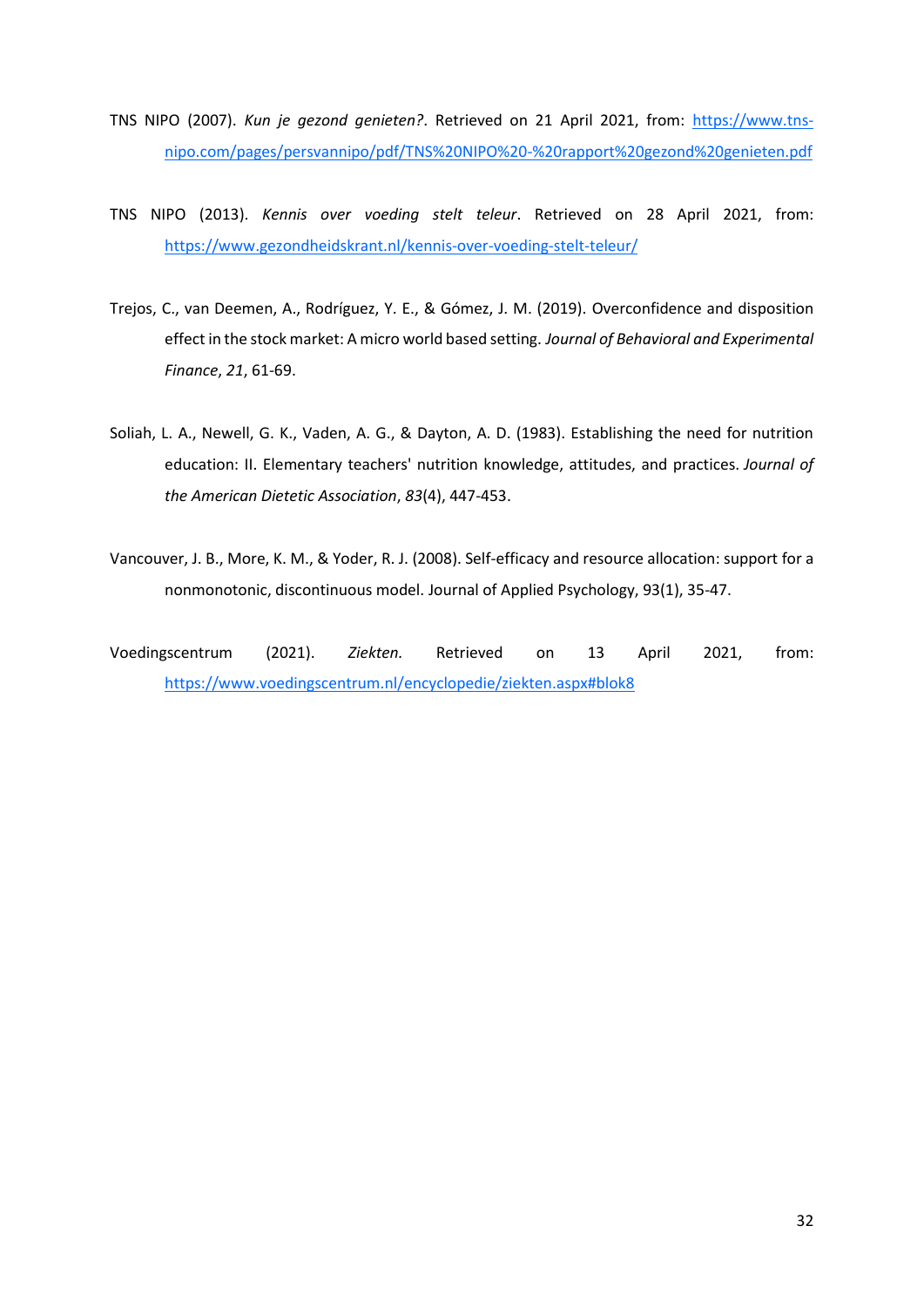# <span id="page-32-0"></span>**7. Appendix**

# <span id="page-32-1"></span>7.1 Survey flow



Figure 6: survey flow experiment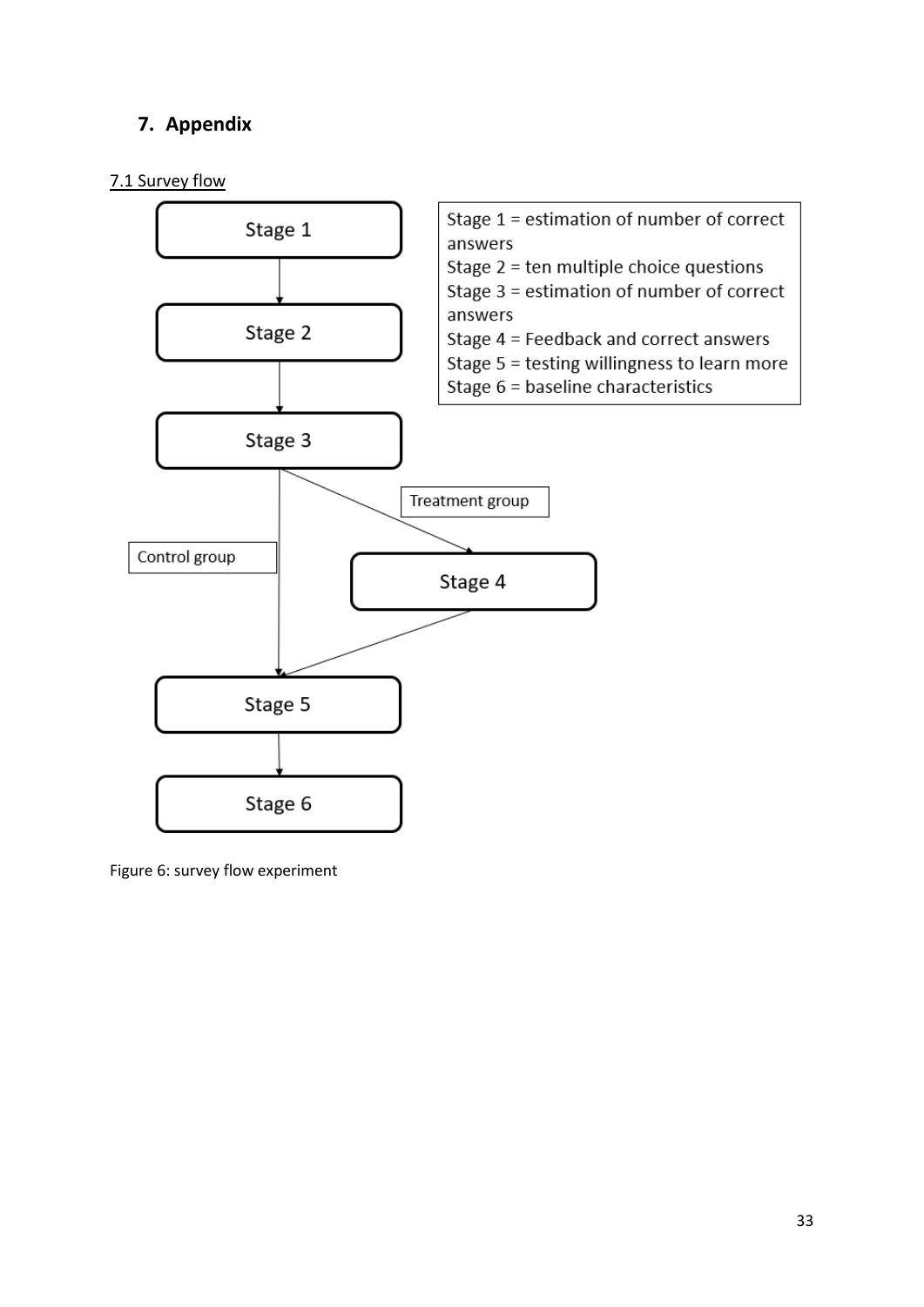# <span id="page-33-0"></span>7.2 Survey

# **Thesis**

### **Start of Block: Intro**

Intro

You have been invited to participate in a survey for a thesis. If you wish to participate, you must agree to the consent form below. If you do not wish to participate, you can either quit the survey immediately or answer the consent form below with "I do not agree". The survey will then stop automatically. If you are younger than 18, please ask your parents' permission. For questions and/or comments, please email: 509877md@student.eur.nl Thank you in advance for your time!

Merel Dekker

Consent form. By participating in this study, you agree that your answers may be used for scientific research. Your answers will remain anonymous and can never be traced back to you.

 $\bigcirc$  I agree (1)

 $\bigcirc$  I do not agree (2)

*Skip To: End of Survey If By participating in this study, you agree that your answers may be used for scientific research.... = I do not agree*

**End of Block: Intro**

**Start of Block: Stage 1**

### Estimation 1

Next you will be asked 10 multiple-choice questions about healthy eating. These are basic questions about what foods are healthy and what foods are not. How many of the 10 questions do you expect to answer correctly?

You can answer on a scale from 0 to 10, where 0 means that you do not expect to answer any question correctly and 10 means that you expect to answer all questions correctly.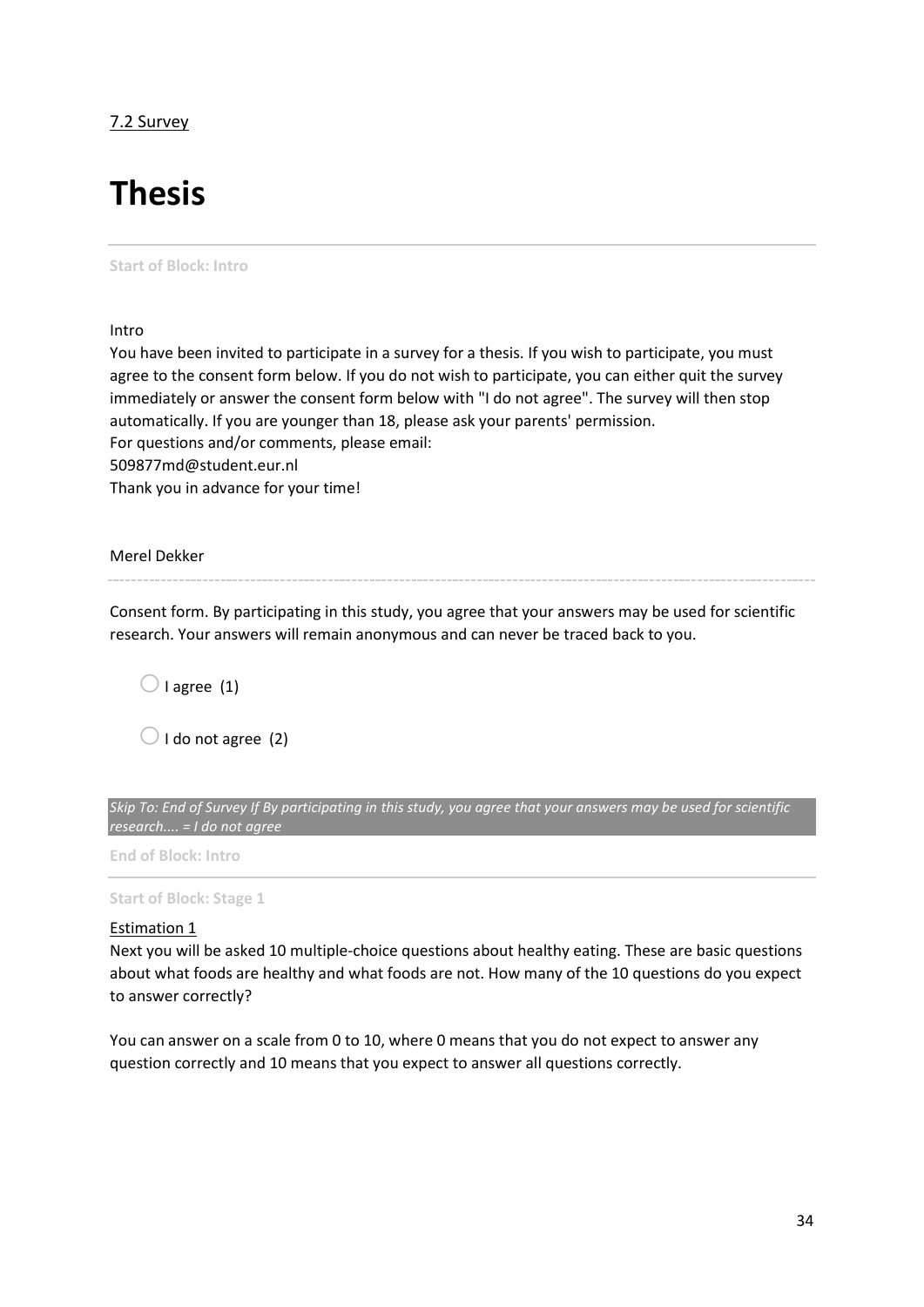| $\bigcirc$ 0 (1)    |
|---------------------|
| $\bigcirc$ 1<br>(2) |
| $\bigcirc$ 2<br>(3) |
| $\bigcirc$ 3 (4)    |
| $\bigcirc$ 4 (5)    |
| $\bigcirc$ 5 (6)    |
| $\bigcirc$ 6 (7)    |
| $\bigcirc$ 7<br>(8) |
| $\bigcirc$ 8 (9)    |
| $\bigcirc$ 9 (10)   |
| C<br>) 10 (11)      |

**End of Block: Stage 1**

**Start of Block: Stage 2**

### Introduction

You will now be given 10 statements/questions about (un)healthy eating. Please do not look up answers but only consult your own knowledge.

**End of Block: Stage 2**

**Start of Block: Q1**

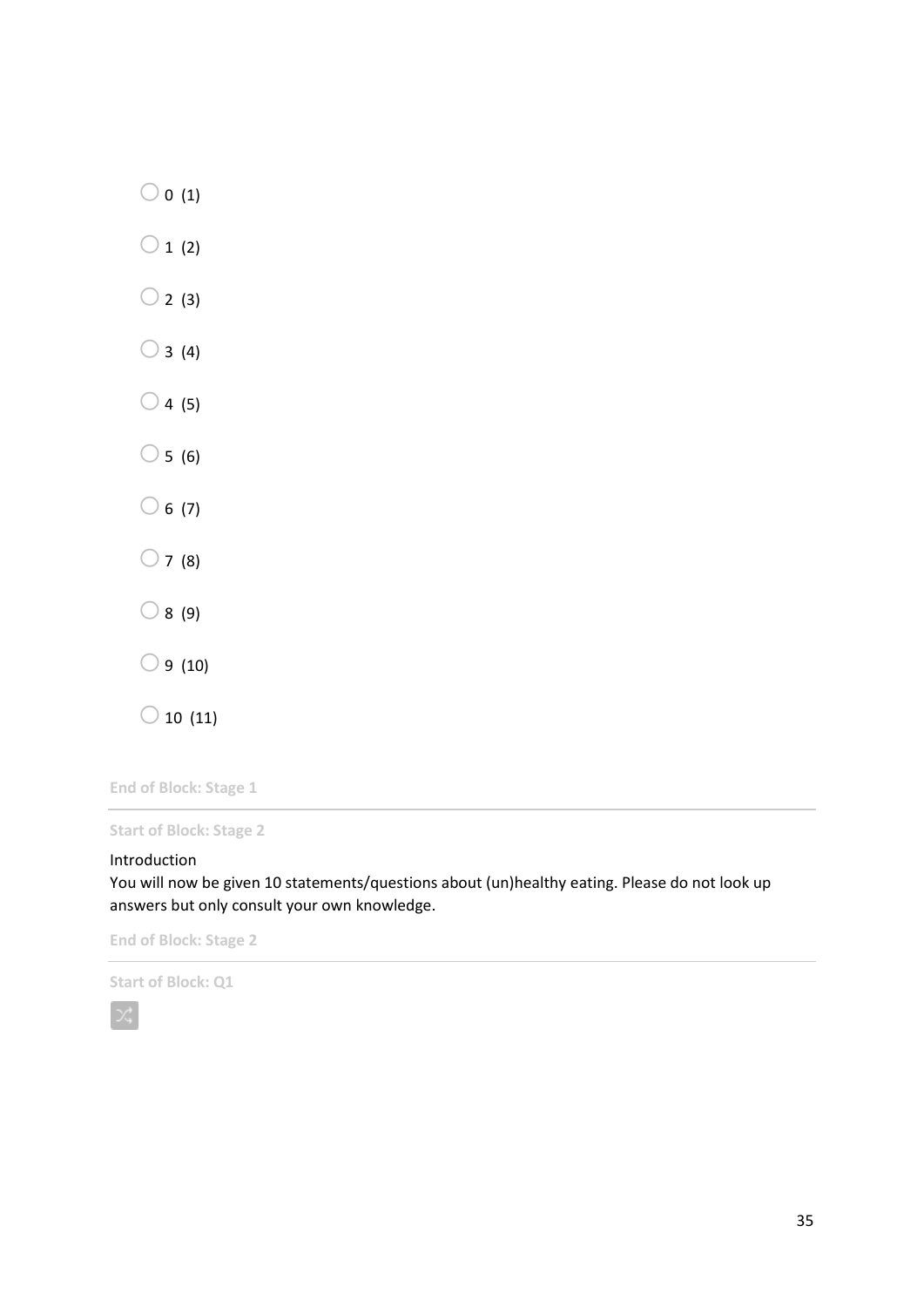Q1 A glass of unsweetened fruit juice counts as one serving of fruit.

 $\bigcirc$  True (1)  $\bigcirc$  False (2)

**End of Block: Q1**



 $\propto$ 

Q2 Brown sugar is a healthy alternative to white sugar.

 $\bigcirc$  True (1)

 $\bigcirc$  False (2)

**End of Block: Q2**

**Start of Block: Q3**



# Q3

There is more protein in a glass of whole milk than in a glass of skim milk.

 $\bigcirc$  True (1)

 $\bigcirc$  False (2)

**End of Block: Q3**

**Start of Block: Q4**

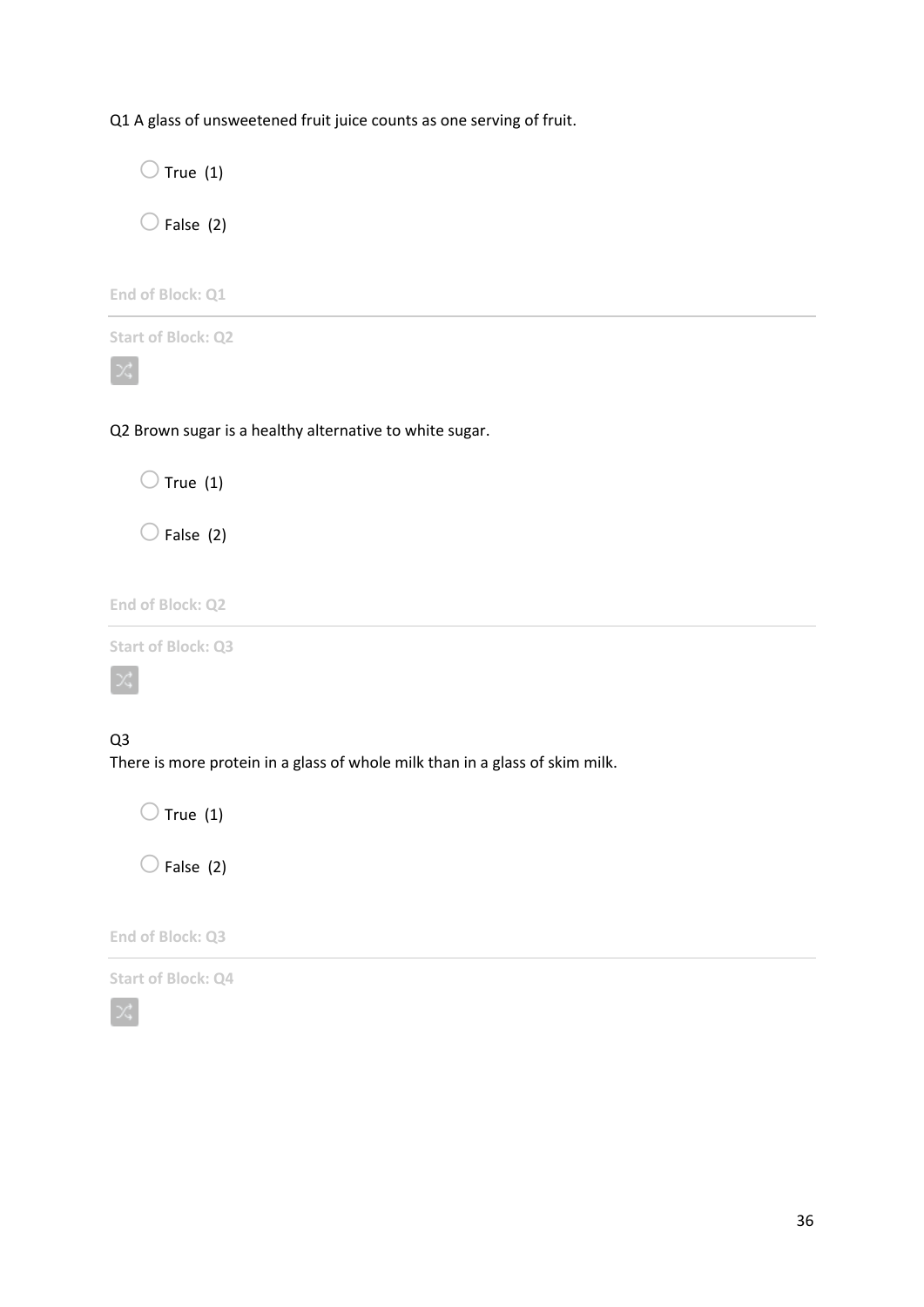Q4 Margarine contains less fat than butter.

 $\bigcirc$  True (1)  $\bigcirc$  False (2) **End of Block: Q4 Start of Block: Q5**  $\propto$ Q5 There is more calcium in a glass of whole milk than in a glass of skim milk.  $\bigcirc$  True (1)  $\bigcirc$  False (2) **End of Block: Q5 Start of Block: Q6** Q6 Margarine contains fewer calories than butter.  $\bigcirc$  True (1)

 $\bigcirc$  False (2)

**End of Block: Q6**

**Start of Block: Q7**

∞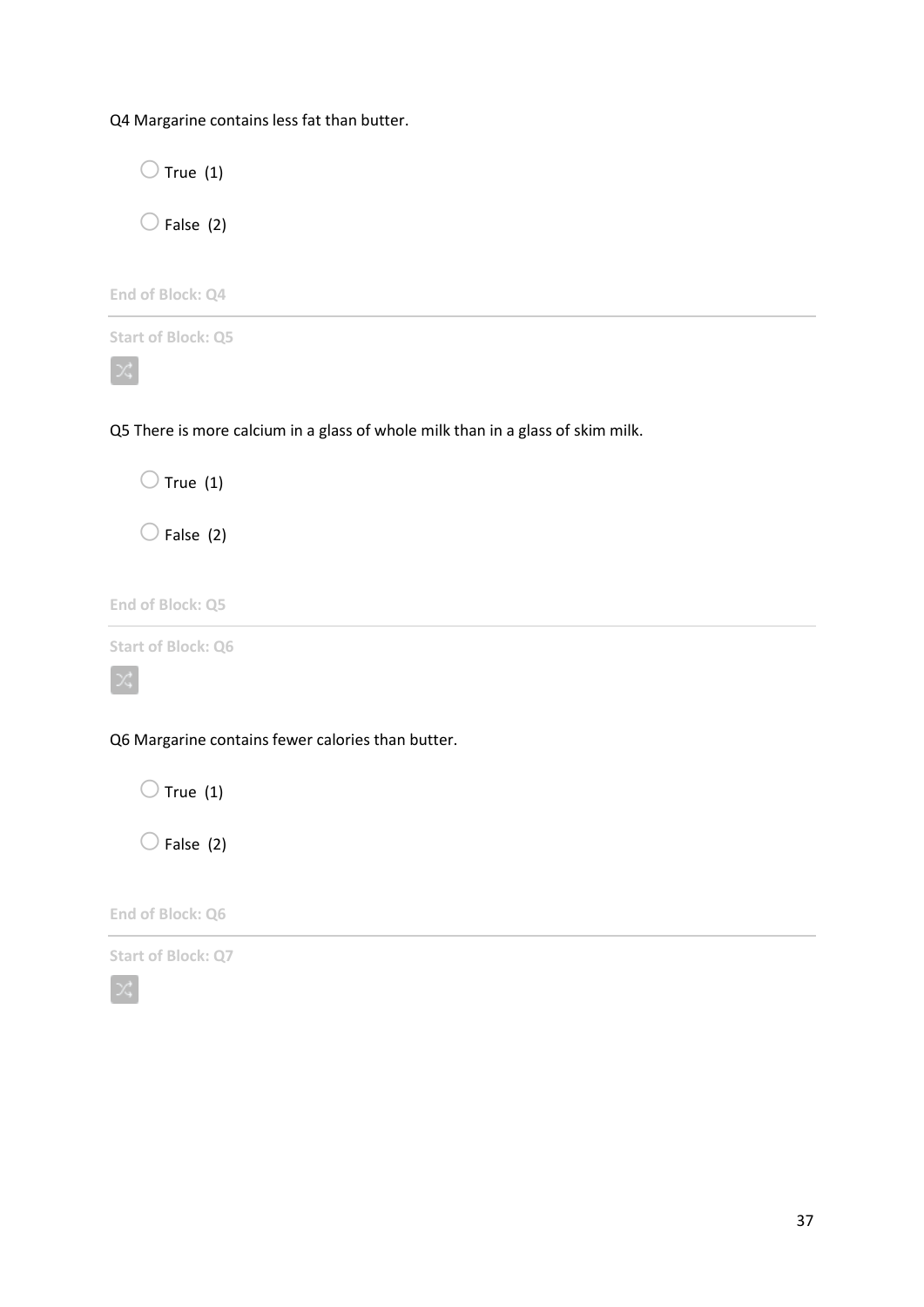Q7 Dairy contains less saturated fat than vegetable oils.

 $\bigcirc$  True (1)  $\bigcirc$  False (2)

**End of Block: Q7**



Q8 Which of the following breads contains the most minerals and vitamins?

 $\bigcirc$  White bread (1)  $\bigcirc$  Multigrain bread (2)

 $\bigcirc$  Brown bread (3)

 $\bigcirc$  Whole wheat bread (4)

**End of Block: Q8**

**Start of Block: Q9**



Q9 Which type of oil contains the most amount of unsaturated fat?

 $\bigcirc$  Coconut oil (1)

 $\bigcirc$  Sunflower oil (2)

 $\bigcirc$  Olive oil (3)

 $\bigcirc$  Palm oil (4)

**End of Block: Q9**

**Start of Block: Q10**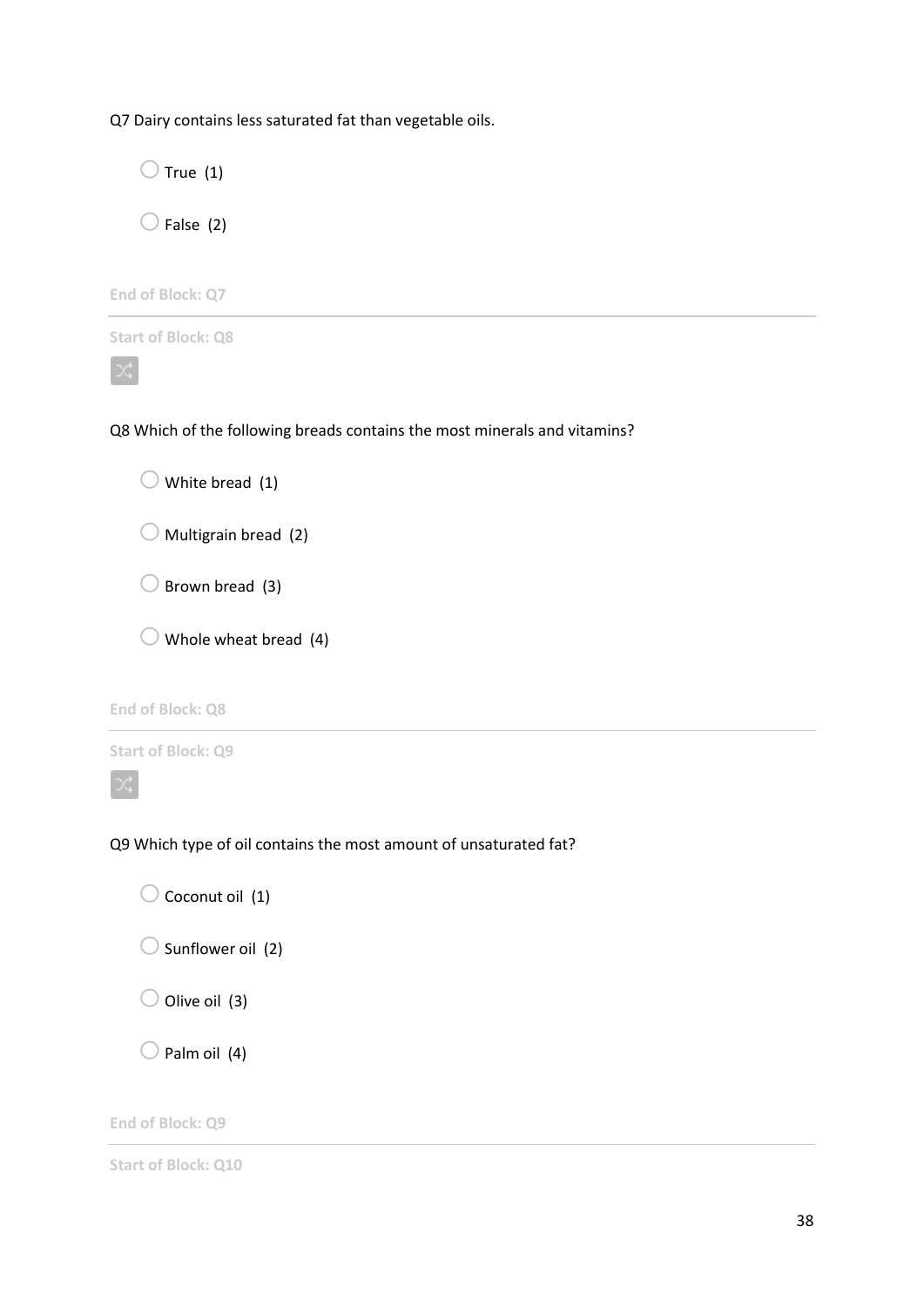Q10 Which of the following products contains the fewest calories per 100 grams?

 $\bigcirc$  Fat (1)  $\bigcirc$  Sugar (2)  $\bigcirc$  Fibre (3)

 $\bigcirc$  Starchy foods (4)

**End of Block: Q10**

**Start of Block: Controle control**

### Control: For this question, please select the answer: "true"

 $\bigcirc$  True (1)

 $\bigcirc$  False (2)



**Start of Block: Q11**

Q11 A glass of unsweetened fruit juice counts as one serving of fruit.

 $\bigcirc$  True (1)

 $\bigcirc$  False (2)

**End of Block: Q11**

**Start of Block: Q12**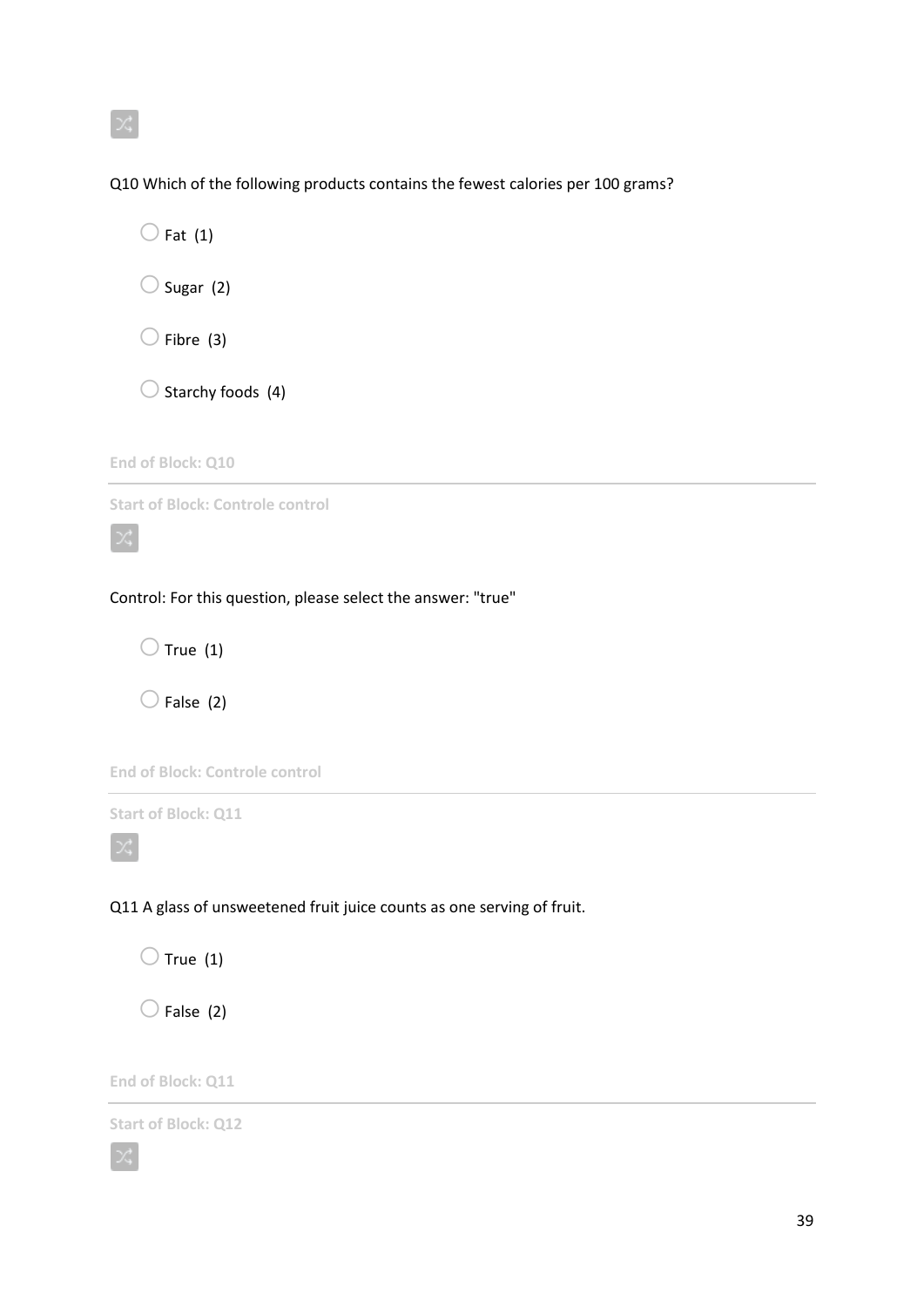Q12 Brown sugar is a healthy alternative to white sugar.

 $\bigcirc$  True (1)

 $\bigcirc$  False (2)

**End of Block: Q12**

**Start of Block: Q13**

 $\propto$ 

# Q13

There is more protein in a glass of whole milk than in a glass of skim milk.

 $\bigcirc$  True (1)

 $\bigcirc$  False (2)

**End of Block: Q13**

**Start of Block: Q14**

Q14 Margarine contains less fat than butter.

 $\bigcirc$  True (1)

 $\bigcirc$  False (2)

**End of Block: Q14**

**Start of Block: Q15**

X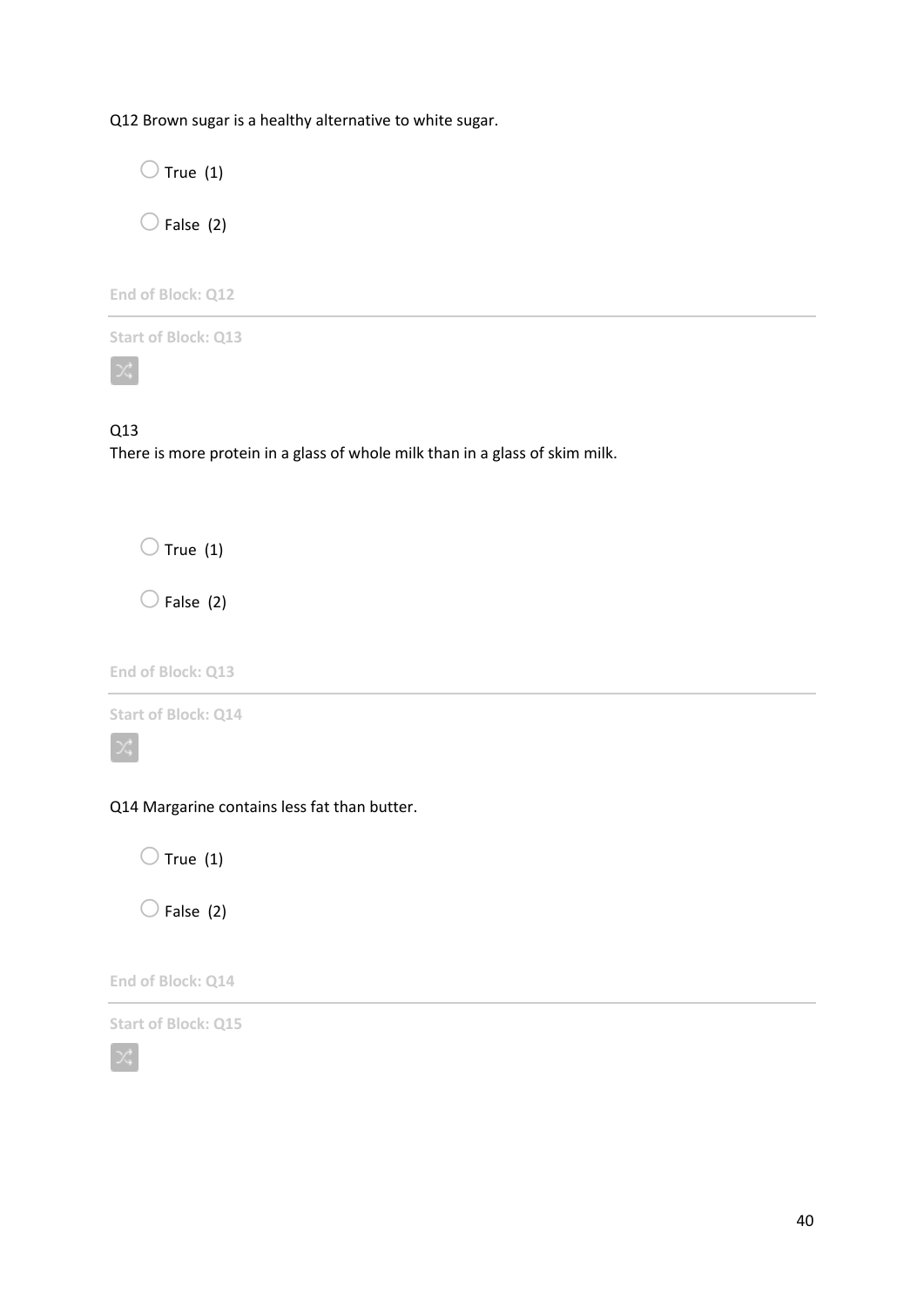Q15 There is more calcium in a glass of whole milk than in a glass of skim milk.

 $\bigcirc$  False (1)  $\bigcirc$  True (2) **End of Block: Q15 Start of Block: Q16**  $\propto$ Q16 Margarine contains fewer calories than butter.  $\bigcirc$  True (1)  $\bigcirc$  False (2) **End of Block: Q16 Start of Block: Q17**

Q17 Dairy contains less saturated fat than vegetable oils.

 $\bigcirc$  True (1)

 $\bigcirc$  False (2)

**End of Block: Q17**

**Start of Block: Q18**

X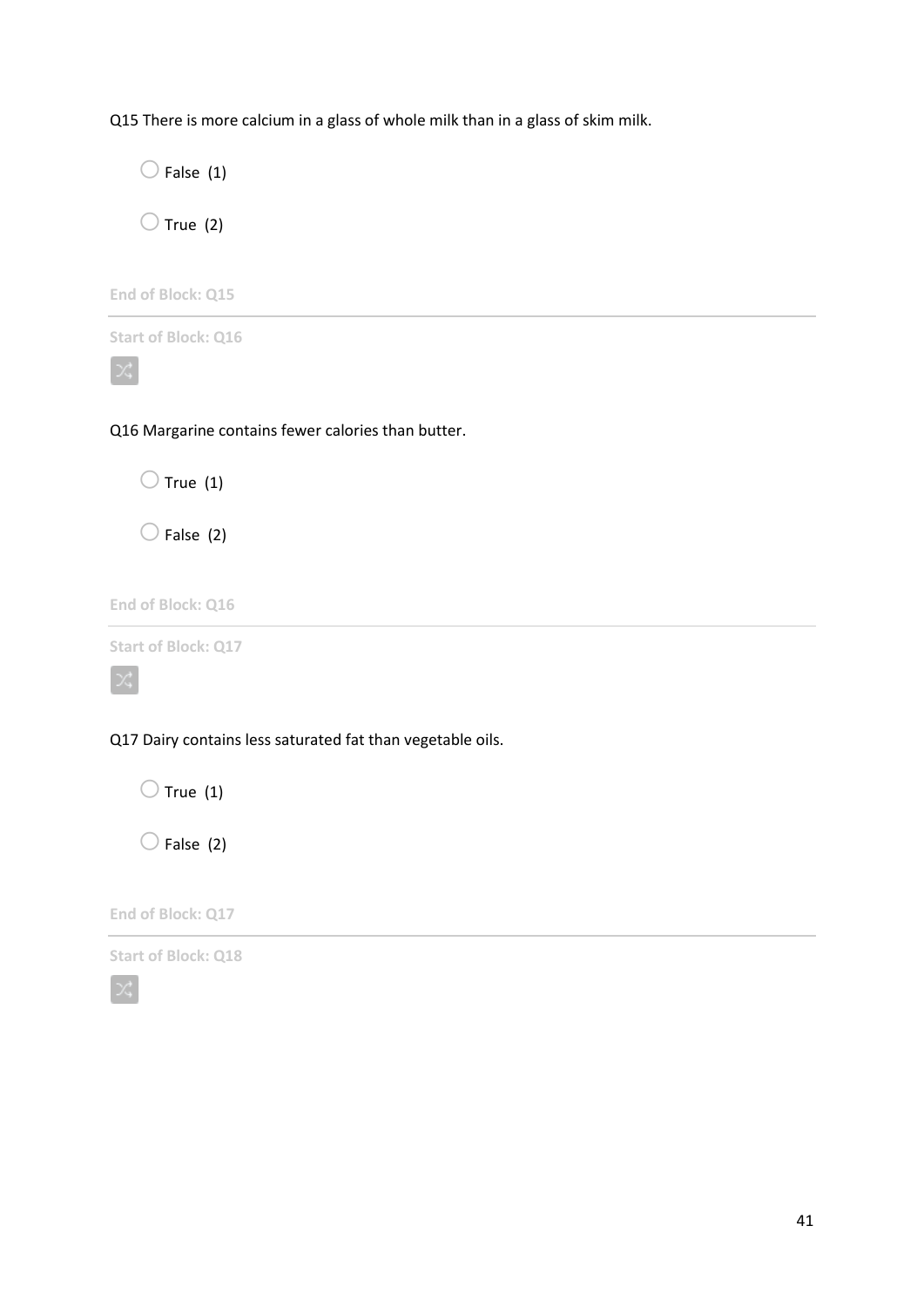Q18 Which of the following breads contains the most minerals and vitamins?

 $\bigcirc$  White bread (1)  $\bigcirc$  Mulitgrain bread (2)  $\bigcirc$  Brown bread (3)  $\bigcirc$  Whole wheat bread (4)

**End of Block: Q18**

**Start of Block: Q19**

 $\propto$ 

Q19 Which type of oil contains the most amount of unsaturated fat?

 $\bigcirc$  Coconut oil (1)  $\bigcirc$  Sunflower oil (2)  $\bigcirc$  Olive oil (3)  $\bigcirc$  Palm oil (4)

**End of Block: Q19**

**Start of Block: Q20**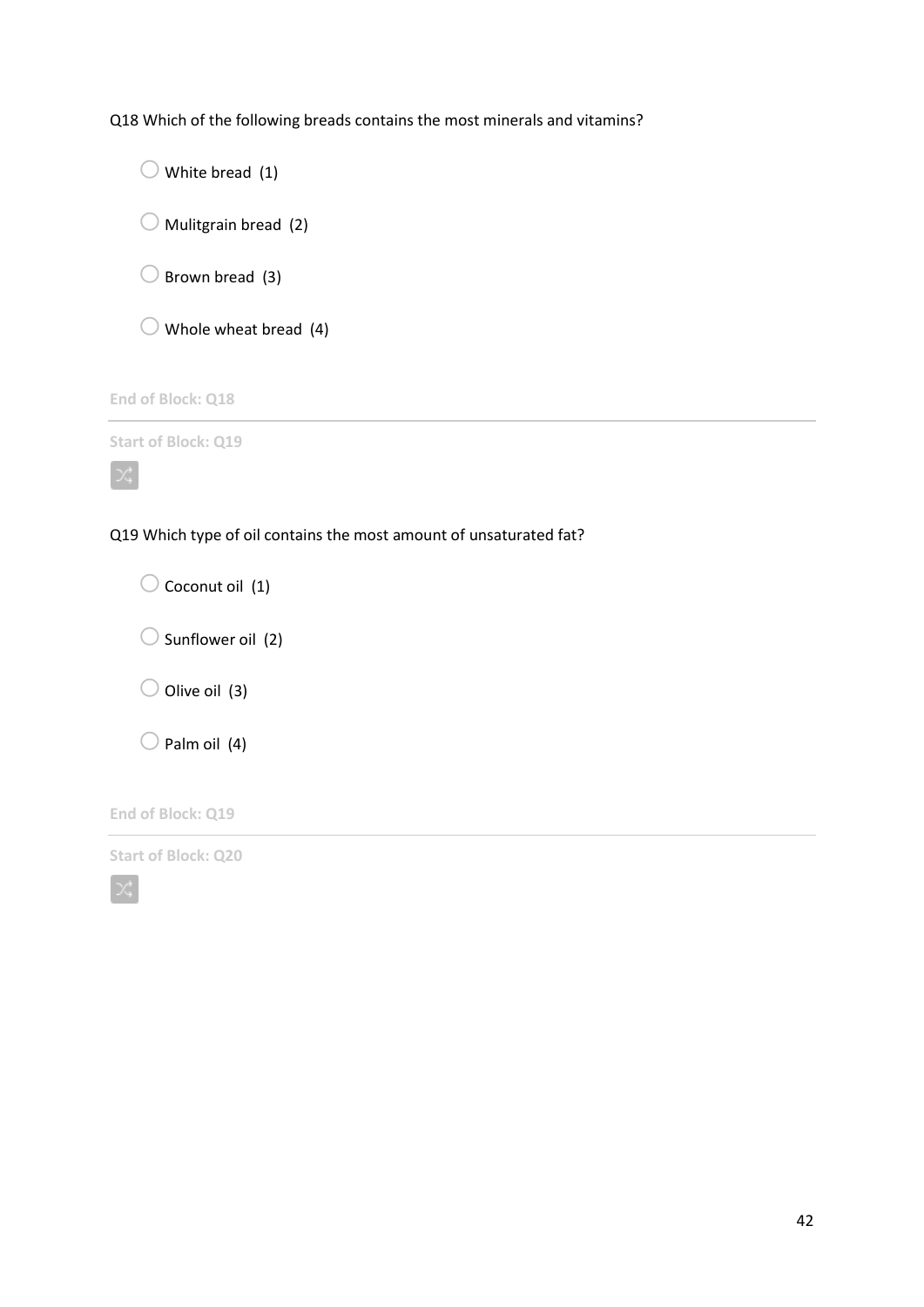Q20 Which of the following products contains the fewest calories per 100 grams?

 $\bigcirc$  Fat (1)  $\bigcirc$  Sugar (2)  $\bigcirc$  Fibre (3)  $\bigcirc$  Starchy foods (4) **End of Block: Q20 Start of Block: Controle treatment**  $\propto$ Controle For this question, please select the answer: "true"

 $\bigcirc$  True (1)

 $\bigcirc$  False (2)

**End of Block: Controle treatment**

**Start of Block: Stage 3**

Estimation 2 Of the 10 questions just answered, how many do you expect to have answered correctly?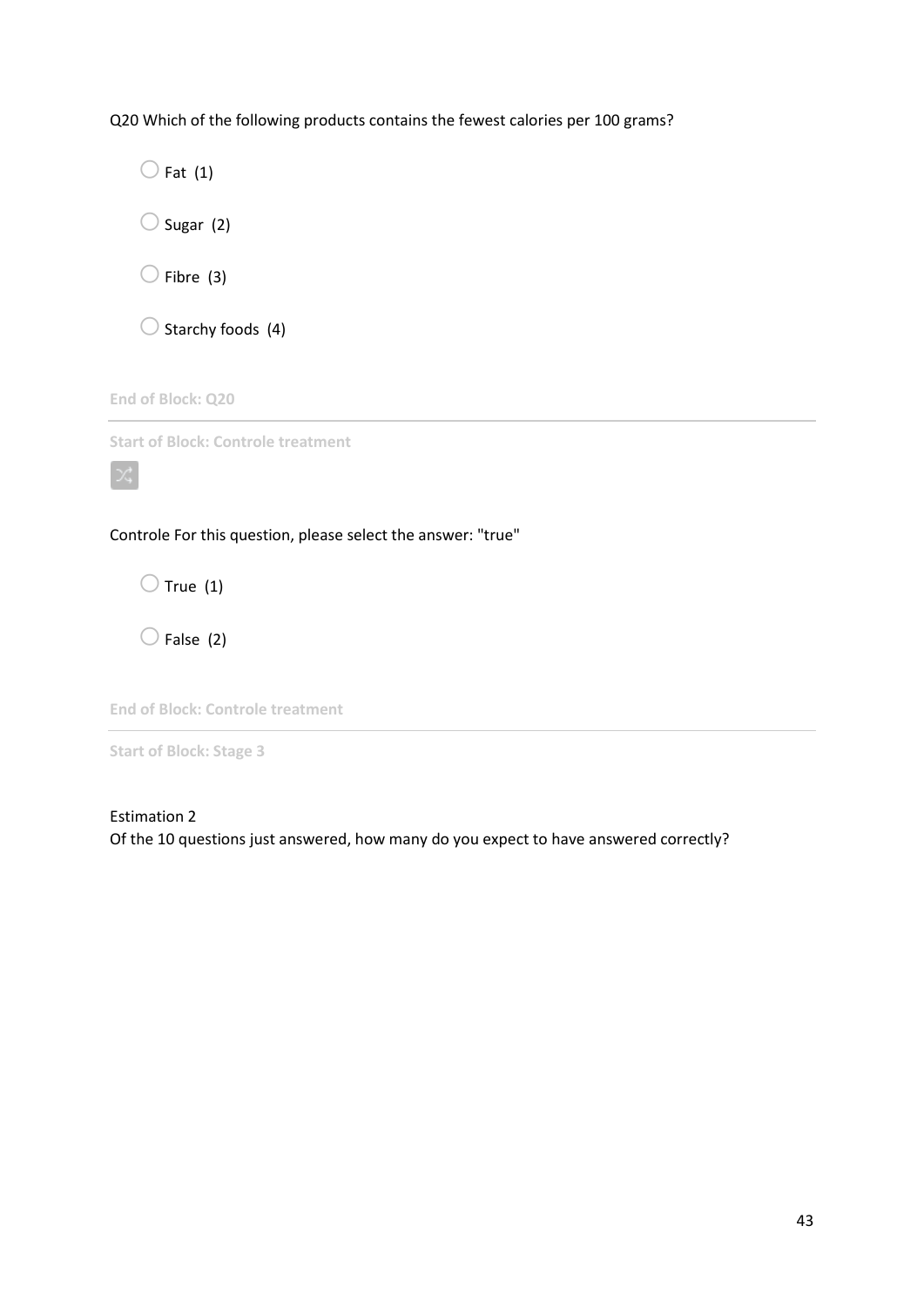You can answer on a scale of 0 to 10 where you answer 0 if you do not expect to have answered any question correctly and 10 if you think you have answered all questions correctly.

 $\bigcirc$  0 (1)

 $\bigcirc$  1 (2)

- $\bigcirc$  2 (3)
- $\bigcirc$  3 (4)
- $\bigcirc$  4 (5)
- $\bigcirc$  5 (6)
- $\bigcirc$  6 (7)
- $\bigcirc$  7 (8)
- $\bigcirc$  8 (9)
- $\bigcirc$  9 (10)
- $\bigcirc$  10 (11)

**End of Block: Stage 3**

**Start of Block: Stage 4**

*Display This Question:*

*If A glass of unsweetened fruit juice counts as one serving of fruit. , True Is Displayed*

Q58 Here you can see how many questions you got right: \${gr://SC\_eVb6pUhW5pUQtU2/Score}

Below you will see the questions you answered incorrectly with corresponding answers and a small explanation.

*Display This Question:*

*If A glass of unsweetened fruit juice counts as one serving of fruit. = False*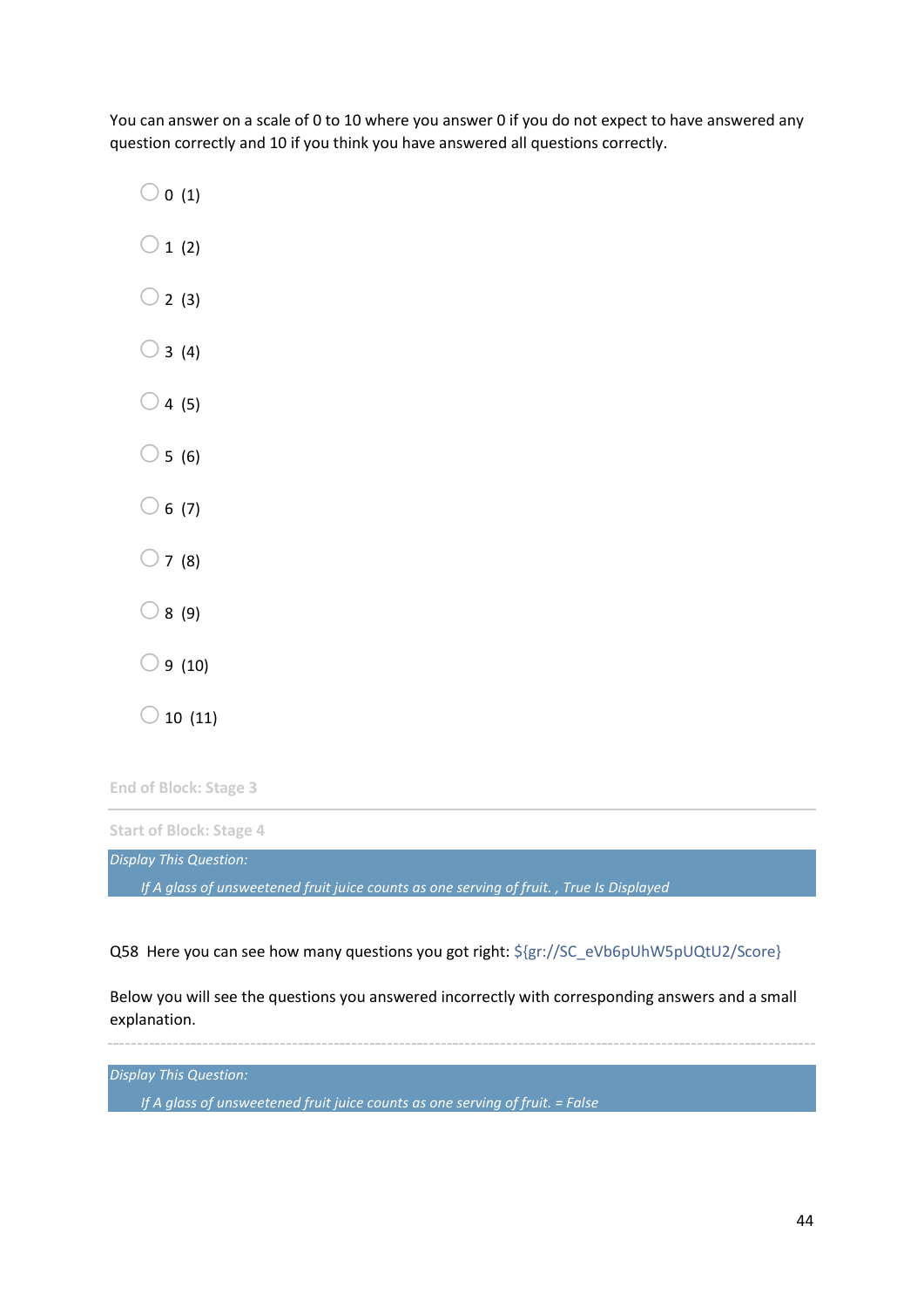# Q11.1 A glass of unsweetened fruit juice counts as a serving of fruit. --> TRUE

Unsweetened fruit juices and smoothies can count as 1 serving of fruit. The advice is to drink no more than 150ml, equivalent of a small glass, per day. However, keep in mind that there are often more sugars in fruit juice (even without added sugars) than in one piece of fruit. (source: toyodacenter.nl).

*Display This Question:*

*If Brown sugar is a healthy alternative to white sugar. = True*

Q12.1 Brown sugar is a healthy alternative to white sugar --> FALSE

Brown sugar is as (un)healthy as white sugar. Apart from taste and color, there are few differences. They both contain about the same amount of calories and the difference in minerals is negligible (source: healthline.com).

*Display This Question:*

*If There is more protein in a glass of whole milk than in a glass of skim milk. = True*

Q13.1

There is more protein in a glass of whole milk than a glass of skim milk. --> FALSE

A glass of whole, semi-skimmed and skimmed milk each contain the same amount of protein. The number of minerals and vitamins is also the same. However, skimmed milk contains fewer calories and fat (source: lekkervanbijons.nl).

*Display This Question:*

*If Margarine contains less fat than butter. = True*

Q14.1 Margarine contains less fat than butter --> FALSE

Even though butter contains more saturated fat than margarine, they have the same amount of total fat (source: Providence Health & Services)

*Display This Question:*

*If There is more calcium in a glass of whole milk than in a glass of skim milk. = True*

Q15.1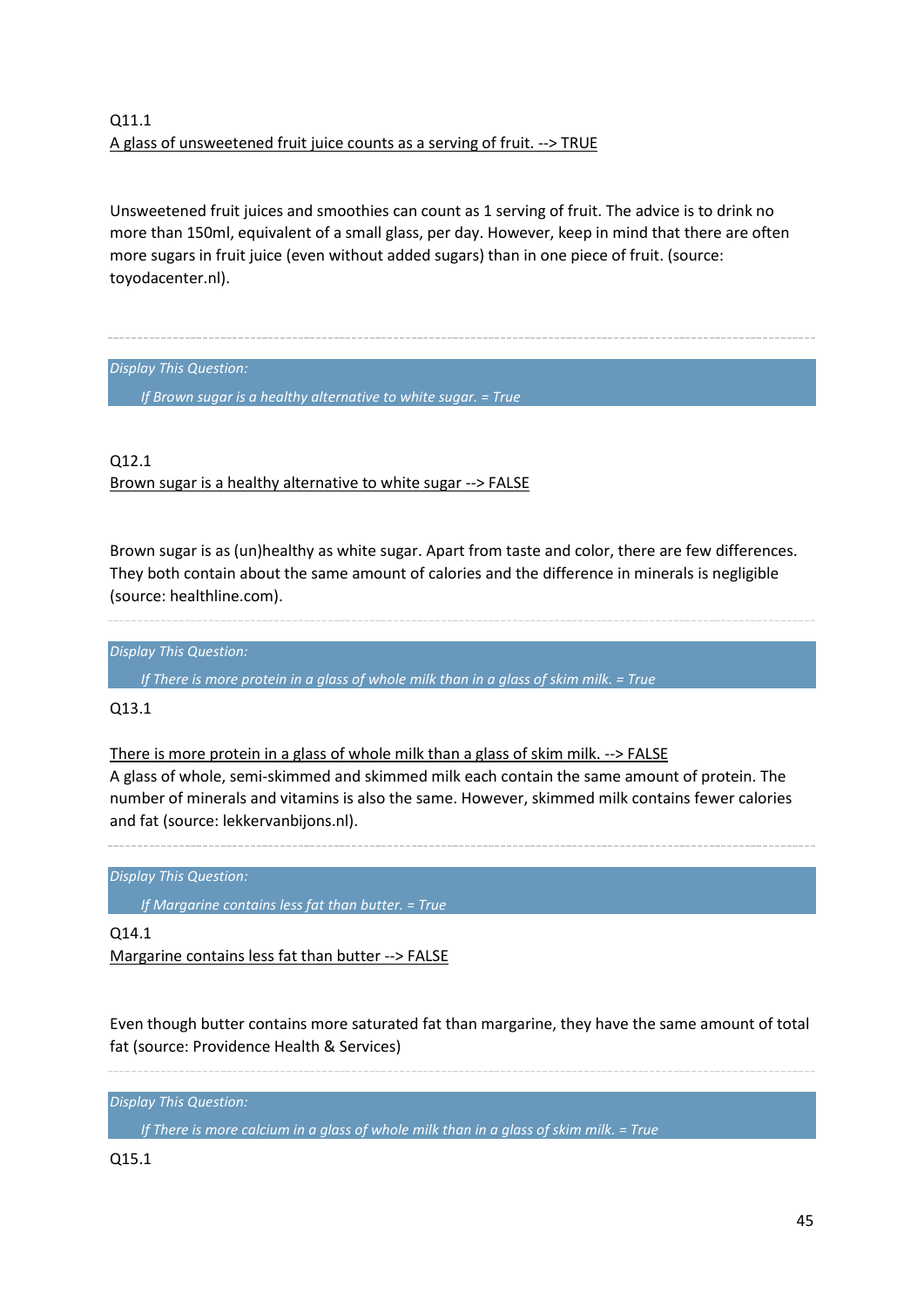### There is more calcium in a glass of whole milk than a glass of skim milk. --> FAlSE

Skim milk and whole milk both contain the same amount of calcium. The only difference between the two types is the number of calories and the amount of fat per glass (source: health.be).

*Display This Question:*

*If Margarine contains fewer calories than butter. = True*

Q16.1

Margarine contains fewer calories than butter. --> FALSE

Margarine contains as many calories as butter. However, margarine does contain less cholesterol than butter (source: voedingscentrum.nl).

*Display This Question:*

*If Dairy contains less saturated fat than vegetable oils. = False*

Q17.1

Dairy contains less saturated fat than vegetable oil. --> TRUE

Dairy contains less saturated fat than vegetable oil. Dairy contains an average of about 0.3 grams of saturated fat per 100 grams while vegetable oil contains an average of 14 grams of saturated fat per 100 grams (source:samengezond.nl).

*Display This Question:*

- *If Which of the following breads contains the most minerals and vitamins? = White bread*
- *Or Which of the following breads contains the most minerals and vitamins? = Mulitgrain bread*
- *Or Which of the following breads contains the most minerals and vitamins? = Brown bread*

Q18.1

Which of the following breads contains the most minerals and vitamins? --> WHOLE WHEAT

Whole wheat bread contains the most minerals and vitamins. White bread contains only 30% of the nutrients you get from a whole wheat sandwich, even though there are more calories in white bread. After white bread, brown bread contains the least minerals and nutrients. Multigrain bread comes in second, but whole wheat bread is really the best choice (source: supersnelgezond.nl).

*Display This Question: If Which type of oil contains the most amount of unsaturated fat? = Coconut oil Or Which type of oil contains the most amount of unsaturated fat? = Olive oil Or Which type of oil contains the most amount of unsaturated fat? = Palm oil*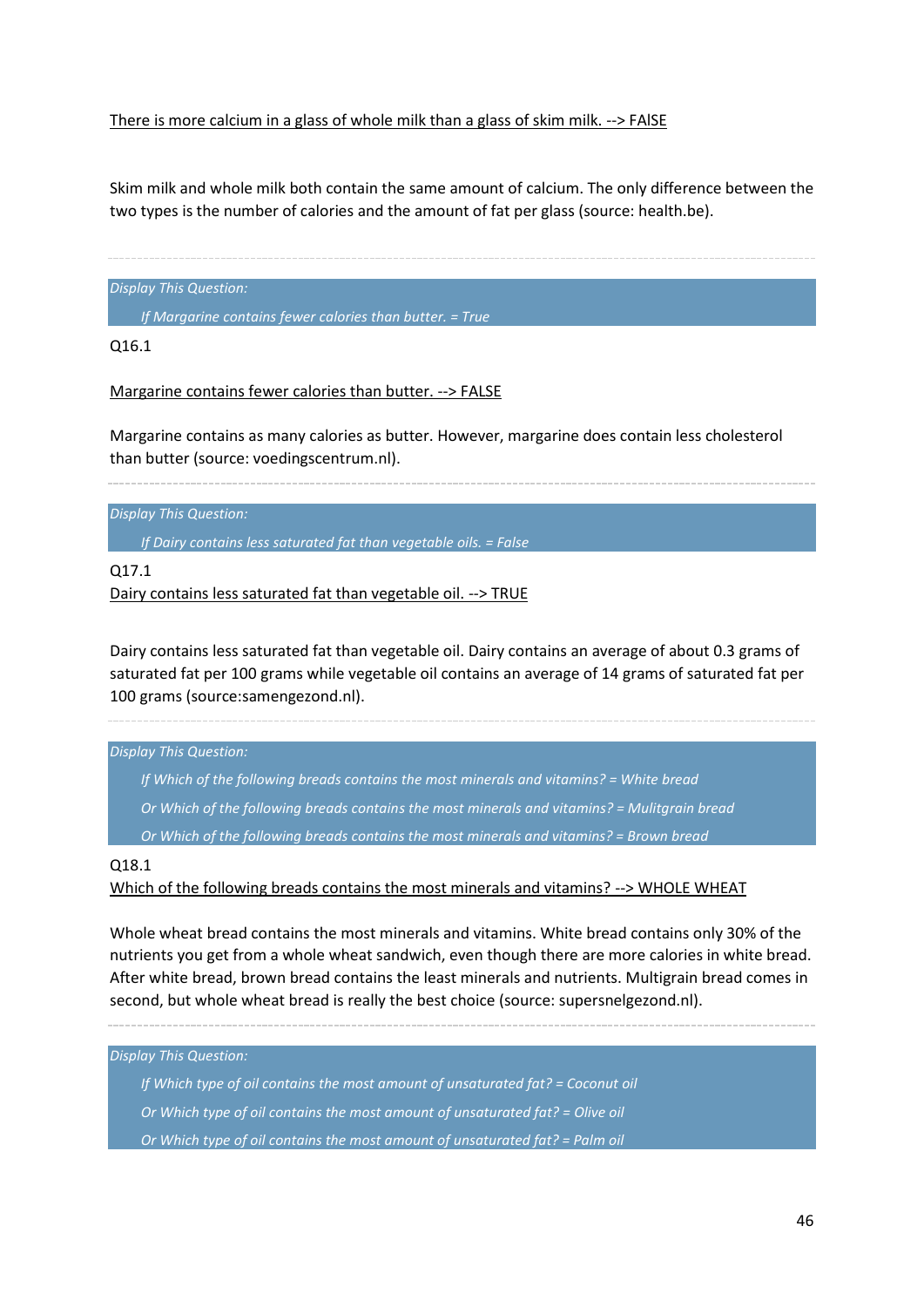# Q19.1 Which type of oil contains the most amount of unsaturated fat? --> SUNFLOWER OIL

Sunflower oil contains the most unsaturated fat. Olive oil by itself contains a lot of unsaturated fat, yet sunflower oil contains more unsaturated fat because it has been modified so that there are more unsaturated fats instead of saturated fats (source: todaysdietitian.com).

*Display This Question: If Which of the following products contains the fewest calories per 100 grams? = Sugar Or Which of the following products contains the fewest calories per 100 grams? = Fat Or Which of the following products contains the fewest calories per 100 grams? = Starchy foods*

Q20.1

Which of the following products contains the fewest calories per 100 grams? --> FIBRE

Fibre contains the least amount of calories per 100 grams. When you eat 100 grams of fibre, this contains about 200 calories. With starchy foods you eat around 320 calories and sugar abound 390 per 100 gram. Fat contains the most calories, namely 900 per 100 grams (source: voedingswaardetabel.nl).

**End of Block: Stage 4**

**Start of Block: Stage 4**

Q9 Are you willing to learn a little more about healthy eating in just 1 minute?

 $\bigcirc$  Yes (1)

 $\bigcirc$  No (2)

*Skip To: End of Block If Are you willing to learn a little more about healthy eating in just 1 minute? = No*

Page Break

Q72 The daily diet of most Dutch people contains too many unhealthy nutrients. About 75% of the Dutch population do not meet the guidelines for healthy eating. This is often because people do not have enough knowledge about healthy food. You might recognize the following situation, you are in the supermarket looking for an healthy meal to prepare tonight.

Pasta is always a good idea. But there is a big difference in fibre between "normal" and whole grain products. If we look at a portion of pasta, a whole grain type contains on average 60% more fibre, in addition, whole grain products also contain less sugars (source: pastaficio.com). These same differences can be found in rice product, breads and various other food products.

You are standing in front of the refrigerator looking for a healthy option. A ready-to-eat salad is easy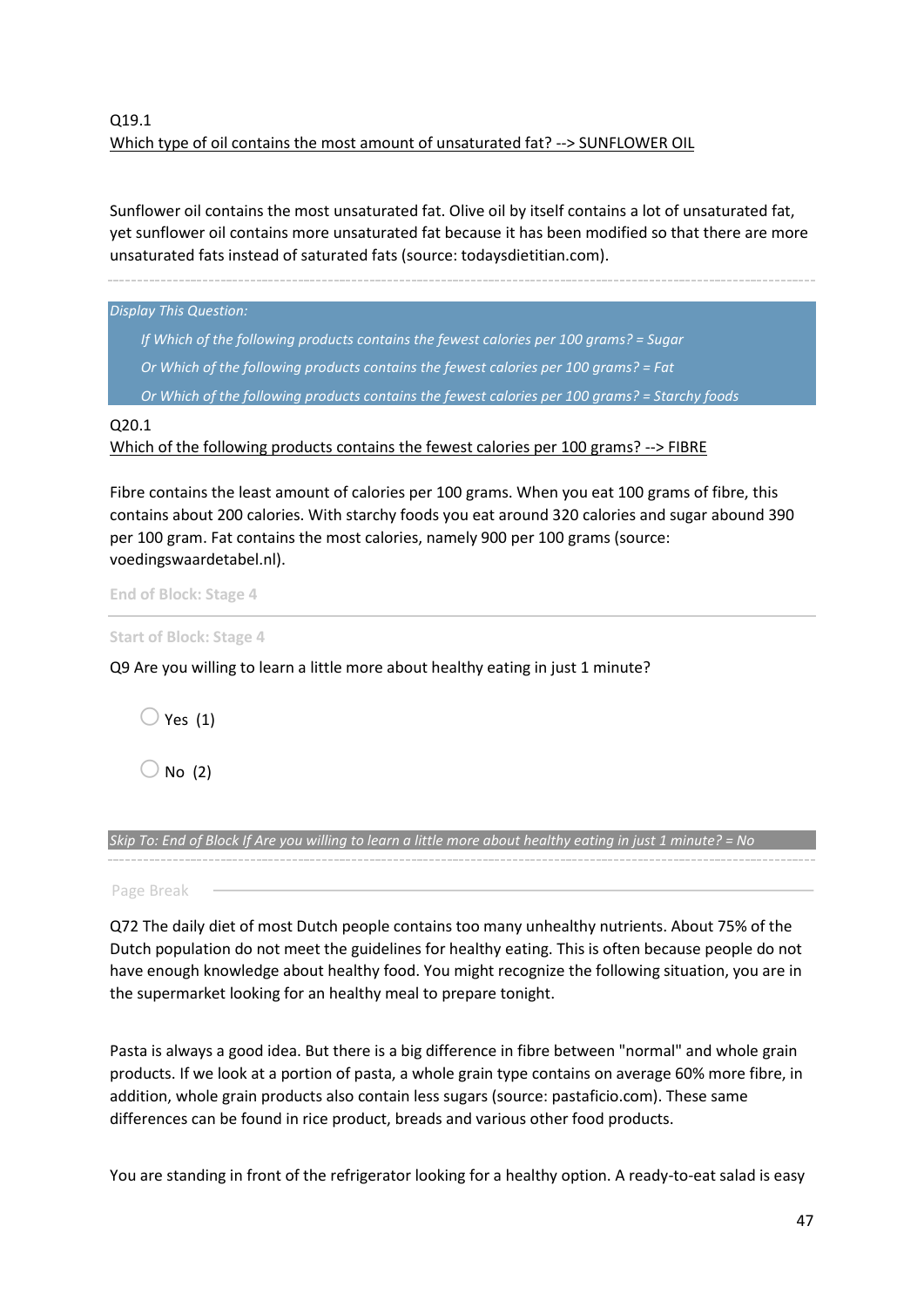and healthy, at least that's what many people think. However, this is not quite true, because of the dressing, cheese pieces, nuts, avocados, croutons and sometimes pieces of meat that are in such a salad, it can be full of calories. Next to that, they also contain lots of sugars and salt. Most ready-toeat salads are about as unhealthy as a pizza, not really a healthy choice right? (Source: drogespieren.nl)

Attention check What is the most healthy option?

 $\bigcirc$  White rice (1)

 $\bigcirc$  Whole wheat rice (2)

 $\bigcirc$  Ready-to-eat salad (3)

**End of Block: Stage 4**

**Start of Block: Stage 5**

Q69 Finally, I would like to ask you some general questions.

Q4 What is your gender?

 $\bigcirc$  Male (1)

 $\bigcirc$  Female (2)

 $\bigcirc$  Other (3)

 $\bigcirc$  Prefer not to say (4)